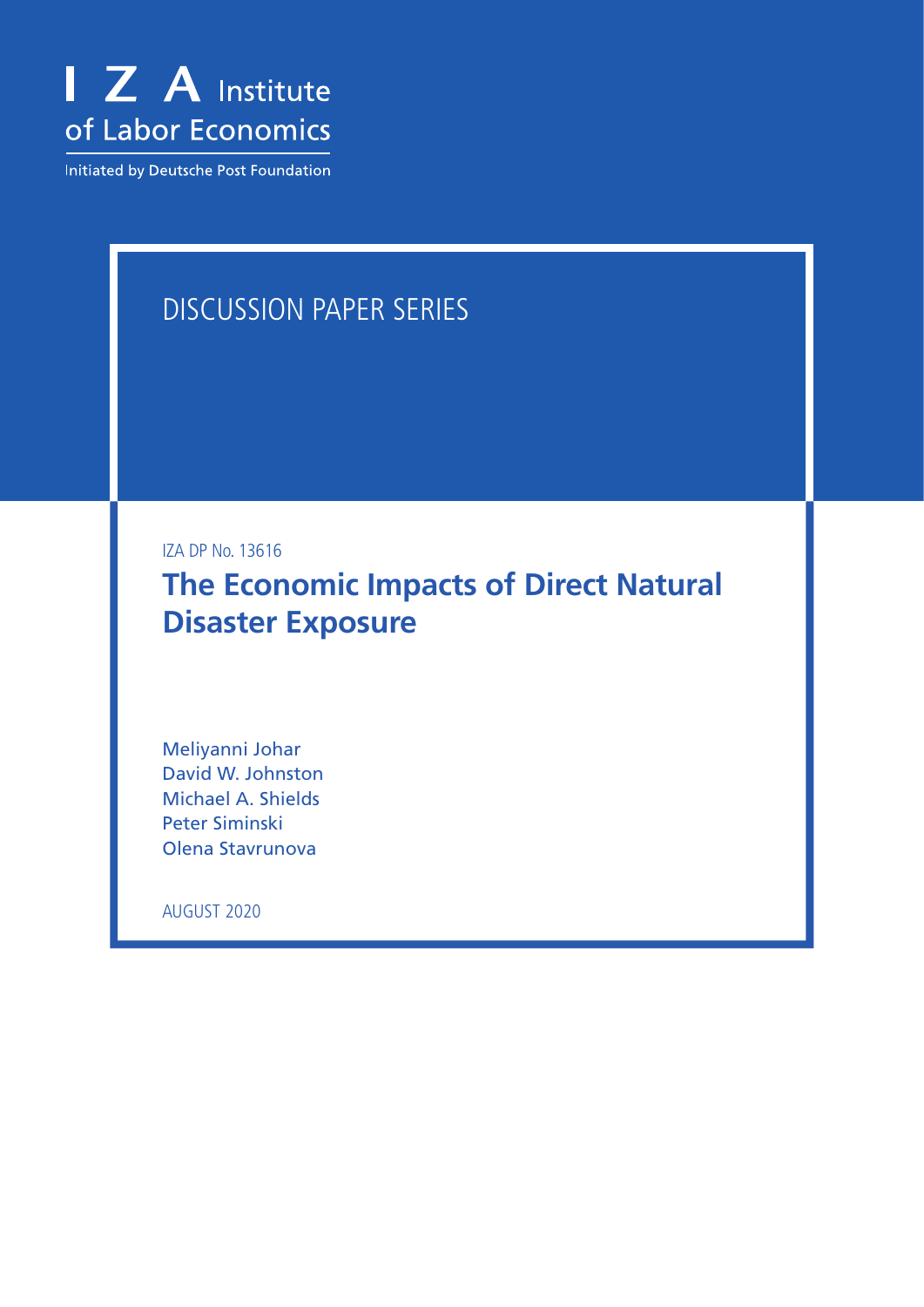

Initiated by Deutsche Post Foundation

# DISCUSSION PAPER SERIES

IZA DP No. 13616

# **The Economic Impacts of Direct Natural Disaster Exposure**

**Meliyanni Johar** *University of Technology Sydney*

**David W. Johnston** *Monash University*

**Michael A. Shields** *Monash University and IZA* **Peter Siminski** *University of Technology Sydney and IZA*

**Olena Stavrunova** *University of Technology Sydney*

AUGUST 2020

Any opinions expressed in this paper are those of the author(s) and not those of IZA. Research published in this series may include views on policy, but IZA takes no institutional policy positions. The IZA research network is committed to the IZA Guiding Principles of Research Integrity.

The IZA Institute of Labor Economics is an independent economic research institute that conducts research in labor economics and offers evidence-based policy advice on labor market issues. Supported by the Deutsche Post Foundation, IZA runs the world's largest network of economists, whose research aims to provide answers to the global labor market challenges of our time. Our key objective is to build bridges between academic research, policymakers and society.

IZA Discussion Papers often represent preliminary work and are circulated to encourage discussion. Citation of such a paper should account for its provisional character. A revised version may be available directly from the author.

ISSN: 2365-9793

**IZA – Institute of Labor Economics**

| Schaumburg-Lippe-Straße 5-9 | Phone: +49-228-3894-0       |             |
|-----------------------------|-----------------------------|-------------|
| 53113 Bonn, Germany         | Email: publications@iza.org | www.iza.org |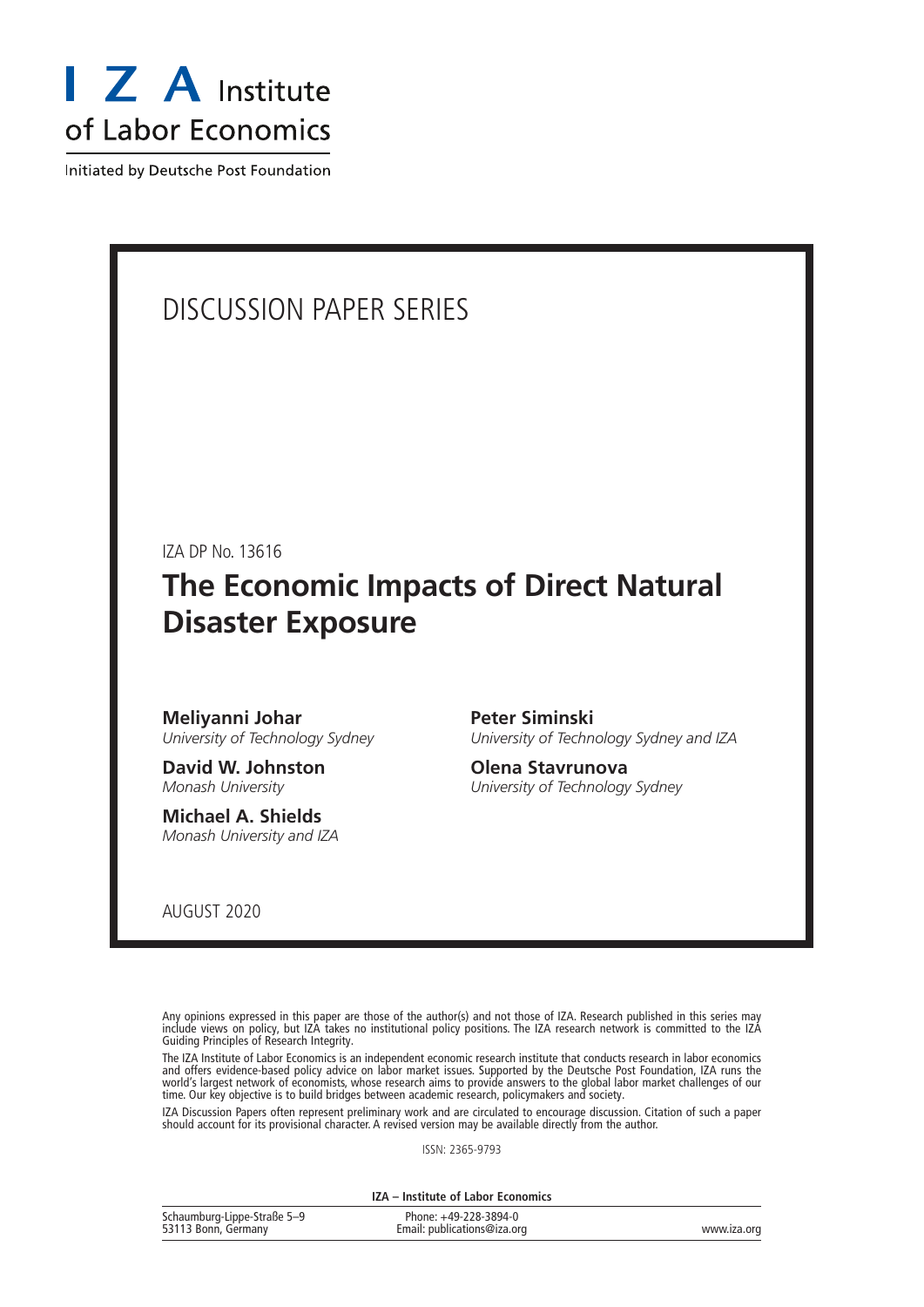# ABSTRACT

# **The Economic Impacts of Direct Natural Disaster Exposure\***

This paper studies how having your home damaged or destroyed by a natural disaster impacts on economic and financial outcomes. Our context is Australia, where disasters are frequent. Estimates of regression models with individual, area and time fixed-effects, applied to 10 waves of data (2009-2018), indicate that residential destruction has no average impact on employment and income, but increases financial hardship and financial risk aversion. These impacts are generally short-lived, larger for renters than home owners, and greater for smaller isolated disasters. Using a Group Fixed Effects estimator, we find that around 20% of the population have low resilience to financial shocks, and for these individuals we find a substantive increase in financial hardships. The most vulnerable are the young, single parents, those in poor health, those of lower socioeconomic status, and those with little social support. These results can help target government aid after future natural disasters to those with the greatest need.

| <b>JEL Classification:</b> | 054, J21, J31, G50, C23, H84                          |
|----------------------------|-------------------------------------------------------|
| Keywords:                  | natural disasters, financial hardship, risk aversion, |
|                            | mental health, resilience                             |

### **Corresponding author:**

David W. Johnston Centre for Health Economics Monash University Melbourne, Victoria 3800 Australia E-mail: David.Johnston@monash.edu

<sup>\*</sup> This paper is written in remembrance of our co-author and friend, Meliyanni Johar, who sadly passed away in January 2019 at the age of 34. We are grateful to the Australian Research Council for helping to fund this research (DP170100177). This paper uses unit record data from the Household, Income and Labour Dynamics in Australia (HILDA) Survey. The HILDA Project was initiated and is funded by the Australian Government Department of Social Services (DSS) and is managed by the Melbourne Institute of Applied Economic and Social Research (Melbourne Institute). The findings and views reported in this paper, however, are those of the authors and should not be attributed to either DSS or the Melbourne Institute.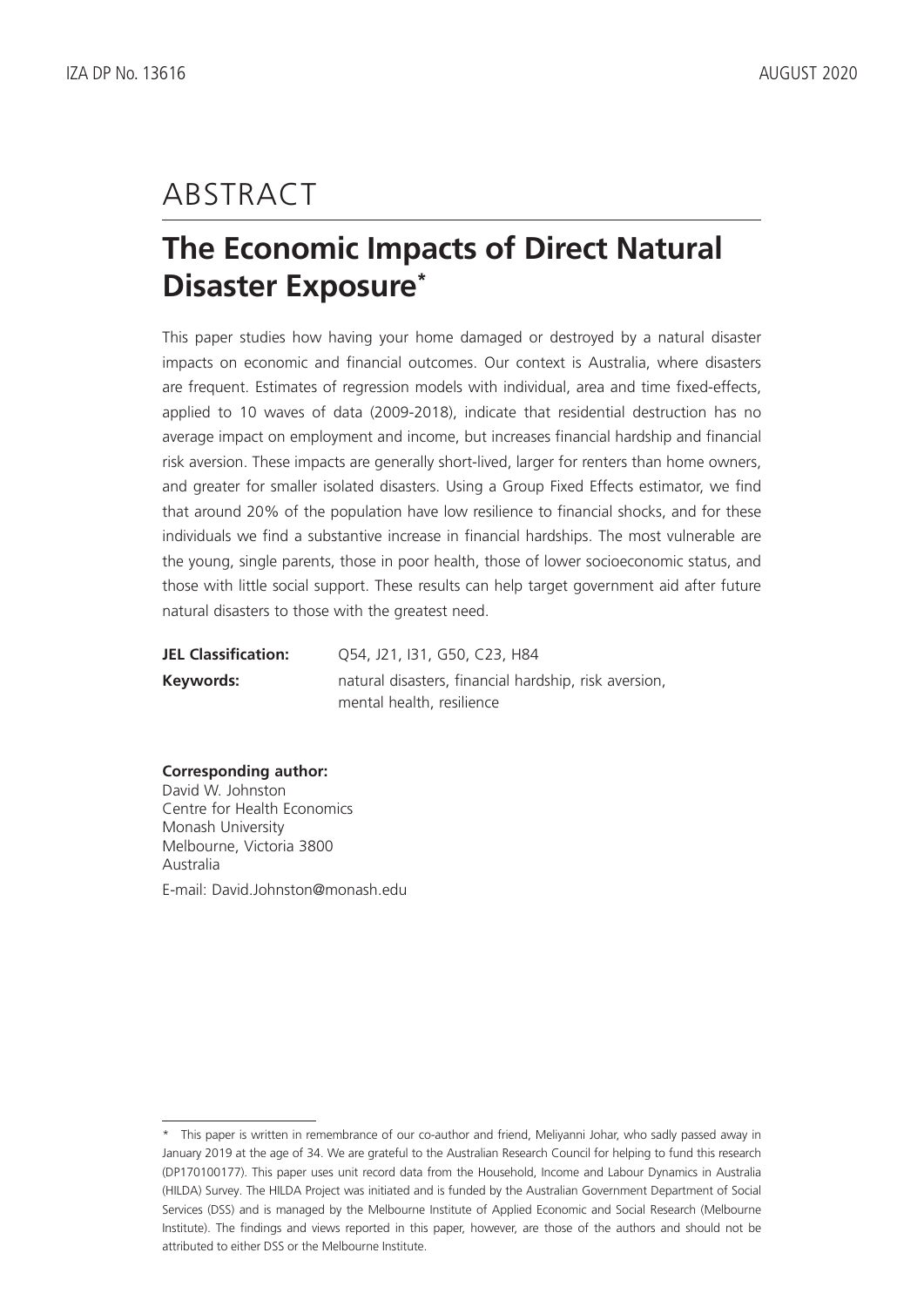# **1. Introduction**

Natural disasters are one of the major problems facing humankind (Strömberg, 2007). In 2019 there were 396 natural disasters, killing 11,755 people, affecting 95 million others, and costing nearly US\$130 billion.<sup>1</sup> Crucially, disaster events are predicted to increase in magnitude and severity due to population movements and climate change (e.g. Field et al., 2012; Dell et al., 2014; IPCC, 2015). Consequently, there is considerable interest in understanding the economic, social and health impacts of natural disasters on households and communities. Establishing who is the most affected and in what circumstances, and distinguishing why some people are more resilient than others, is important for identifying potential policy interventions for future disasters. Some groups may even thrive following a disaster, such as those displaced to areas with better labour market opportunities (Deryugina et al., 2018), those employed in the construction industry (Groen et al., 2019), and those who gain more broadly from increased infrastructure investment (Gignoux and Menéndez, 2016; Kirchberger, 2017). Answering these types of questions is important for predicting the 'damage function', and costs of climate change (Tol, 2009; Dell et al., 2014; Auffhammer, 2018).

Over the last two decades economists have contributed strongly to understanding the impacts of natural disasters on households. One of the most extensively studied disasters is Hurricane Katrina in 2005 (Gallagher and Hartley, 2017; Deyugina et al., 2018; Deryugina and Molitor, 2019; Groen et al., 2019). A key finding from this Katrina literature is that the extent and nature of home insurance coverage, displacement opportunities, and the focus and generosity of post-disaster governmental aid, are important factors in dampening the economic impacts on individuals and households (Deryugina, 2017; Acconcia et al., 2019; Franklin and Labonne, 2019). Other recent studies have focused on the economic impacts of previous U.S. hurricanes (Deryugina, 2017; Mahajan and Yang, 2020), the Great East Japan Earthquake of 2011 (Hanaoka et al., 2018), the Indian Ocean Earthquake of 2004 (Callen, 2015), earthquakes and flooding in Indonesia (Cameron and Shah, 2015; Gignoux and Menéndez, 2016; Kirchberger, 2017), earthquakes in the Italy and Peru (Caruso and Miller, 2015; Acconcia et al., 2019; Porcelli and Trezzi, 2019), earthquake zones across 96 countries (Sinding Bentzen, 2019), flooding in Australia (Page et al., 2014), forest fires in Indonesia (Sheldon and Sankaran, 2017; Rosales-Rueda and Triyana, 2019), typhoons in the Philippines (Deachert and

<sup>1</sup> According to the EM-DAT global database on natural disasters: https://www.emdat.be/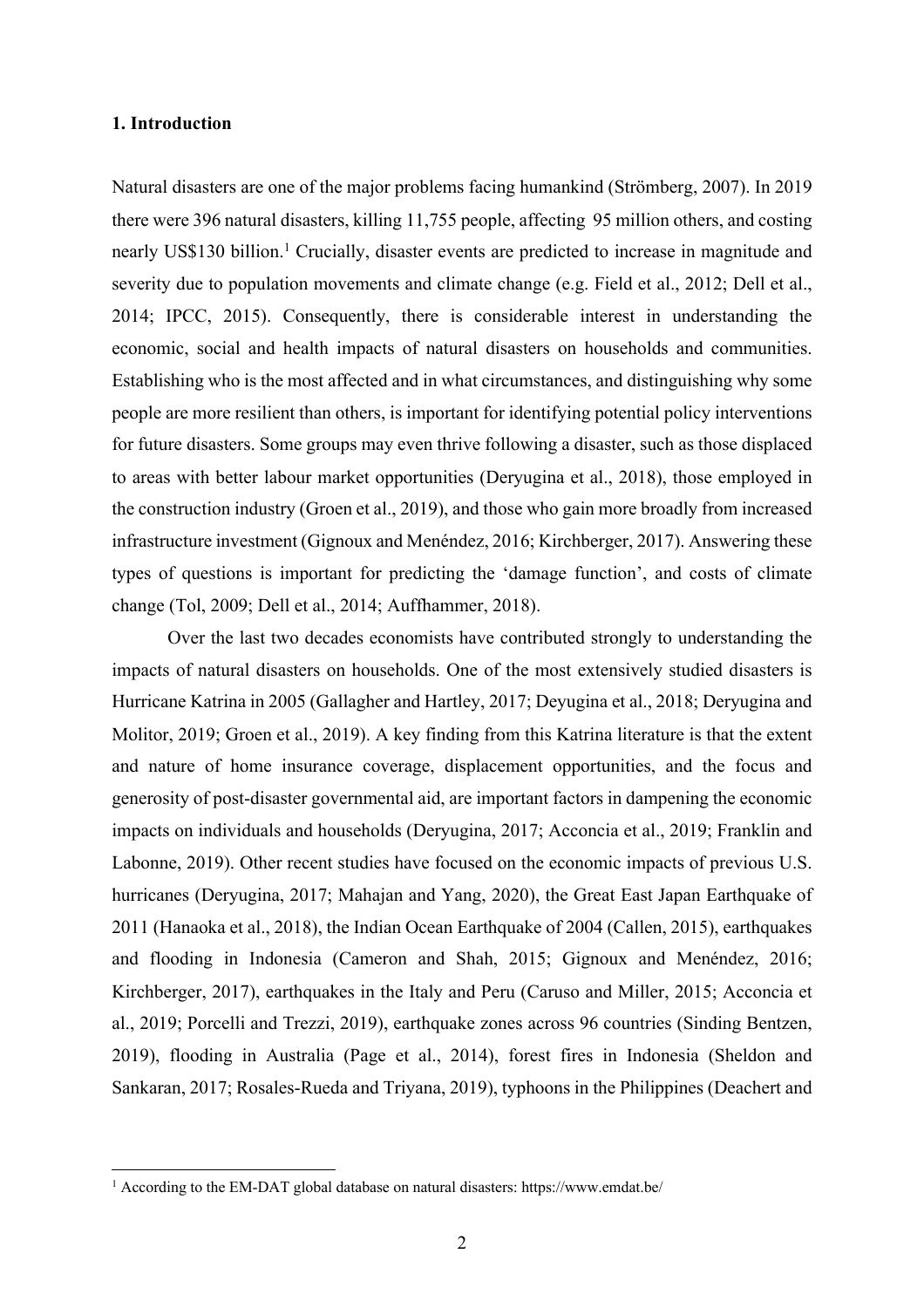Felfe, 2015; Franklin and Labonne, 2019), and major floods globally (Kocornik-Mina et al., 2020).2

A nearly ubiquitous feature of these economics studies is that they estimate the effects of residing in a disaster zone.<sup>3</sup> In many natural disasters, the majority of residents in affected areas don't have their home, business or other vital property destroyed. This means there is little explicit evidence on the economic impacts of directly experiencing destruction. In this paper our main aim is to help fill this gap, by providing causal estimates of the impact of having your home damaged or destroyed by a natural disaster. We contrast these effects with the indirect effects of residing in a disaster zone without experiencing residential damage.

An advantage of our data is that we are able to directly identify individuals whose homes were either damaged or destroyed. We use annual data from the Household, Income and Labour Dynamics in Australia (HILDA) Survey, which is an ongoing nationally-representative longitudinal study of households. While experiencing damage or destruction of your home by a natural disaster is a low-probability and potentially high-impact event (Weitzman, 2009), Australia provides a salient context to study the economic impacts because it experiences a wide range of natural disasters (Ladds et al., 2017).<sup>4</sup> Importantly, we observe a large number of reports of home damage or destruction over our ten-year panel window (2009-18). Our main economic outcome measures include employment, household income, financial hardship, financial risk aversion and financial time preference. We also provide results for mental and physical health to help explain the economic effects.

<sup>&</sup>lt;sup>2</sup> Earlier economic studies on the economic and health impacts of natural disasters include Anbarci et al. (2005), Kahn (2005), Baade et al. (2007), Landry et al. (2007), Strömberg (2007), Belasen and Polachek (2008, 2009), Groen and Polivka (2008, 2010), McIntosh (2008), Paxson and Rouse (2008), Sawada and Shimizutano, 2008, Vigdor, 2008; Eckel et al. (2009), Jayachandran (2009), Cavallo et al. (2010), De Silva et al. (2010), Zissimopoulos and Karoly (2010), Frankenberg et al. (2011), Strobl (2011), Torche (2011), Boustan et al. (2012), Hornbeck (2012), Imberman et al. (2012), Paxson et al. (2012), Sacerdote (2012), Cavallo et al. (2013), Currie and Rossin-Slater (2013), Fomby et al. (2013), Sastry and Gregory (2013), Gallagher (2014) and Hornbeck and Suresh (2014). More broadly, recent studies include the effect of natural disasters on religiosity (Bentzen, 2019), financial markets (Bourdeau-Brien and Kryanowski, 2020), sectoral output (Ulbasoglu et al., 2019, consumer prices (Heinen et al., 2019) and economic growth (Berlemann and Wenzel, 2018).

<sup>&</sup>lt;sup>3</sup> An exception is Deuchert and Felfe (2015) who analyse the effects of survey reported housing damage, caused by the 1990 Philippines typhoon Mike, on children's short- and long-term education and health outcomes. In some studies, proxies for likely damage are used. For example, Deryugina et al. (2018) classify homes in New Orleans as more likely to have been damaged by Hurricane Katrina if they were in FEMA declared "look and leave" zip codes; areas in which residents could only return to their homes during the day.

<sup>4</sup> The most prominent recent natural disaster example is the 2019-20 wildfires, in which thousands of fires simultaneously burnt across the country. In addition to wildfires, there is a high risk of storms, major flooding, and cyclones. For example, major flooding in Queensland in 2010/2011 impacted 75% of the state, affecting over 2.5 million people. In 2017, Cyclone Debbie caused major flooding throughout Queensland and New South Wales, with severe damage to property. In fact, since 2000 there have been over 130 tropical cyclones hitting Australia (BoM, 2020).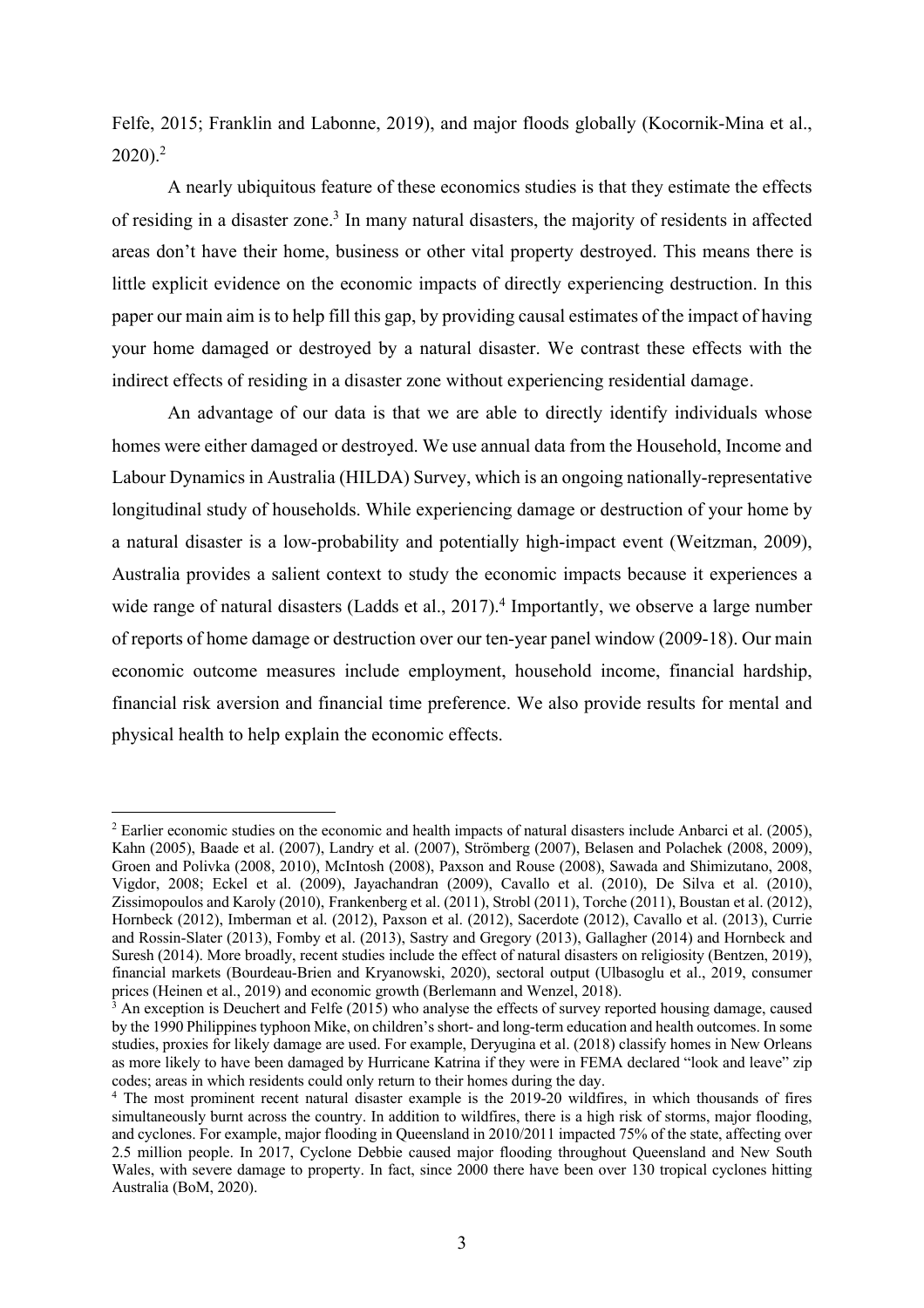Aside from data limitations, a major empirical difficulty in estimating the impacts of natural disasters on victims is that it is problematic to compare residents whose homes were directly affected by the disaster and those who were spared, because certain variables such as housing quality and choice of residential locations are non-randomly determined. Our approach, given the availability of individual-level longitudinal data, is to estimate regression models with individual, time, and area fixed-effects. This means that our identification comes from comparing changes over time in the outcomes of direct disaster victims with changes over time in the outcomes of residents who were not affected.<sup>5</sup> We demonstrate with this regression approach that being a natural disaster victim is not predictable by changes in an individual's economic, social or health circumstances, supporting our identification assumptions.

We additionally contribute to the disaster literature by identifying the characteristics of individuals who are least resilient (or more vulnerable) by exploring the extent of heterogeneity in the responses to disaster using the Group Fixed Effects (GFE) estimator developed by Bonhomme and Manresa (2015). The GFE model we estimate includes group-level heterogeneity in the speed of adaptation to economic shocks, allowing us to classify individuals into groups that we interpret as reflecting different levels of economic resilience.

The remainder of the paper is structured as follows. Section 2 describes the HILDA data which we use, highlighting its unique features. Section 3 presents results estimated using conventional panel data methods. These include the estimated average effects of direct and indirect disaster exposure, as well as effect persistence. Section 4 is focussed on effect heterogeneity, including results which use the GFE estimator. Section 5 concludes.

# **2. Longitudinal Data on Disaster Exposure and Economic Status**

Our data are drawn from the Household, Income and Labour Dynamics in Australia (HILDA) Study. Wave 1 (2001) contained a sample of 19,914 panel members from 7,682 households, and in each subsequent year members of these households have been followed-up, along with new household members resulting from changes in the composition of the original households and new households from the wave 11 top-up sample. Annual data are currently available from 2001 to 2018, and each year includes detailed information on a variety of economic and social

 $<sup>5</sup>$  Our identification strategy, based on individual variation, then complements the approach taken by most other</sup> studies, where identification comes from selecting a valid control group e.g. areas (e.g. states, districts, cities, urban zones) observed pre-disaster which are demographical and economically 'similar' to the disaster zone, but where not affected by the disaster. This selection is not straight forward as it is sometimes difficult to fully rule out spill-over or general equilibrium effects across different areas.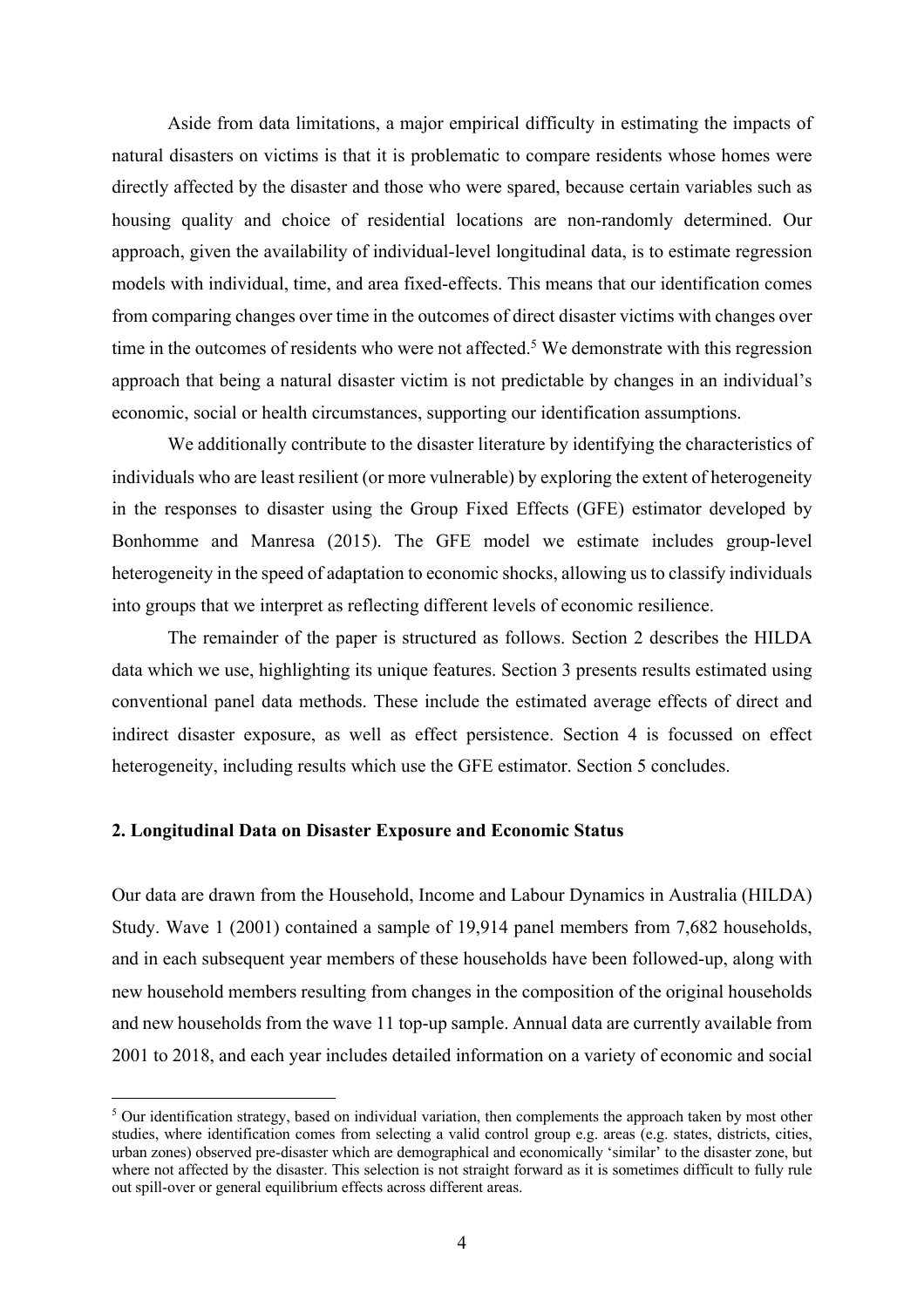outcomes, including employment, income, health, wellbeing and major life events. The survey comprises a face-to-face interview and a confidential self-completion questionnaire.

# *2.1. Disaster exposure measure*

Of particular importance to this study is the natural disaster question included in waves 9 (2009) to 18 (2018) of the self-completion questionnaire. Respondents are asked whether in the past 12 months: "A weather-related disaster (e.g., flood, bushfire, cyclone) damaged or destroyed your home"? We are unaware of any comparable longitudinal data that regularly asks respondents about natural disaster victimisation, and so HILDA data therefore provide a unique opportunity to investigate the consequences of direct disaster exposure.

We restrict our analysis to respondents aged 25-80 living in private dwellings, who are observed in multiple waves between wave 9 and 18. This provides a working sample of 15,008 individuals and 111,003 observations. On average, 1.5% of individuals per year report damage or destruction due to a natural disaster, adding up to 1,663 reports in total, reported by 9.2% (1,376) of the sample. Of the respondents who have ever reported a disaster, 84% (1,153 individuals) report only one occurrence across the 10 available years, 13% (175 individuals) report two occurrences, and 3% (48 individuals) report three or more occurrences.

We have matched these disaster exposure reports with details of known disasters or severe weather events. Specifically, we matched information in HILDA on the timing<sup>6</sup> and location of reported disaster events with information from the Australian Government's "Disaster Assist" database of declared natural disasters<sup>7</sup>, plus media reports of disasters. This approach has allowed us to match approximately two-thirds of the HILDA reports to known events. Importantly, we do see a clear bunching of disaster reports with known disasters. For example, of the HILDA respondents residing in the Statistical Divisions of 'Northern' and 'Far North' Queensland, we observe 106 out of 171 observations (62%) reporting a damaged or destroyed home at the time of Cyclone Yassi in 2011. Similarly, for Cyclone Oswald in 2013 we observe 19% of potentially affected respondents reporting a disaster; for Cyclone Marcia in 2015 we observe 39%; and for Cyclone Debbie in 2017 we observe 54%.

<sup>6</sup> HILDA respondents are asked whether the disaster damage occurred 0-3 months ago, 4-6 months ago, 7-9 months ago or 10-12 months ago. We use this information to help match disasters to publically reported events, and also to explore the time dynamics of the disaster effects.

<sup>7</sup> Disaster Assist is an Australia Government website containing information on the Australian Local Government areas that have been declared natural disasters by the States and Territories, and where individuals are eligible to apply for disaster assistance payments. See: https://www.disasterassist.gov.au/Pages/home.aspx.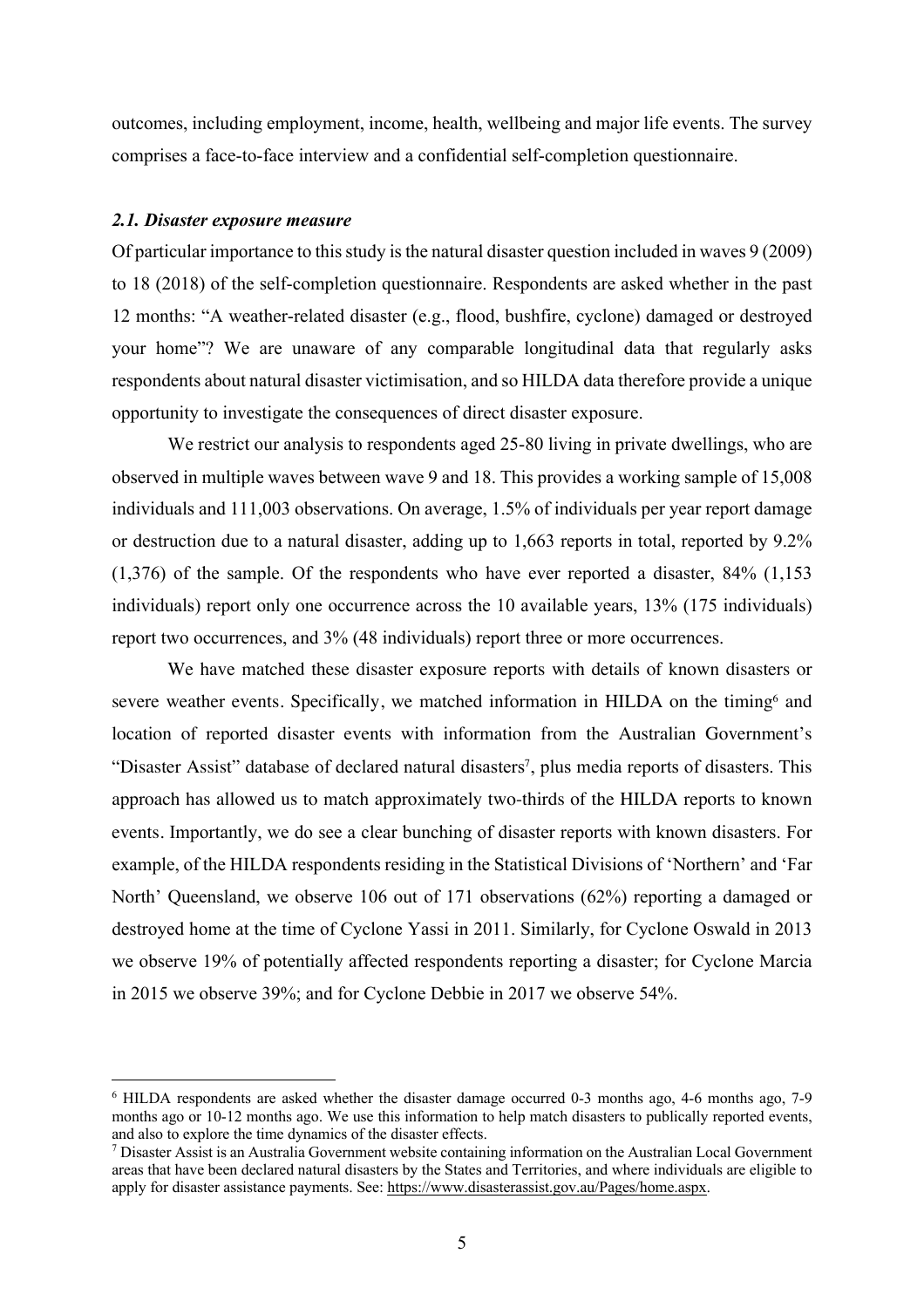Appendix Table A1 describes the estimation sample by presenting mean values of characteristics for all respondents, and also separately for subsamples defined by any direct disaster exposure in the years 2009 to 2018. The sample means indicate that respondents who had their home damaged or destroyed are similar to other respondents with respect to age, sex, number of children, marital status, labour market outcomes and income. In contrast they have slightly lower educational attainment, and are much more likely to reside in a regional or remote area. The geographical distribution of HILDA disaster reports is shown in Appendix Figure A1. It is clear that the occurrence of natural disasters is not uniform across areas. Rather we see that areas of Queensland, the Northern Territory and Northern Western Australia, where cyclones and tropical storms are common, are the most commonly affected.

#### *2.2. Economic outcome measures*

To explore the economic consequences of disaster exposure, we examine effects on household income and employment status. Financial outcomes are explored using three additional variables. First is a variable indicating that the person reported a "major worsening" in their financial situation during the past 12 months. This is reported by 3.1% of individuals on average each year, and by 14.8% of individuals at least once across the period 2009-2018. Second, is a measure of serious financial hardship during the current calendar year.<sup>8</sup> Respondents are asked whether due to a shortage of money they: (1) could not pay electricity, gas or telephone bills on time; (2) could not pay the mortgage or rent on time; (3) pawned or sold something; (4) went without meals; (5) was unable to heat home; (6) asked for financial help from friends or family; and (7) asked for help from welfare or community organisations. We use the sum of the seven hardships. The sample mean equals 0.44 and the standard deviation equals 1.08. Each year, approximately 80% experience no hardships, and around 7% experience 3 or more hardships.

The final outcomes are measures of financial risk and time preferences. The HILDA study does not contain a general risk preferences module, such as the hypothetical lottery questions used by Hanaoka et al. (2018), but it does contain an annual question asking people to describe the "amount of financial risk that you are willing to take with your spare cash?". From this question we create a binary variable indicating that the person is "not willing to take

<sup>&</sup>lt;sup>8</sup> We note that most HILDA surveys take place between August and October each year, and so this question refers to hardships experienced during the past 8-10 months.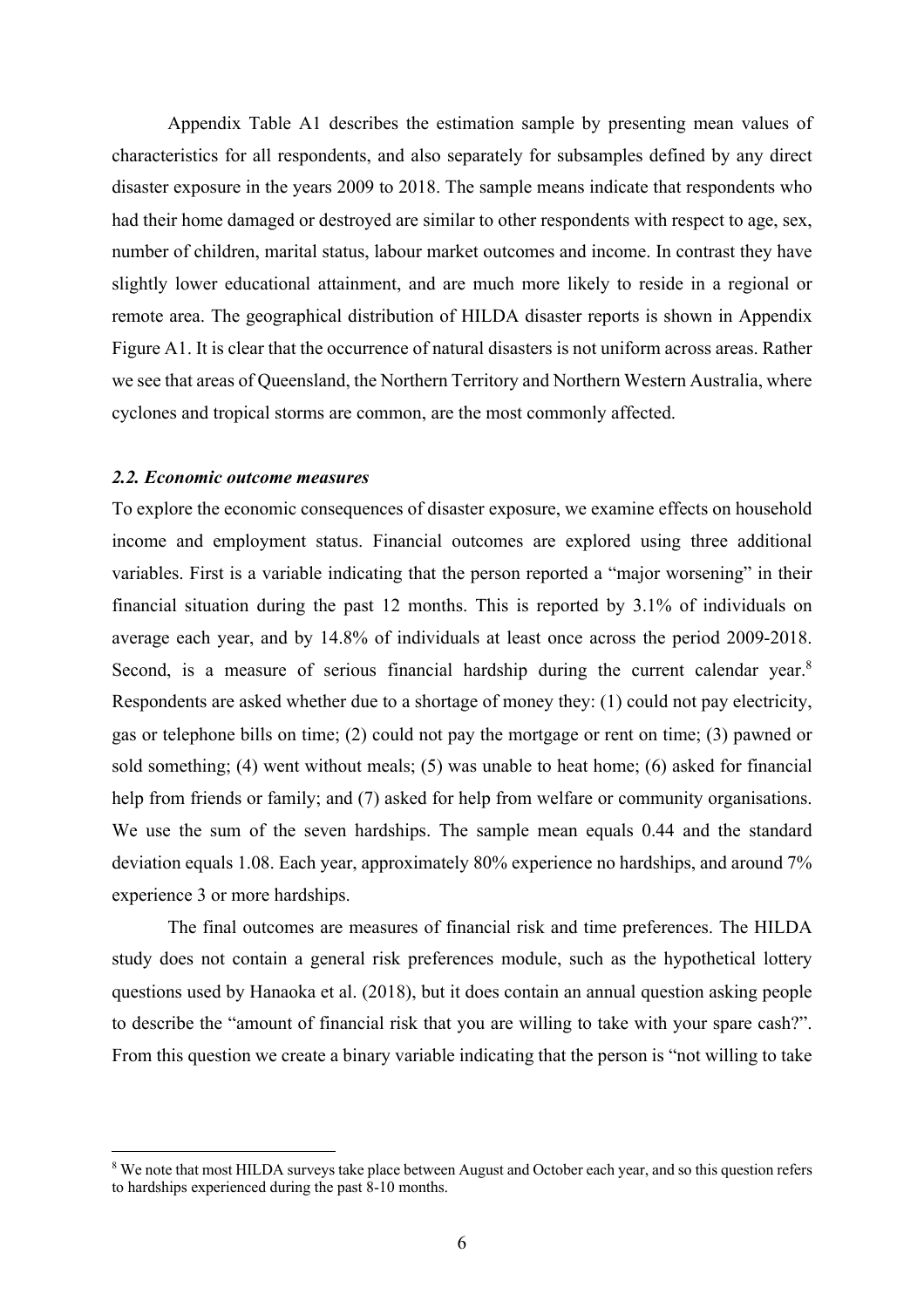any financial risks".<sup>9</sup> 49% of individuals respond with this answer. Time preferences are measured using the question "In planning your saving and spending, which of the following time periods is most important to you?", which was asked every 2 years. The six response options range from "the next week" to "more than 10 years ahead". Our binary outcome equals one if the individual's most important time period is "the next week" or "the next few months". The sample mean is 46%.

# **3. Estimated Average Effects of Disaster Exposure**

## *3.1. Fixed-effects regression approach*

Our baseline empirical specification is a fixed-effects panel data model, as shown in equation (1). This model draws on repeated observations of individuals over time:

$$
y_{iat} = \beta D_{iat} + \alpha_i + \tau_t + \gamma_a + e_{iat}
$$
 (1)

Here, a given outcome variable  $(y<sub>iat</sub>)$  for person *i*, living in area *a*, in year *t* is specified as a linear function of the direct effect ( $\beta$ ) of natural disaster exposure ( $D_{iat}$ ), an individual component  $\alpha_i$  fixed over time, a time-varying component  $\tau_t$  fixed across individuals, a component common across people living in the same local area  $(\gamma_a)$ , and an idiosyncratic error term  $(e_{i}$ ) that includes all other remaining determinants of y. Importantly, equation (1) includes no time-varying (contemporaneous) characteristics as regressors, such as marital or economic status, since these may be influenced by disaster exposure. In other words, they are potential mediators.

Our primary aim is to estimate  $\beta$  for a range of different outcome variables. The exposure variable  $D_{iat}$  is binary. It is equal to 1 in year  $t$  for people who reported that a disaster damaged or destroyed their home during the previous 12 months. This regression (1) will yield consistent estimates of  $\beta$  under the strict exogeneity assumption; that the exposure variable is independent of  $e_{it}$  in all time periods. There are a number of potential violations of this assumption that should be discussed.

<sup>9</sup> There are five possible responses, including "I take substantial financial risks expecting to earn substantial returns", "I take above-average financial risks expecting to earn above-average returns", and "I take average financial risks expecting to earn average returns". A person may also respond that they "never have any spare cash", in which case, they are subsequently asked to assume they had some spare cash that could be used for savings or investments. Our binary risk variable also equals one if the answer to this hypothetical question was that they "would not be willing to take any financial risks".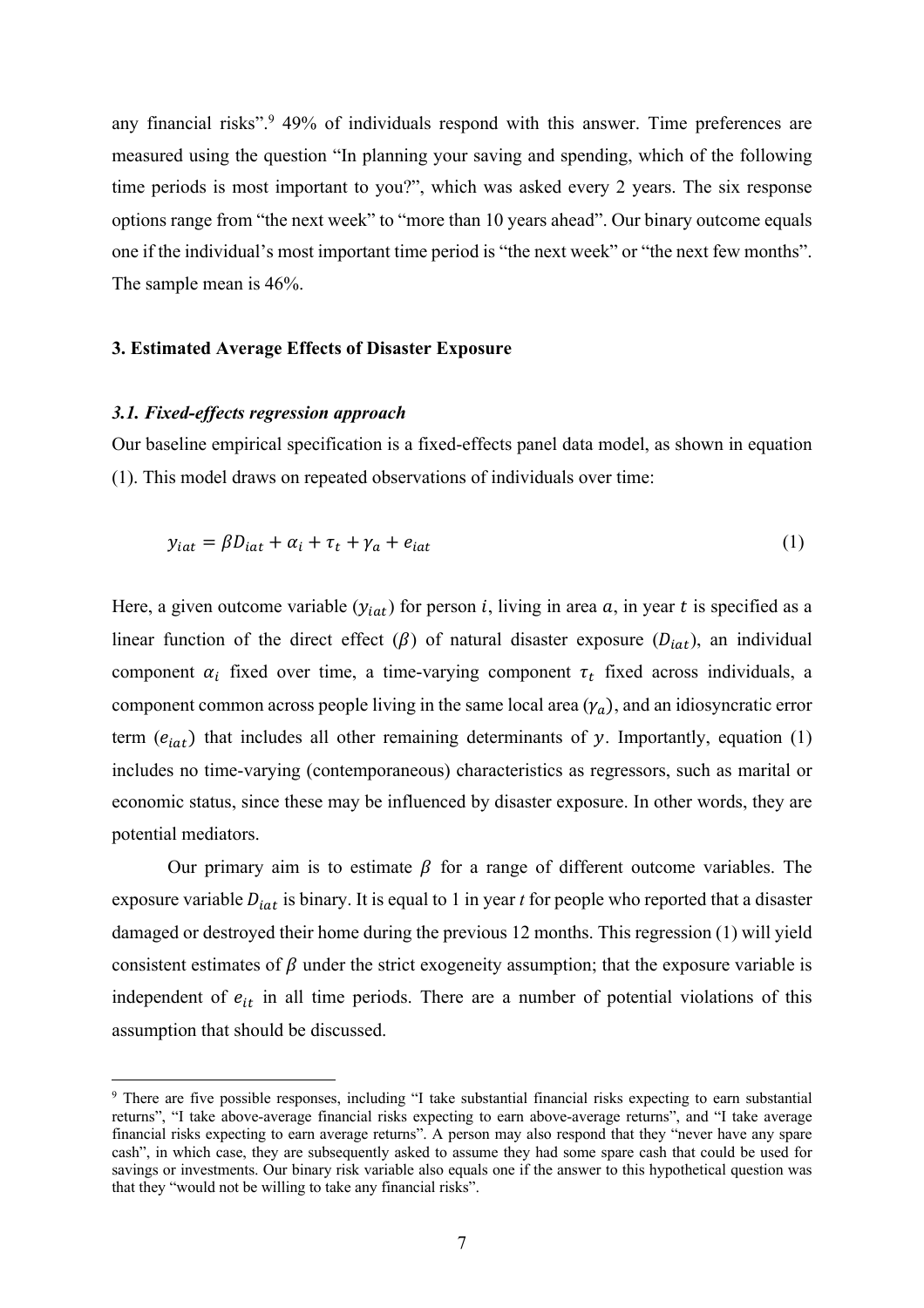The strict exogeneity assumption is violated if the probability of exposure is influenced by other major life events. This would imply a correlation between  $D_{iat}$  and  $e_{iat}$  or  $e_{iat-1}$ . For example, someone who loses their job may subsequently move to an area or to a dwelling that is more prone to disaster-related damage. If so, the estimated effect of  $D_{iat}$  may be biased upwards, as it may also pick-up the effect of the labour market shock. We explore this potential issue by analysing the association between the probability of disaster exposure and life events.

First, we present in Column (1) of Table 1 estimated coefficients from a regression model of future disaster exposure  $(D_{iat+1})$ , including as regressors the same fixed effects as in equation (1),  $\alpha_i$ ,  $\tau_t$  and  $\gamma_a$ , a set of observed characteristics  $X_{iat}$ , and health and economic outcomes  $y_{iat}$ . The estimates suggest that observed demographics, employment status, income, self-assessed wellbeing, and health have very little explanatory power for future disaster exposure. Individually, each coefficient is small and is not significantly different from zero at the 5% level. An F-test of the joint explanatory power of these variables gives an F-statistic of 0.99 with *p*-value equal to 0.463. This finding similarly holds true if we model the binary disaster outcome using the conditional logit model (results available upon request). These results suggest that disaster events are plausibly exogenous.

In Column (2) we use the same regression specification to model future moves (i.e. changed residence in the next 12 months). This set of results demonstrates that observed characteristics are strongly predictive of other life events, and that the low predictive power for future disaster exposure is not driven by our choice of regressors. The results also demonstrate the clear endogeneity of moves, and by extension location of residence. This motivates the inclusion of the area level fixed effects  $(\gamma_a)$  in equation (1). However, in practice, our results are not sensitive to their inclusion. 10

Under the specification in equation (1), the strict exogeneity assumption also requires that any effect of exposure is both immediate and temporary. This assumption is violated if for example the effect is either sustained beyond the first year or if the effect is delayed. If there are such lagged effects, these are incorporated in  $e_{it-1}$ , which would be correlated with  $D_{it}$  in equation (1), leading to coefficient estimates which are biased towards zero. In some versions of the analysis, we incorporate such lagged effects directly, as shown in equation (2):

$$
y_{it} = \beta D_{it} + \delta D_{it-1} + \alpha_i + \tau_t + \gamma_a + e_{it}
$$
 (2)

<sup>&</sup>lt;sup>10</sup> Area of residence may in some cases be a consequence of disaster exposure rather than a cause, and so the inclusion of area fixed-effects in equation (1) closes one of the potential pathways in which exposure affects  $y_{int}$ , leading to estimates of *β* that are biased towards zero. Our approach is therefore the conservative one.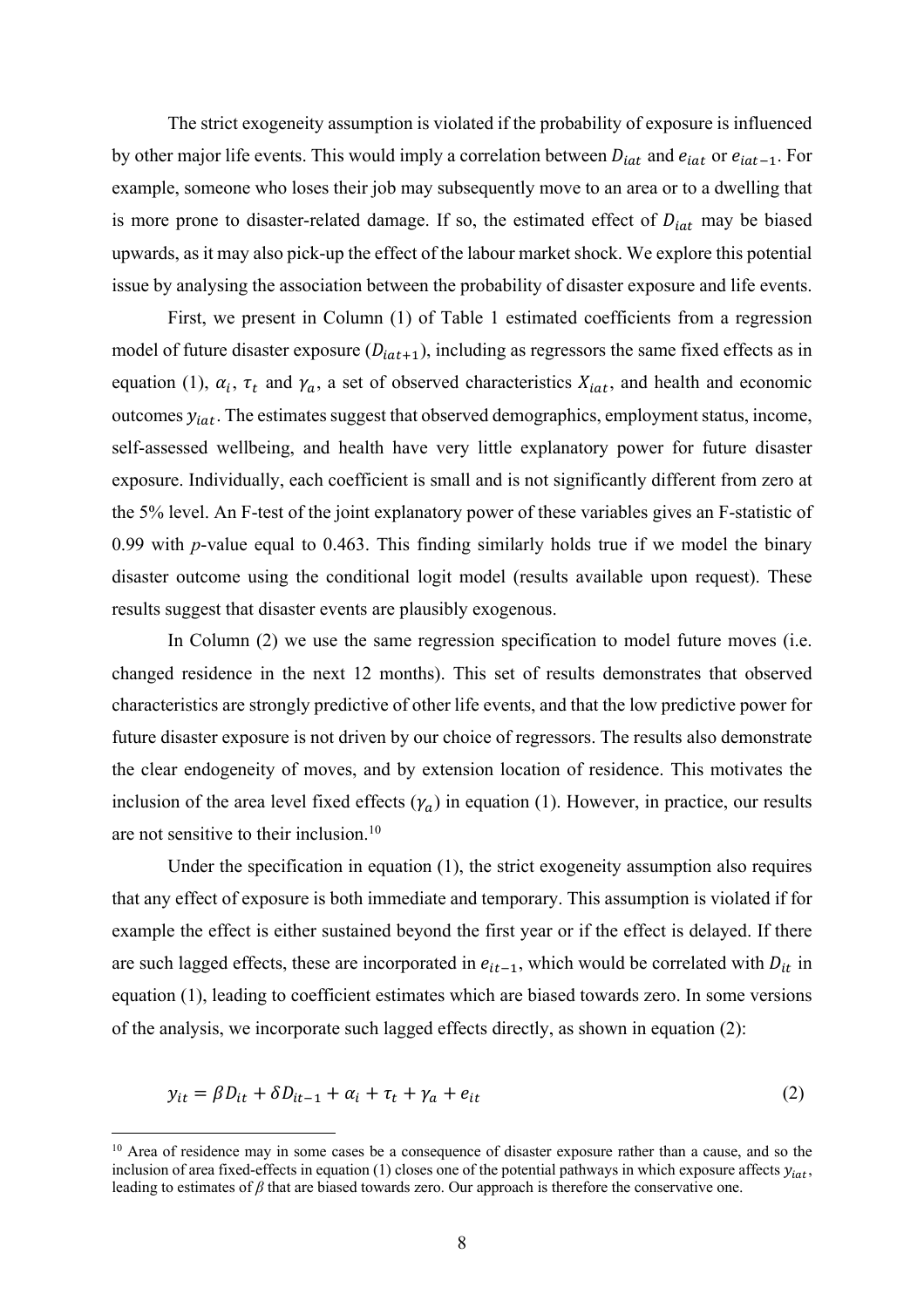Another threat to validity is that disasters have indirect effects, for example for people whose homes were not directly affected by the disaster, but who live in areas with high levels of exposure. We address this by also estimating models in which the indirect area level effects are included explicitly in the model. Equation (3) shows such a model:

$$
y_{iat} = \beta D_{iat} + \pi H_{at} + \alpha_i + \tau_t + \gamma_a + e_{iat}
$$
\n<sup>(3)</sup>

Where  $H_{at}$  measures area-year level exposure. It is specified as a vector of binary variables – each indicating exposure at a given level of intensity. A local area is coded as having high intensity exposure if more than 10% of respondents reported exposure in a given year, and medium intensity of between 5% and 10% reported exposure.  $\pi$  then captures the effect of living in an area with medium or high level disaster exposure, net of any direct effect (damage or destruction of your home).

Standard errors are clustered at the individual level for the estimates generated from equations (1) and (2) and at the area level for equation (3).

# *3.2. Estimated average effects*

# *3.2.1 Effects on home repairs, insurance, and relocation*

Before estimating the effects of natural disasters on our main economic outcomes, we examine a range of more directly proximal effects. The aim of this analysis is to demonstrate that our disaster survey measure predicts outcomes we expect to be affected by housing damage and destruction. The outcomes are: (a) household expenditure on repairs, renovations and maintenance of home (any expenditure and log expenditure); (b) changing residence (any move and a distant move); and (c) total household expenditure on non-medical insurance (any expenditure and log expenditure).<sup>11</sup>

Rows (1) and (2) of Table 2 present estimated effects on repairs, renovations and maintenance expenditures. These expenditures are unlikely to include repairs covered by insurance, and therefore will not reflect the full value of all repairs. Nevertheless, we find that disaster exposure is estimated to increase the probability of having any expenditure by 2.0

<sup>11</sup> HILDA respondents are first asked to report total household annual expenditure on private health insurance and then on "other insurance, such as home and contents and motor vehicle insurance". Therefore, the insurance expenditure outcome measure that we use may reflect insurance expenditure on property other than the household's place of residence.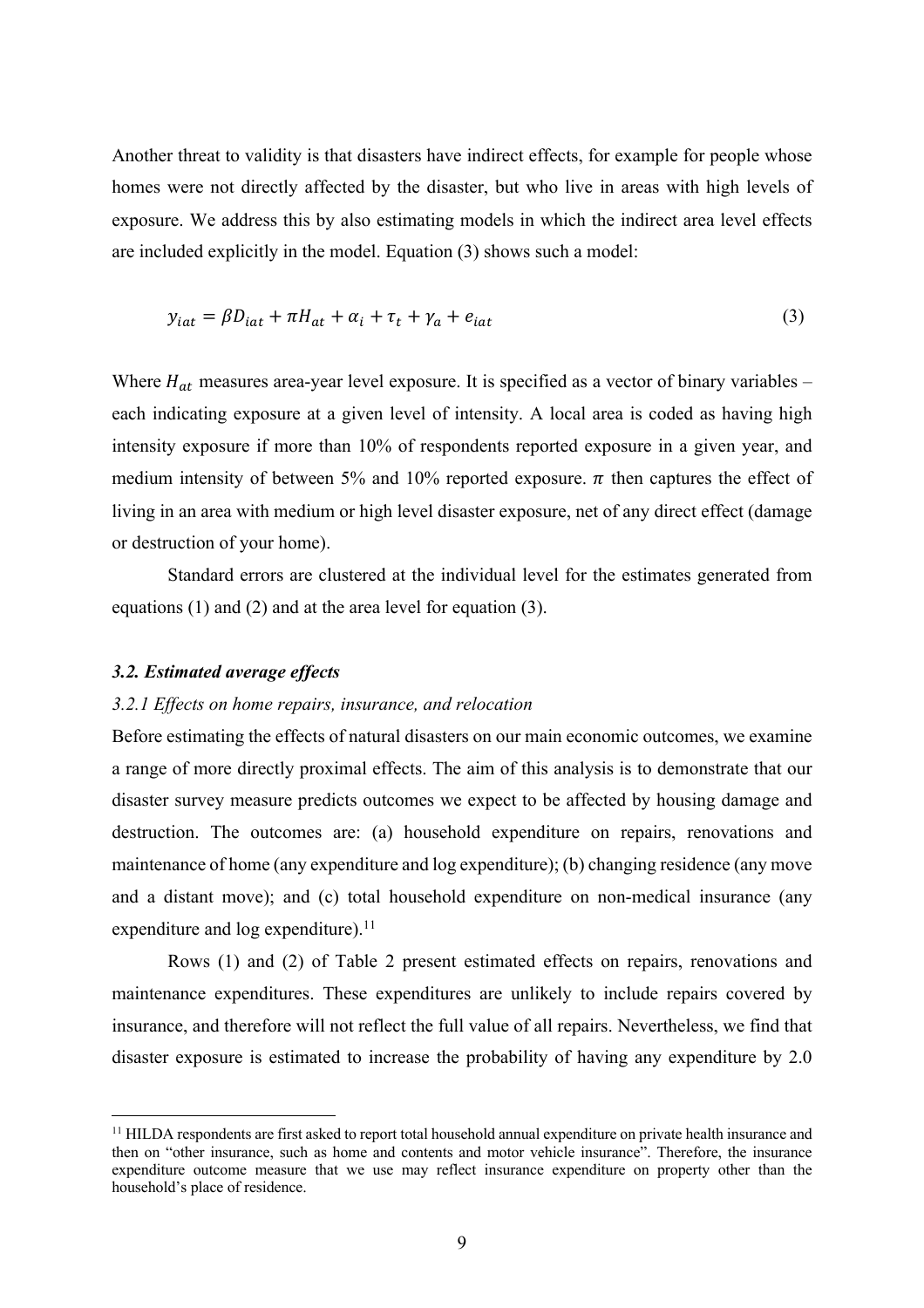percentage points, and increase the dollar amount of expenditures by  $13\%$  (100 [exp(0.123) -1]). Rows (3) and (4) show that disaster damage also increases the likelihood of changing residence during the past 12 months (by 9.2 percentage points), with a proportion of these moves being greater than 50kms away. We interpret these distant moves as relocations away from the disaster affected region.

Most HILDA respondents had some positive non-medical insurance expenditure (91%), and the likelihood of any expenditure did not increase following the disaster (row 5). However, the amount spent on insurance by the 91% with positive expenditure increased by 4.2% (row 6). The increased insurance expenditure among disaster victims may have been caused by increased insurance coverage – many people have inadequate coverage to disasters that is only recognised post-disaster – or by increased insurance premiums. In recent years, insurers have substantially increased premium prices in disaster-prone areas (Booth and Tranter, 2018).

Overall, the estimates shown in Table 2 are as broadly expected, and provide confidence that the disaster exposure measure reflects true significant housing damage and destruction.

### *3.2.2 Effects on economic status*

Table 3 presents the estimated average effects of disaster exposure on key economic outcomes. Panel A shows results from the baseline specification using the fixed-effects regression outlined in equation (1). Columns (1) and (2) suggest that direct exposure (home damage or destruction) has no effect on the probability of full-time employment or on household income. We find similarly small effects for alternative labour market outcomes, such as employed partor full-time (-0.004), weekly work hours if employed (0.203), and log weekly wages (0.010).

In contrast, there is evidence of substantive negative effects on financial outcomes. Column (3) shows that direct disaster exposure is estimated to increase the likelihood of reporting a "major worsening in financial situation" during the past 12 months: a 4.9 percentage point increase, which is 160% relative to the sample mean of 3%. Column (4) shows a positive effect on reported number of financial hardships: 16% relative to a sample mean of 0.44 hardships. This indicates an increased likelihood of going without meals, needing help from welfare organisations, and not paying rent and utility bills, among other financial hardships. The hardship effect appears to be driven by an increased likelihood of reporting several hardships simultaneously: the effect of direct disaster exposure on an indicator of reporting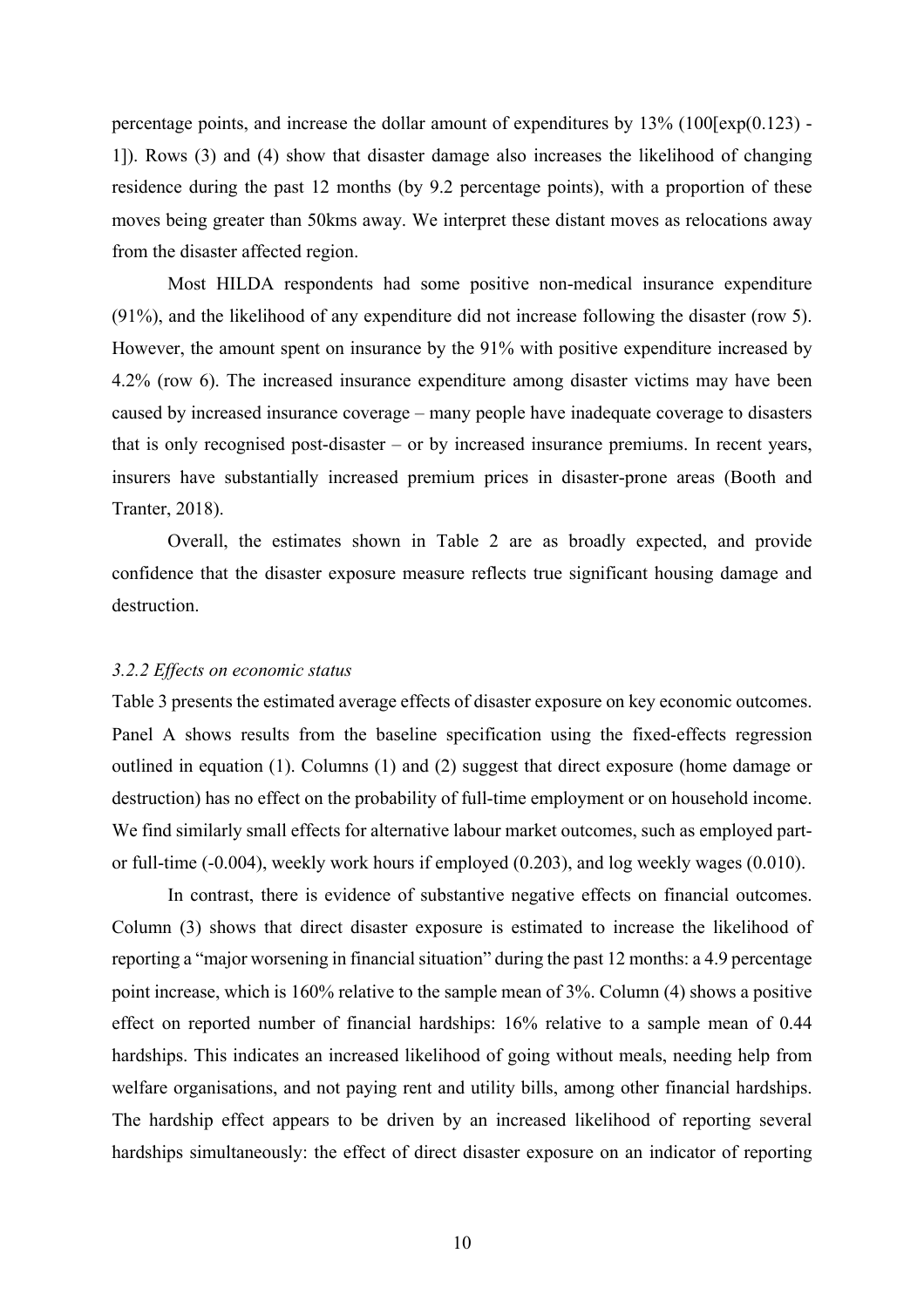three or more hardships equals 2.3 percentage points ( $p = 0.001$ ), relative to a sample mean of  $6.3\%$ <sup>12</sup>

Columns (5) and (6) present the estimated effects of home destruction on our financial risk and time preference measures. It is estimated that disaster victims are 2.3 percentage points more likely to report that they are "not willing to take any financial risks" (5% relative to sample mean). In other words, direct disaster exposure is estimated to increase risk aversion.<sup>13</sup> The estimated effect on having a myopic time-horizon when making saving and spending decisions is smaller and statistically insignificant ( $p = 0.379$ ). However, a limitation is that this time preference measure is only observed every second year (wave), and so the statistical power to detect effects is lower.

Panel B of Table 3 shows corresponding results from the specification that includes a lag exposure variable (indicating disaster between 12 and 24 months ago). Lagged disaster exposure has no significant effect on the three financial outcomes that had clear effects in Panel A; suggesting that the negative financial effects are short-lived. However, the sum of the first and second year effects remain statistically significant for "major worsening in financial situation" and for "number of financial hardships": estimates equal 0.053 (*p* < 0.001) and 0.139  $(p = 0.002)$ , respectively. In both cases, the total effect of direct exposure is larger than the effect shown in Panel A; twice as large for financial hardship.

Column (2) shows a statistically significant lagged effect on household income. However, subsequent analysis will demonstrate that this may not be caused by direct disaster exposure (having your home damaged or destroyed), but instead caused by indirect disaster exposure (living in a disaster zone). However, it is also possible that reduced health – especially mental health – could be the cause of the delayed negative income effect. In the next subsection we present the health effects of direct disaster exposure.

We also explore how disaster effects evolve over time by using additional information provided in HILDA on when in the last four quarters the disaster event occurred. Appendix Table A3 shows that the effects for major worsening of finances and financial hardship are largest in magnitude for housing damage or destruction that occurred in the past 3 months. We

<sup>&</sup>lt;sup>12</sup> Table A2 presents estimates using an alternative treatment variable indicating that every surveyed person in the household reports their home was damaged or destroyed. This alternative indicator might identify more serious incidents, but also overweights effects experienced by single person and small households Nevertheless, the estimates are quantitatively similar, with effects generally larger in magnitude.

<sup>&</sup>lt;sup>13</sup> Our finding of increased risk aversion following direct disaster residential damage is inconsistent with the findings in Page et al. (2014), which is one of the only other studies that explores the effect of direct disaster exposure on risk taking behaviour. Investigating the effects of the 2011 Brisbane Floods, they find that flood victims were more likely to opt for a risky gamble (a scratch card) than a sure comparable value of \$10. The differences in results could be driven by the different measures of risk-taking behaviour.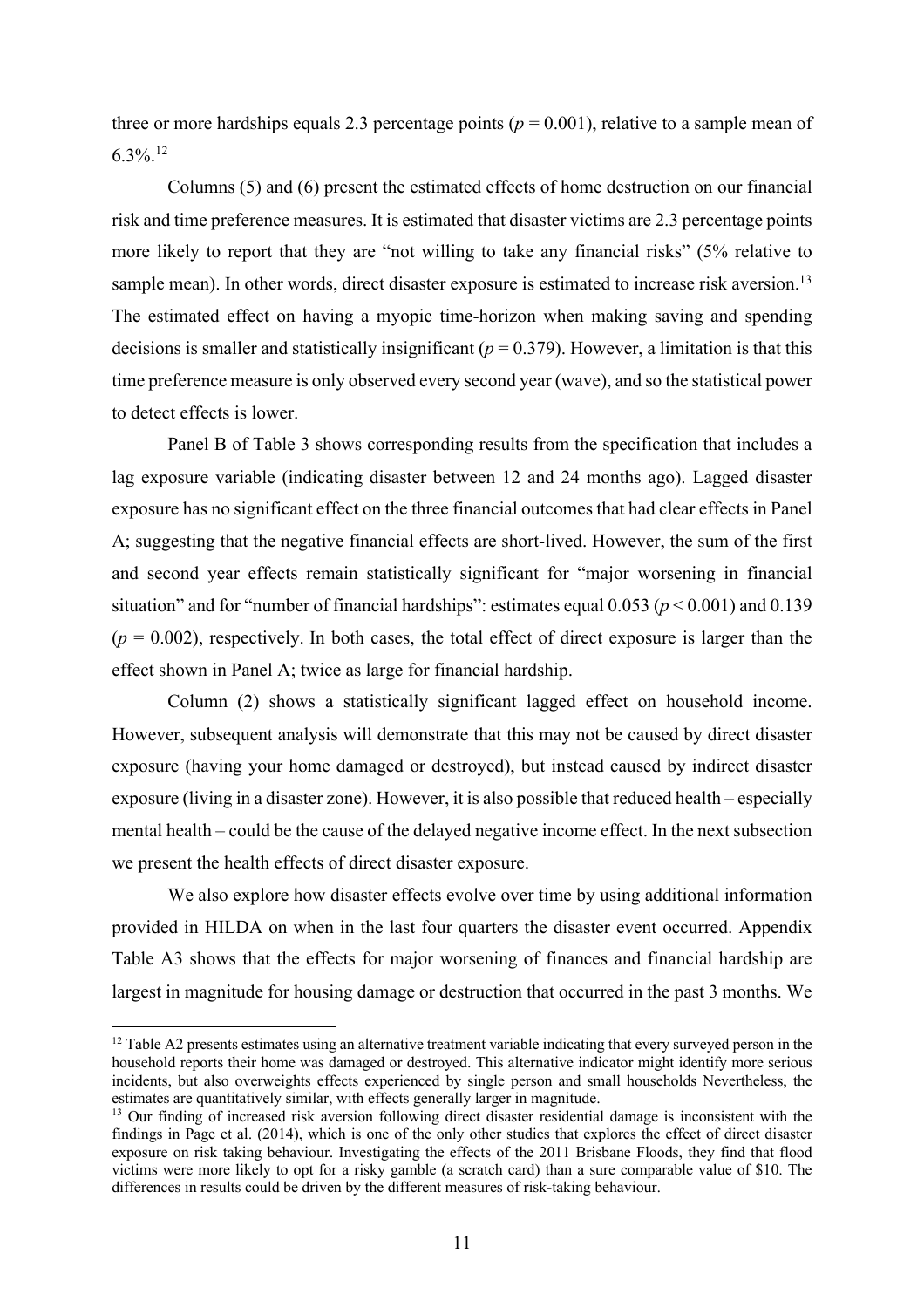are however reticent to conclude that direct disaster exposure causes only very short-lived negative effects. This is because most HILDA surveys are completed in August-October, and large severe disasters, such as cyclones, wildfires and widespread flooding, typically occur during Australia's summer (December-February). Therefore, more recent reported disasters are typically less severe winter disasters, such as localised storms. Consequently, the effects presented in Appendix Table A3 may to some extent be confounded by disaster severity and type.

Panel C of Table 3 tests whether there exist indirect disaster effects in addition to direct effects. Included in the fixed-effects regressions are variables signalling whether, in the survey immediately before the disaster, the survey respondent was residing in an area where 5-10% or >10% of other survey respondents reported housing damage or destruction. Residing in an area that experienced a disaster (but not having your home destroyed) is associated with a significant 1.4% reduction in household income.<sup>14</sup> This short-run negative income effect is consistent with results from the analysis of Hurricane Katrina (Deryugina et al., 2018).

Interestingly, there is some evidence that the indirect disaster effect on risk aversion is of opposite sign to the direct effect. Having your home damaged or destroyed causes a substantial 3.0 percentage point increase in risk aversion, while residing in a severe disaster zone has a near zero effect, and residing in a moderate disaster zone causes a 1.3 percentage point reduction in risk aversion. This indirect effect for moderate disaster zones is in-line with the findings from Hanaoka et al.'s (2018) analysis of the Great East Japan Earthquake, but not with Cameron and Shah's (2015) analysis of natural disasters in Indonesia. They find that individuals from villages that experienced a flood or earthquake exhibit more risk-aversion. Our finding of increased risk aversion for those directly affected and reduced risk aversion for those indirectly affected may help explain the varied results within the literature: the sign and magnitude of the effect may depend upon the proportions of people who have been directly and indirectly affected.

In Table 4 we explore if there is a differential impact on home owners (A) compared to renters (B), and show estimates from separate models. We see some interesting differences, with the results suggesting a greater vulnerability for renters. For those renting their home we see some weak evidence ( $p = 0.095$ ) of reduced household income following the direct impact

<sup>&</sup>lt;sup>14</sup> If we replace the moderate and severe disaster zone indicators with one indicator indicating a moderate or serve disaster zone, the indirect exposure effect for log income equals  $-0.014$  ( $p = 0.013$ ). Expanding the specification to include a one-year lag of this indirect exposure indicator gives a lag effect estimate of -0.008 ( $p = 0.216$ ).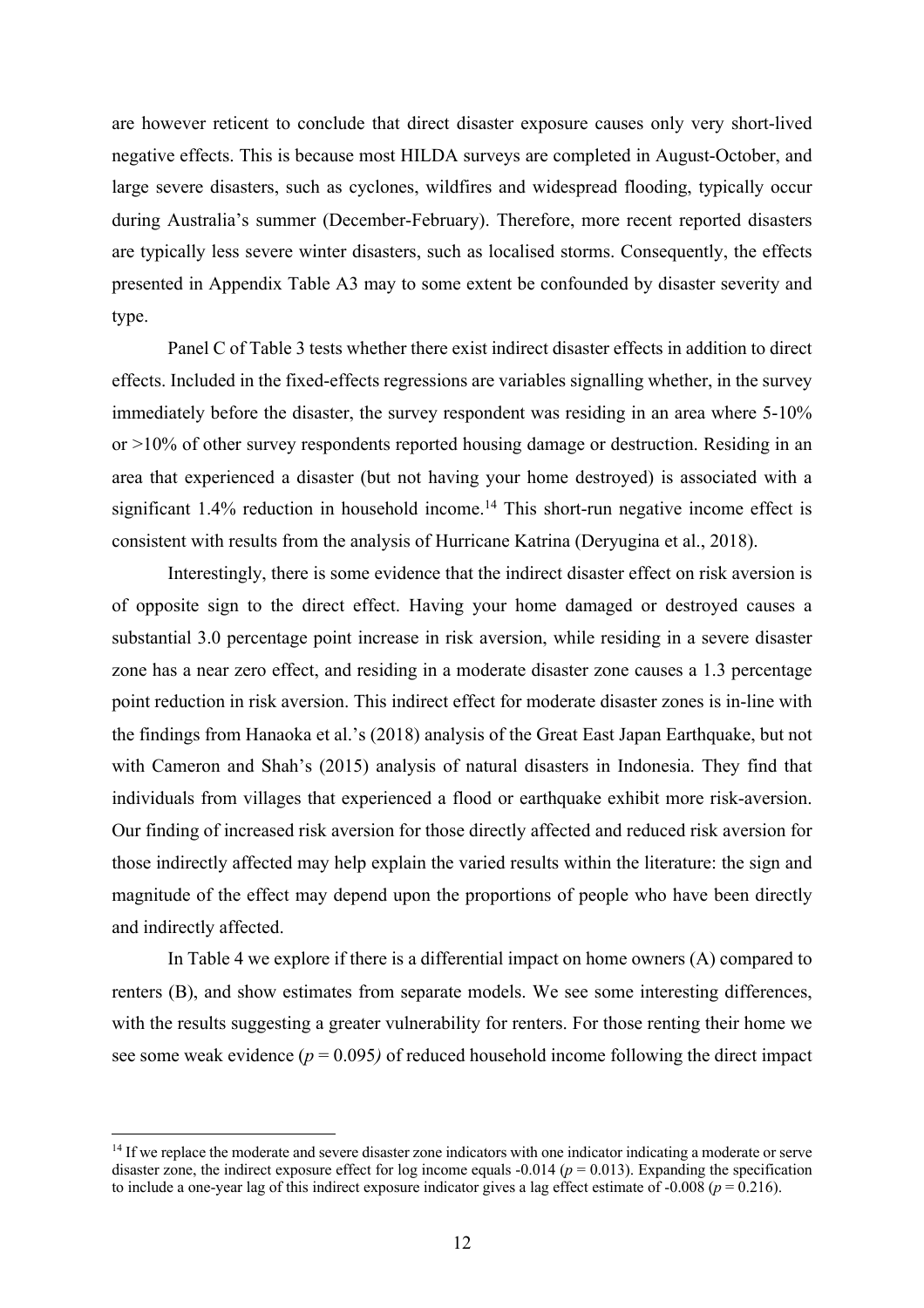of a disaster, whereas we find no such impact for home owners.15 Similarly, we find a larger point estimate for reporting a major worsening in financial situation for renters (0.058) than home owners (0.045), although this difference is not statistically significant. Importantly, the worse post-disaster outcomes for renters causes a significant increase in financial hardships (0.268). Two potential reasons for these differences is that renters more often need to move following residentially damage (with the associated costs), and that renters are less likely to have their belongings insured.<sup>16</sup>

In terms of attitudes towards taking financial risks, we see similar modest increases in risk aversion for home owners (0.029) and renters (0.023), although this is only statistically significant for home owners. In contrast, renters are more impacted than home owners in terms of a change in time preference, increasing their time-frame for saving and spending decisions following a disaster that damages or destroys their home.

# *3.2.3. Effects on physical and mental health*

We next explore the effects of direct disaster exposure on health. There is a large multidisciplinary literature on the health effects of natural disasters, including important economics contributions (e.g. Kahn, 2005; Deuchert and Felfe, 2015; Deryugina and Molitor, 2019). Our aim in this subsection is to demonstrate the health effects with our data and alternative methodological approach in order to inform on the economic and financial effects presented above. For instance, it has been demonstrated that health shocks increase financial hardship (García-Gómez et al., 2013) and increase risk aversion (Decker and Schmitz, 2016).

The estimated effects for three health outcomes are shown in Appendix Table A4. They suggest that direct disaster exposure reduces the mental health and physical health indices, which are both increasing in good health, by  $5.1\%$  ( $p = 0.003$ ) and  $3.4\%$  of a standard deviation  $(p = 0.059)$ , respectively. The effect on the likelihood of reporting fair or poor general health equals 1.3 percentage points ( $p = 0.106$ ), relative to a sample mean of 18%.

<sup>&</sup>lt;sup>15</sup> Interestingly, Gallagher and Hartley (2017) found that following Hurricane Katrina any impact on household finances were modest and short-lived, with home owners using flood insurance to repay their mortgages rather than to rebuild.

<sup>&</sup>lt;sup>16</sup> For context, 27% of the sample are home renters, the prevalence of home damage or destruction for natural disasters is similar for owners (1.4% per year) and renters (1.5% per year), and the proportion living in a severe disaster zones is also similar (2.2% and 2.4%, respectively). For home owners, and those owning an investment property they rent out (which is common in Australia given favourable personal tax incentives), it is typically a requirement by mortgage lenders that the owner holds insurances against fire, floods and other building damage. In contrast, for renters' contents insurance is optional. Therefore, many renters face direct financial costs for replacing damaged or destroyed contents.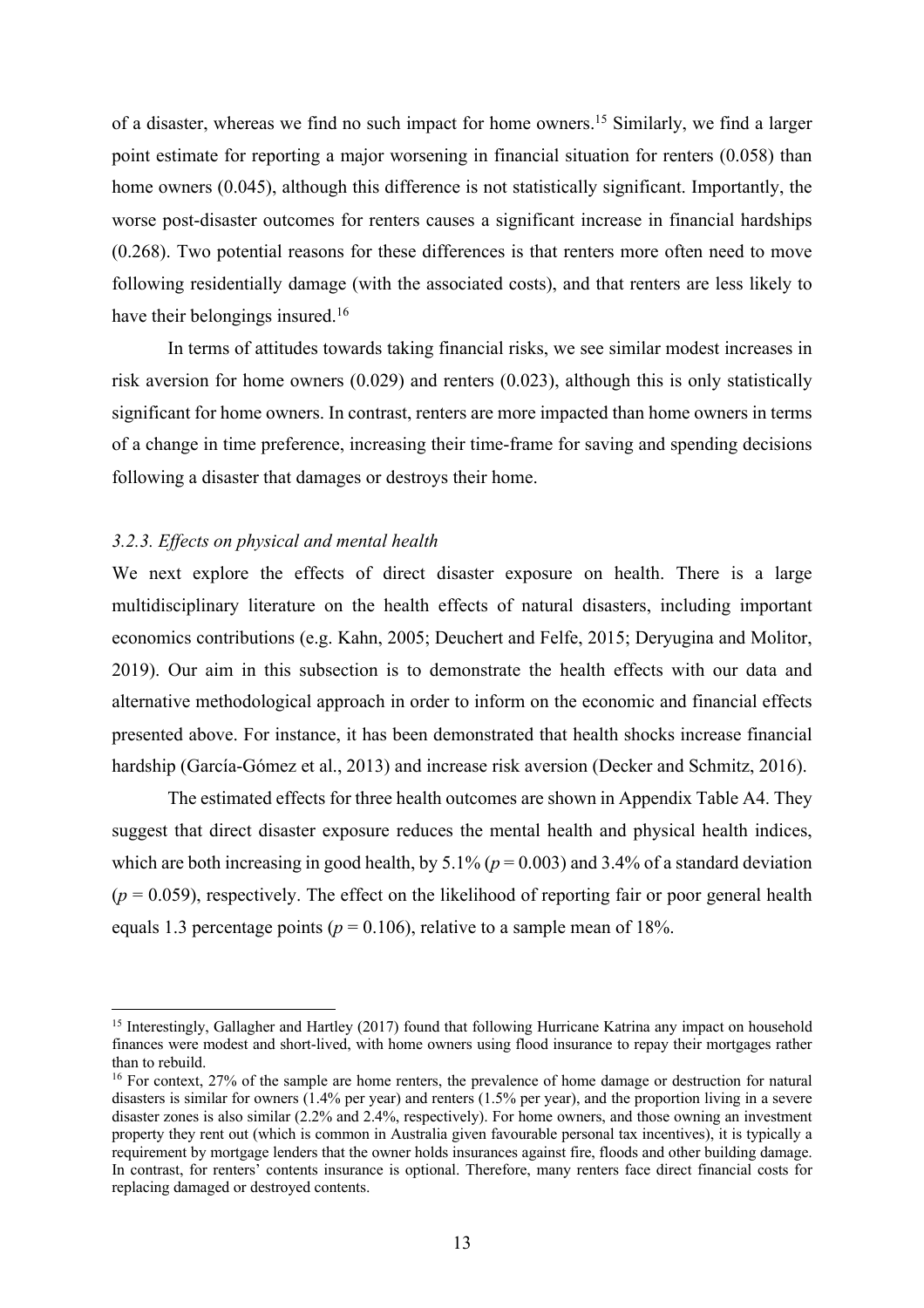There is little evidence of delayed or persistent effects of disaster exposure on health. Nevertheless, if the model is specified to allow for the possibility of lagged impacts, then both the immediate and total effects are larger. For example, the total mental health effect (-0.082) is larger than the one-year effect (-0.051). There is also little evidence that indirect disaster exposure has negative effects on health. In fact, there is suggestive evidence that living in a disaster zone without directly experiencing residential damage or destruction (indirect exposure) improves mental wellbeing. The effect of residing in a moderate or severe disaster zone is estimated to improve mental health by 2.1% of a standard deviation ( $p = 0.011$ ).

To summarise, in our data residing in a disaster zone is deleterious for health, particularly mental health, but only if the individual's home was directly damaged or destroyed. These negative health effects may be a pathway through which disasters worsen economic and financial outcomes, and change economic preferences.

# **4. Heterogeneous Effects**

So far, we have shown estimated average treatment effects under various assumptions. But effects may be larger for different types of disaster events, or for some people more than for others. We now explicitly consider such heterogeneity, using a pair of complementary techniques. The first is a simple extension of the baseline model, with the treatment variable interacted with severity and type of disaster. We focus only on those outcomes for which there are clear direct average disaster effects (Table 3, Panel A); namely, major worsening in finances, number of financial hardships, and risk aversion. <sup>17</sup> Our second approach uses a Group Fixed Effects model (Bonhomme and Manresa, 2015), and we focus on the number of financial hardships for the empirical reason that it is the most continuous outcome measure.

# *4.1 Heterogeneity by severity and type of disaster*

Table 5 shows results from six regressions that consider three dimensions of heterogeneity and three outcome variables. Panel A shows results from models in which the treatment variable is interacted with an indicator for residing in a severe disaster area. Surprisingly, the interaction effects have the opposite sign to the main effects. This means that the negative effects of direct disaster exposure are actually smaller if caused by major disasters. Indeed, the estimated effects

<sup>&</sup>lt;sup>17</sup> Regression results for the other three economic outcomes show that the coefficients on all disaster exposure indicators (main effects and interaction effects) are small and statistically insignificant.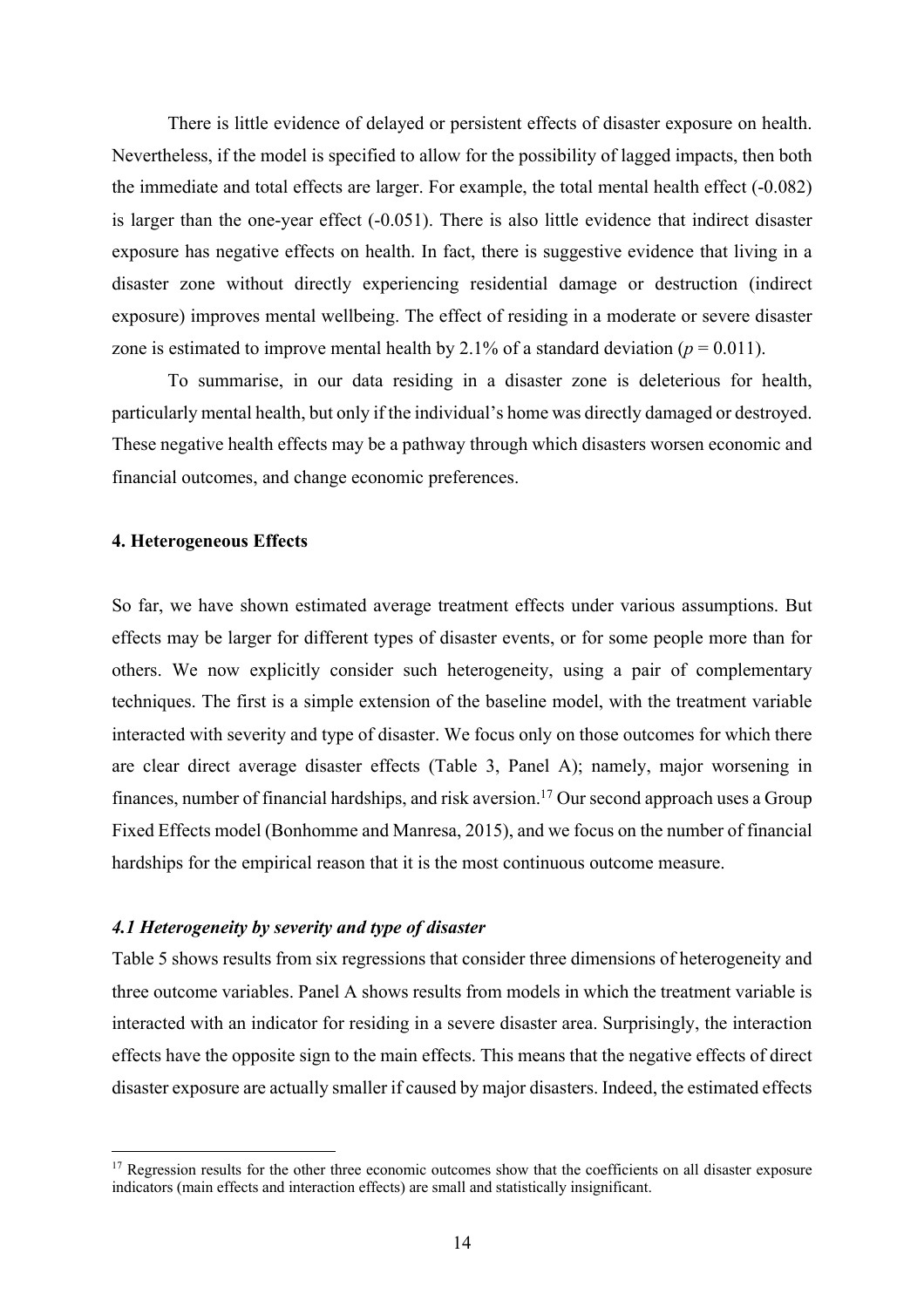are essentially zero in such areas: the estimated effects in severe disaster areas equal 0.007 (*p*  $= 0.582$ ) and  $-0.066$  ( $p = 0.176$ ) for major worsening in finances and number of hardships, respectively. A plausible explanation for this finding is that special financial support and services from governments and community organisations are concentrated in more severe disaster areas. For example, around 1,000 people reported significant damage to their home following Cyclone Yasi in Northern Queensland in February 2011, and the Australian Federal Government processed more than \$A250 million worth of recovery grants in the first three weeks after the storm.<sup>18</sup> Areas in which the damage is more isolated, for example, where storm damage has only affected a few households in an area, do not typically receive such support. Another related explanation is that insurance companies are under increased scrutiny and pressure to process claims quickly and sympathetically in the aftermath of more severe disasters. We have investigated these explanations by estimating the same regression specification but with household irregular income as the outcome.<sup>19</sup> In support of the above explanations, we find that irregular income received following direct disaster exposure is significantly greater in severe disaster areas ( $p = 0.046$ ).

In Panel B, we explicitly consider heterogeneity by disaster type. However, we note that the results for this detailed breakdown should be taken as only suggestive because of the relatively large standard errors, with most of the interaction effects being not statistically significant. Again, there is some evidence however that the detrimental effects are larger for household damage or destruction caused by smaller isolated disasters; which are events that we could not match with any widely reported disaster. This is consistent with the result in Panel A which suggests that the detrimental effects for minor or isolated disasters are larger than those for severe disasters. 20

# *4.2. Heterogeneity by GFE groups*

# *4.2.1. Econometric approach*

In this section we examine how the effects of disaster exposure vary with individual resilience to financial hardship shocks. We use the Grouped Fixed Effects (GFE) estimator (Bonhomme

<sup>18</sup> See: https://knowledge.aidr.org.au/resources/cyclone-cyclone-yasi-queensland/

<sup>&</sup>lt;sup>19</sup> Irregular income includes transfers and payments from non-household members, and other irregular payments. <sup>20</sup> An alternative approach is to classify disasters in to more and less severe groupings using estimated damage costs (these estimates are only available for larger disasters). Direct exposure experienced during one of the top 20 largest disasters caused small and statistically insignificant effects on all outcomes. In contrast, direct exposure experienced during smaller (out of the top 20) disasters caused large significant effects: major worsening in finances, number of financial hardships and financial risk aversion increased by 0.058, 0.074 and 0.027, respectively.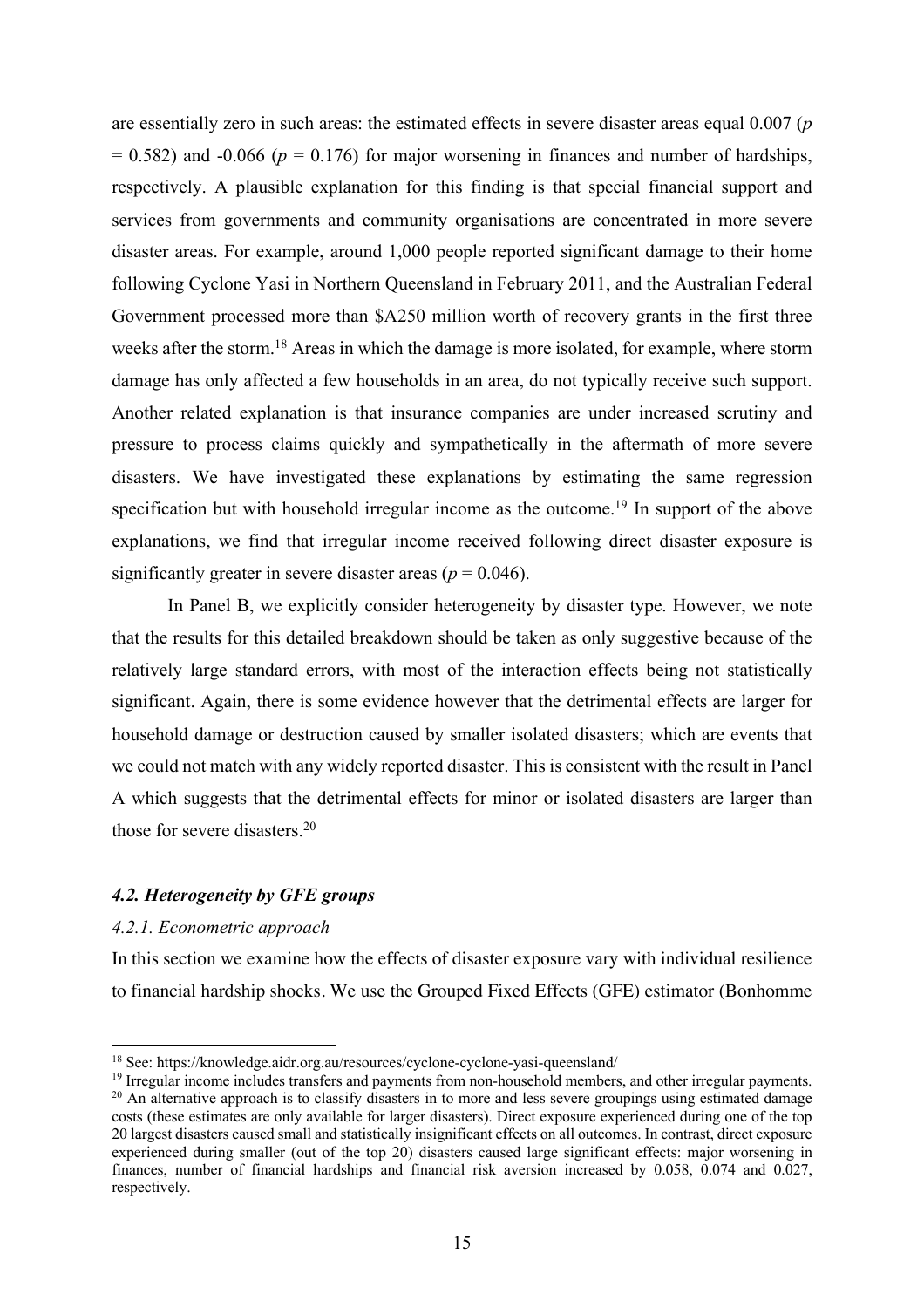and Manresa, 2015) to classify individuals into distinct groups that differ by their resilience to these shocks, based on 18 years of HILDA data on individuals' history of financial hardship. We then interact the disaster treatment indicator with individuals estimated "types" to test if more resilient individuals are affected less by exposure to natural disasters. In particular, we assume that each individual belongs to one of *G* distinct groups, and individuals within the group share parameters determining the lifecycle evolution of financial hardship, as well as the speed of adaptation to shocks to hardship. Let  $g_i$  denote group membership of individual *i* with  $g = \{1, 2, ..., G\}$ . Given group membership, the lifecycle profile of financial hardship  $FH_{it}$  is determined as follows:

$$
FH_{it} = \alpha_{g_i}(a_{it}) + FH_{it-1}\gamma_{g_i} + X'_{it}\beta + \varepsilon_{it}
$$
\n
$$
\tag{4}
$$

where  $\alpha_{g_i}(a_{it})$  is a polynomial function of age  $a_{it}$ , and the polynomial coefficients  $\alpha_{g_i}$  are group-specific, including the intercept. The parameters  $\gamma_{a_i}$  measure the speed of adaptation of individuals in group *g* to last year's innovation to financial hardship. <sup>21</sup> In other words, after experiencing a negative financial shock, high  $\gamma_{g_i}$ individuals experience more intense hardship for a longer time period than low  $\gamma_{g_i}$  individuals. We therefore interpret this parameter as a measure of financial "resilience". The vector  $X_{it}$  contains survey wave and detailed SA3 local area indicators, with coefficients  $\beta$  being the same across the groups.

The GFE estimator allows estimation of unobserved heterogeneity in the panel data context in a flexible and parsimonious way. It is more flexible than the standard fixed effects method because it allows for unobserved heterogeneity in the slope and intercept coefficients. It resembles the standard finite mixture model in that it identifies a finite number of groups with the same parameters of the conditional mean function. However, in comparison to standard finite mixture models the GFE is less restrictive in the specification of the mixture component probabilities<sup>22</sup>, and does not require parametric assumptions about the distribution of the dependent variable because it focuses on fitting the conditional mean only. 23

<sup>&</sup>lt;sup>21</sup> This interpretation relies on the assumption that the unobserved individual heterogeneity in the permanent component of  $FH_{it}$  is fully accounted for by the group-specific intercepts.<br><sup>22</sup> Bonhomme and Manresa (2015) show that the GFE can be interpreted as the solution to maximisation of the

pseudo-likelihood of a mixture of normals model where each cross-sectional unit has its own unrestricted mixture probabilities.

<sup>&</sup>lt;sup>23</sup> We also explored using GFE to estimate unobserved heterogeneity in the disaster treatment effect, by respecifying the main equation (1) as  $y_{iat} = \beta_{gi}D_{iat} + \alpha_i + \tau_t + \gamma_a + e_{iat}$ . Unfortunately, this specification was unsuitable. The majority of individuals in our data are treated only once during the study period, and therefore provide insufficient information for the GFE algorithm to separate heterogeneous treatment effects from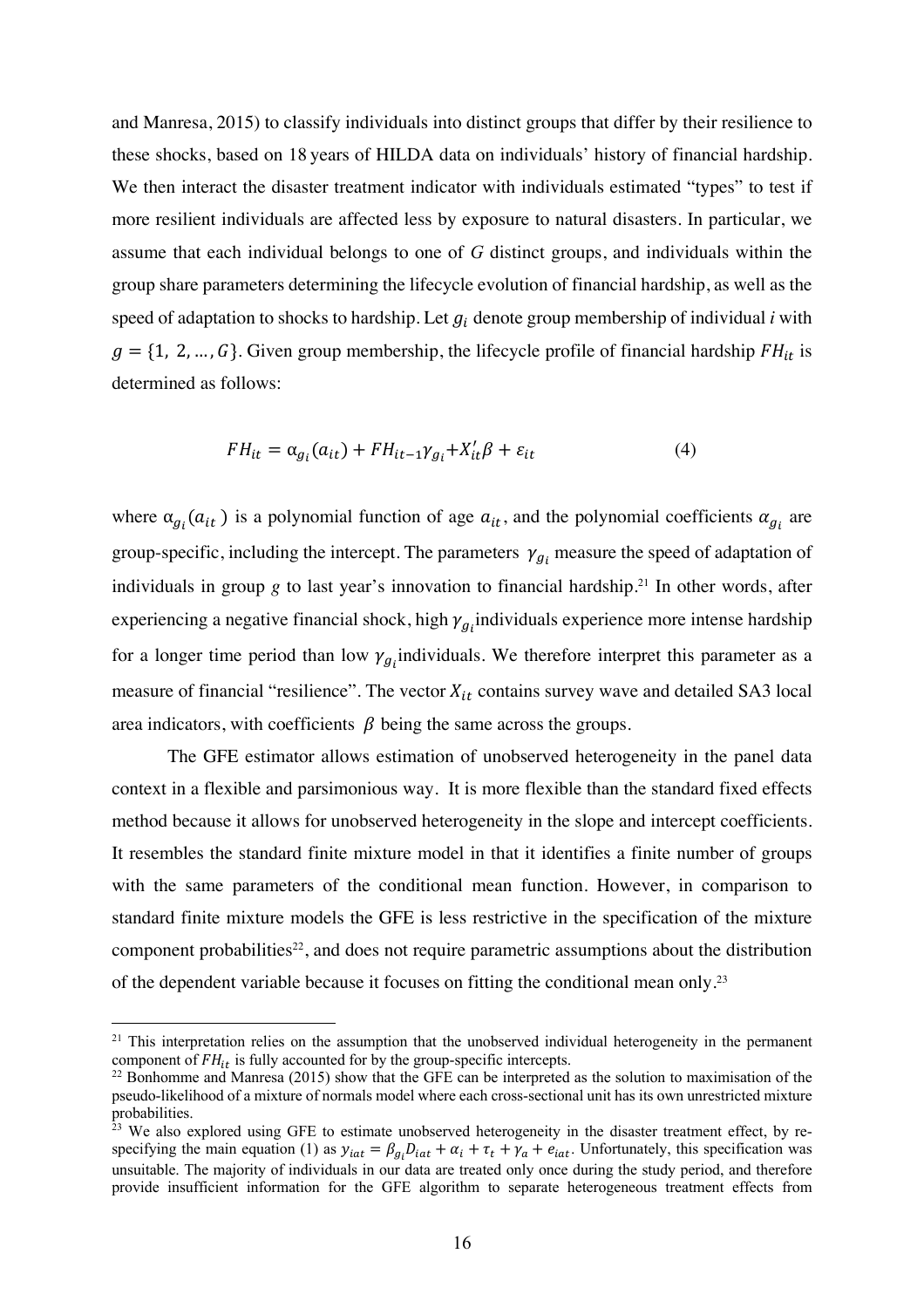We let the heterogeneity in the lifecycle profiles and adaptation to innovations be captured by three groups (i.e.  $G = 3$ ). We use Bonhomme and Manresa's (2015) proposed BIClike model selection criterion in combination with less formal considerations of computational costs and sample size to motivate this choice. Full estimation results of the GFE models with *G*=3 are presented in Appendix Table A5, and further details of the GFE model selection process and estimation procedure are in Appendix B.

The estimates of the type-specific resilience parameters and type proportions are presented in Table 6. We label the types according to the magnitude of the estimated resilience coefficient – type 1 has the lowest persistence, while type 3 has the highest persistence. The three groups from the GFE model for financial hardship exhibit different degrees of resilience to shocks. For the largest group 1 (77% of individuals) the persistence parameter is equal to 0.108, for the second-largest group 2 (16% of individuals) the persistence parameter is equal to 0.31, and for the smallest group 3 (7% of individuals) the persistence parameter is much larger and is equal to 0.45.

# *4.2.2. Estimated effects separately by GFE groups*

Panel A in Table 6 presents results from a specification in which the disaster exposure variable is interacted with the GFE group indicators within our main specification (1). The disaster treatment effects are noticeably different across the groups, and increasing with the groupspecific persistence parameter. In the most resilient group 1 the effect of direct disaster exposure is close to zero (0.010). In the less resilient groups, the effects are significantly larger: direct disaster exposure increases the number of hardships by 0.16 and 0.23 in groups 2 and 3, respectively (relative to a sample mean of 0.44). If we re-estimate these models using an indicator of three or more hardships as the outcome, the corresponding effects for groups 2 and 3 equal 5.5 ( $p = 0.012$ ) and 7.2 percentage points ( $p = 0.053$ ). Relative to a sample mean of 6.3%, these estimates demonstrate that direct disaster exposure causes serious financial distress for approximately one-quarter of the population.

Next we present results from models that include lagged exposure variables. The rationale is that lower financial resilience may result in longer-lasting disaster effects. We find no clear evidence for this, but the regressions are arguably underpowered (especially for the

idiosyncratic errors experienced during the treatment period. This intuition is supported by Monte-Carlo simulations. For example, in simulations with G=2 the units that experienced positive and negative random errors during the treatment year were classified into different groups. As a result, the estimated heterogeneous treatment coefficients  $\hat{\beta}_1$  and  $\hat{\beta}_2$  were severely biased in the direction of these errors.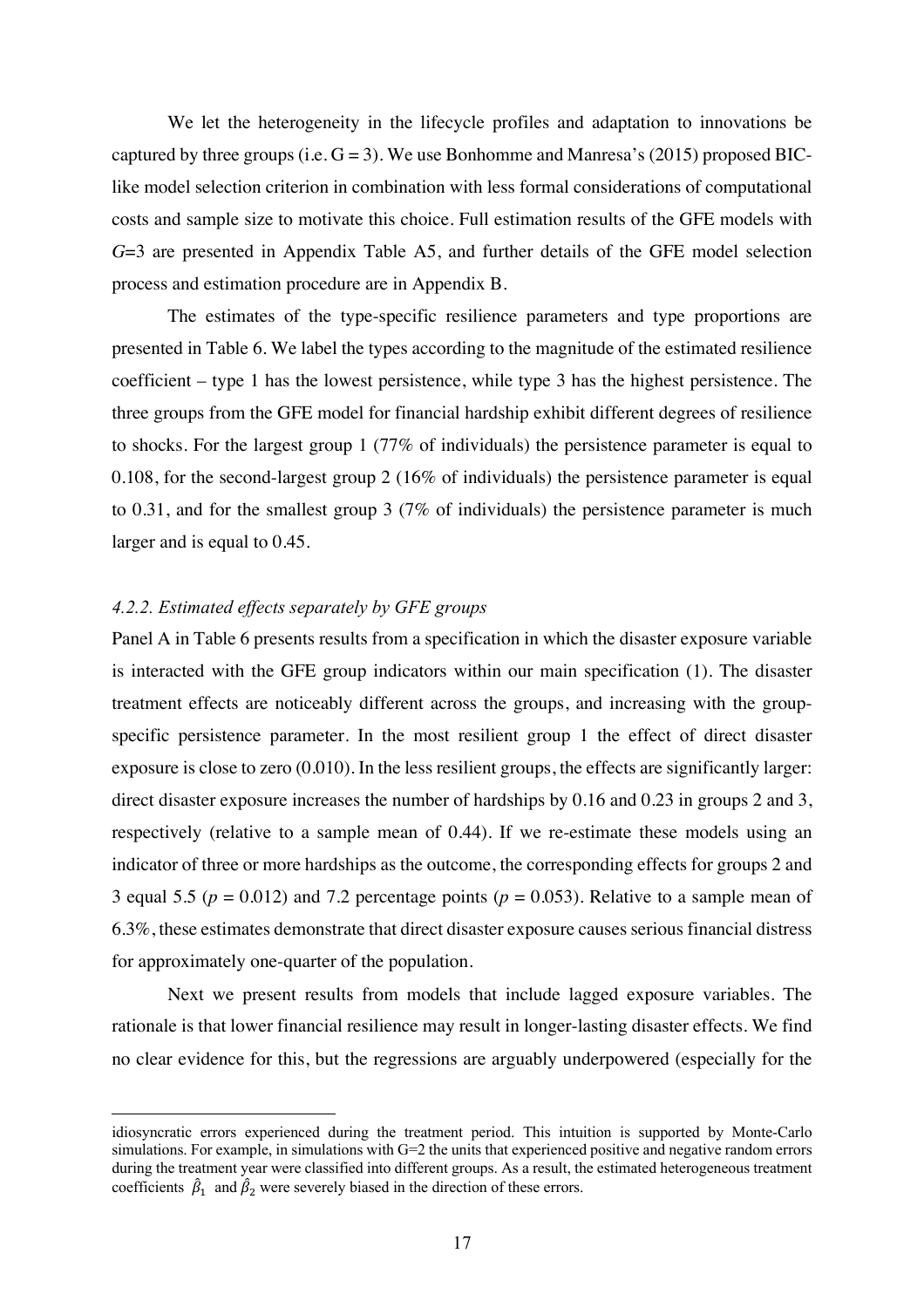smaller group 3). The sum of the  $0-12$  month and  $12-24$  month effects equal  $0.324$  ( $p = 0.015$ ) and  $0.355$  ( $p = 0.160$ ) for Group 2 and 3, respectively.

# *4.2.3. Correlates of GFE group membership*

To understand the determinants of resilience (or the least vulnerable) to natural disasters we follow Bonhomme and Manresa (2015) and investigate the predictors of group membership. Table 7 presents marginal effect estimates from a multinomial logit model with group type (1, 2 or 3) as the dependent variable. The estimates show that the probability of belonging to the most vulnerable financial hardship groups is higher for people who are: female, younger, single, parents, low socioeconomic status (low education, income, wealth), and in poor health.

Especially interesting are the results for locus of control (LOC) and individual social capital, which are potentially malleable. The LOC measure is higher for people with a more 'external' LOC; these are people who are more likely to believe they "have little control over the things that happen to me", and less likely to believe that "what happens to me in the future mostly depends on me".24 We find that a one standard deviation increase in external LOC increases the probability of belonging to group 2 and 3 (low resilience groups) by 1.5% points and 1.0 percentage points, respectively. This finding is consistent with economics studies highlighting that an internal LOC is a valuable non-cognitive skill (e.g. Cebi, 2007; Caliendo et al., 2015; Buddelmeyer and Powdthavee, 2016; Schurer, 2017).

The individual social capital index is constructed from five questions measuring a person's strength of agreement with statements like: "I don't have anyone that I can confide in", "I have no one to lean on in times of trouble", and "people don't come to visit me as often as I would like". Importantly, this index has a strong positive association with membership in the low resilience groups. A four standard deviation increase in the index  $-$  a move from being socially included and supported to being socially isolated and neglected – increases the probability of belonging to group 2 and 3 by almost 10 percentage points each (relative to sample means of 16% and 7%).

<sup>&</sup>lt;sup>24</sup> The LOC measure is generated from survey modules in Waves 3, 4, 7, 11 and 15 that ask respondents to evaluate seven statements using a one (strongly disagree) to seven (strongly agree) scale. We add the responses (some items reversed) to form a locus of control index, which is again re-scaled to have mean zero and standard deviation one, and then averaged across waves.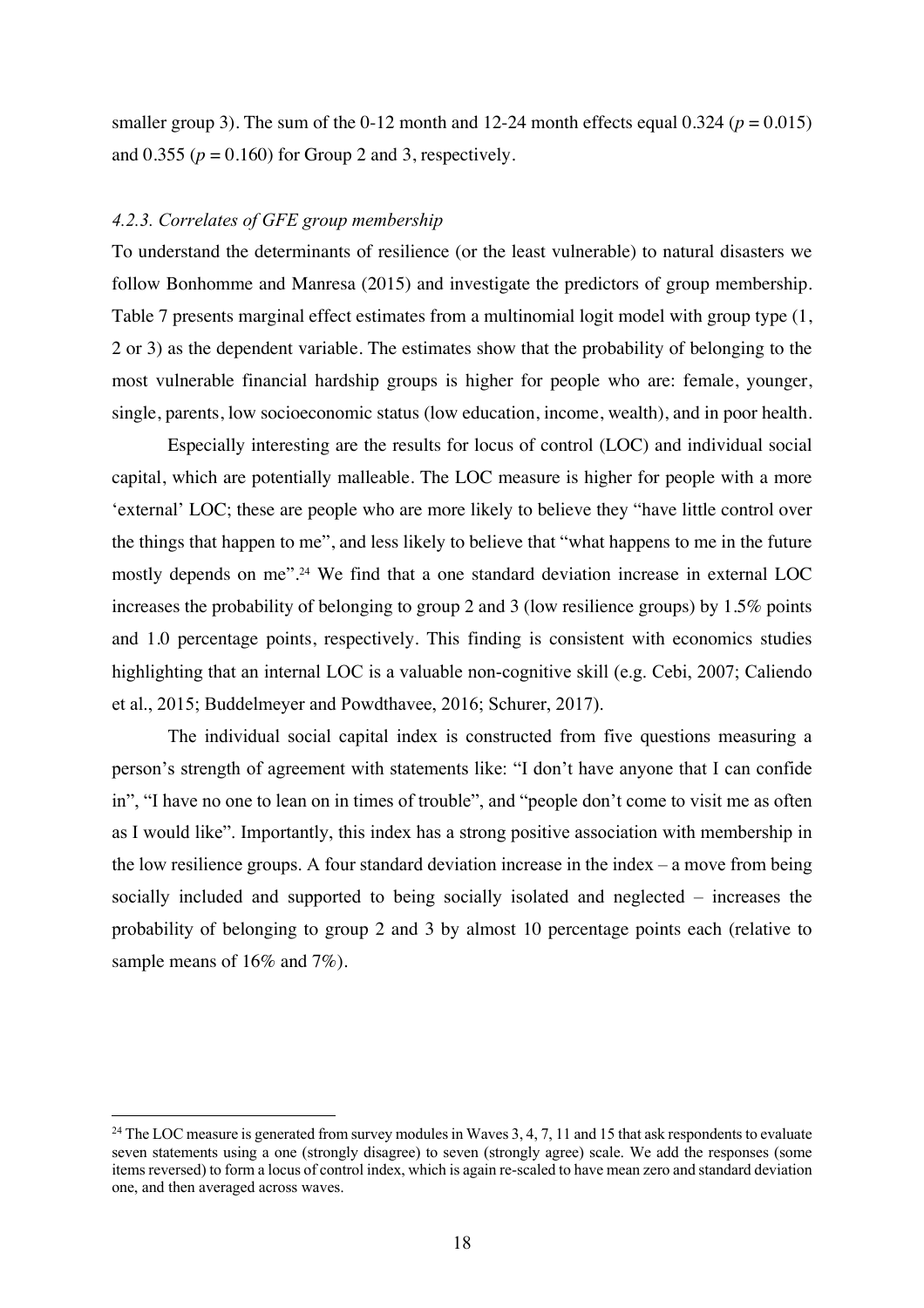#### **5. Conclusion**

Despite growing concerns about the increased frequency and severity of natural disasters, there is still much to learn about the economic and financial consequences for affected residents (Gallagher and Hartley, 2017). In this paper we contribute to this knowledge base by analysing unique Australian longitudinal data that asks respondents every wave (year) about whether their home has been damaged or destroyed by a natural disaster in the last 12 months. Such direct exposure is potentially a major financial shock, requiring expensive repairs or a re-build, and a change of residence at least temporarily. Using these data, we estimate how direct residential disaster exposure impacts on economic and financial outcomes. However, we also compare these direct effects with the indirect effects for those residing in a disaster zone, but who report no home damage.

Our empirical strategy has been to estimate regressions with individual, time, and area fixed-effects, which means that identification comes from comparing changes over time in the outcomes of direct disaster victims with changes over time in the outcomes of residents who were not directly affected. We have provided evidence that exposure to natural disasters is plausibly exogenous in our context.

Overall, we find little evidence of any significant impacts on employment or household income, but some evidence of increased financial hardships. Examples of increased financial hardships include the inability to afford meals and heating, and to pay utility bills and rent. We also find some evidence of increased risk aversion following direct home damage, and of reduced mental health. There are no corresponding effects for those living in a disaster zone but with no home damage or destruction.

Interestingly we find a greater financial hardship effect for renters than home owners, which might reflect a greater need to move home (and absorb the costs) for renters, and a lower take-up of home contents insurance. We also find that the impact on financial hardships is larger for more isolated disaster events, where only a few homes are damaged, than for more severe events such as cyclones and major flooding. One reason for this could be the significant aid and investment that is provided by government for such disasters. This is consistent with studies of Hurricane Katrina that have found little evidence of long-term adverse effects and some evidence of improved economic outcomes (e.g. Gallagher and Hartley, 2017; Deryugina et al., 2018). In this context, Deryugina (2017) notes that natural disaster victims in developed countries are better insured than previously thought.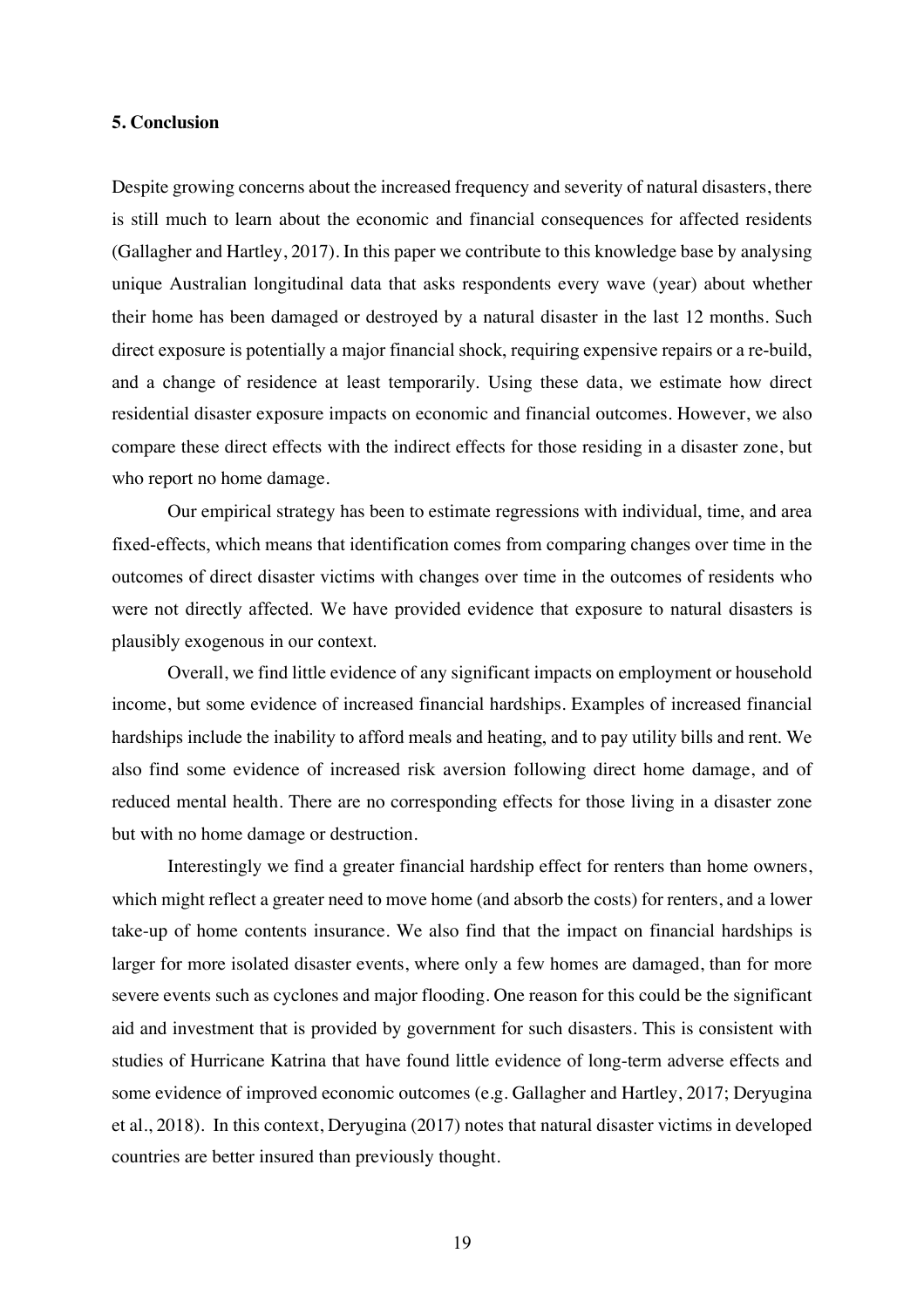A particular focus of this study has been to provide new evidence on the extent of heterogeneity in these impacts, and to identify individuals who are likely to be the least resilient (most vulnerable) to such direct shocks. To do this we have applied the Grouped Fixed Effects (GFE) estimator (Bonhomme and Manresa, 2015) to classify individuals into distinct groups that differ by their resilience to financial shocks. Importantly, we find that the least resilient, representing around 20% of the population, are more like to be young, single parents, those in poor health, those with low socioeconomic status (low education, low income, low wealth), and those with little social support. For these individuals we find a more substantive increase in financial hardships following residential damage or destruction. These results can help target future governmental aid and assistance to the most vulnerable following a natural disaster.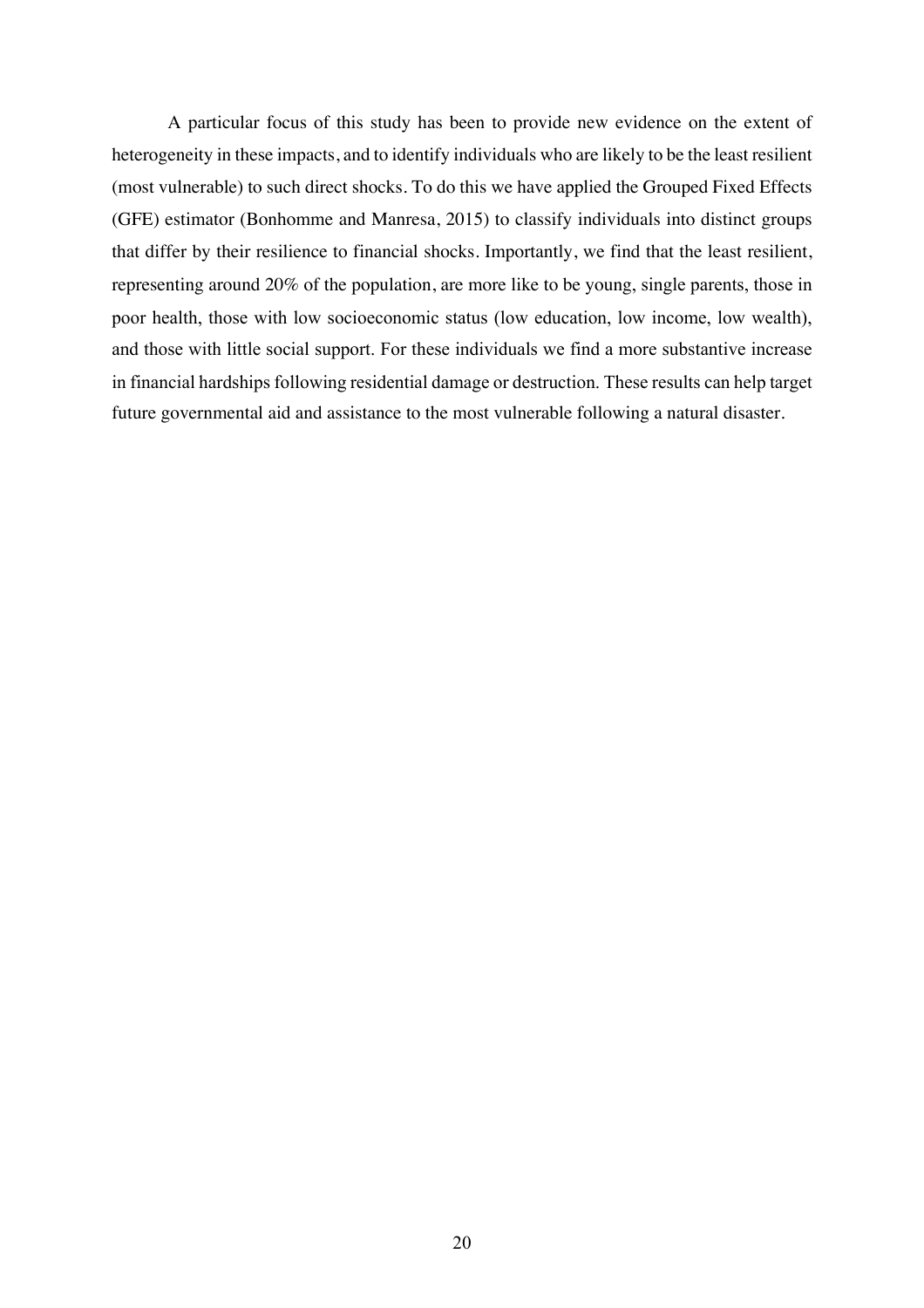# **References**

- Acconcia, A., Corsetti, G. and Simonelli, S. (2020). Liquidity and consumption: Evidence from three post-earthquake reconstructions programs in Italy. *American Economic Journal: Macroeconomics*, 12, pp. 319-46.
- Auffhammer, M. (2018). Quantifying economic damages from climate change. *Journal of Economic Perspectives*, 32, pp. 33-52.
- Anbarci, N., Escaleras, M. and Register, CA. (2005). Earthquake fatalities: The interaction of nature and political economy. *Journal of Public Economics*, 89, pp. 1907-1933.
- Baade, RA., Baumann, R. and Matheson, V. (2007). Estimating the economic impact of natural and social disasters, with an application to Hurricane Katrina. *Urban Studies*, 44, pp. 2061-2076.
- Belasen, AR. and Polachek, SW. (2008). How hurricanes affect wages and employment in local labor markets. *American Economic Review*, 98, pp. 49-53.
- Belasen, AR. and Polachek, SW. (2009). How disasters affect local labor markets: The effects of hurricanes in Florida. *Journal of Human Resources*, 44, pp. 251–76.
- Bentzen, JS. (2019). Acts of God? Religiosity and natural disasters across subnational world districts. *Economic Journal*, 129, pp. 2295-2321.
- Berlemann, M. and Wenzel, D. (2018). Hurricanes, economic growth and transmission channels. *World Development*, 105, pp. 231-247.
- Bonhomme, S. and Manresa, E. (2015). Grouped patterns of heterogeneity in panel data. *Econometrica*, 83, pp. 1147-84.
- Booth, K., & Tranter, B. (2018). When disaster strikes: Under-insurance in Australian households. *Urban Studies*, *55*, pp. 3135-3150.
- Bourdeau-Brien, M. and Kryanowski, L. (2020). Natural disasters and risk aversion. *Journal of Economic Behavior and Organization*, 177, pp. 818-835.
- Boustan, LP., Kahn, ME. and Rhode, PW. (2012). Moving to Higher Ground: Migration Response to Natural Disasters in the Early Twentieth Century. *American Economic Review*, 102, pp. 238- 44.
- Buddelmeyer, H. and Powdthavee, N. (2016). Can having internal locus of control insure against negative shocks? Psychological evidence from panel data. *Journal of Economic Behavior and Organization*, 122, pp. 88-109.
- Caliendo, M., Cobb-Clark, DA. and Uhlendorff, A. (2015). Locus of control and job search strategies. *Review of Economics and Statistics*, *97*, pp. 88-103.
- Callen, M. (2015). Catastrophes and time preference: Evidence from the Indian Ocean Earthquake. *Journal of Economic Behavior and Organization*, 118, pp. 199-214.
- Caruso, G. and Miller, S. (2015). Long run effects and intergenerational transmission of natural disasters: A case study on the 1970 Ancash Earthquake. *Journal of Development Economics*, 117, pp. 134-50.
- Cavallo, E., Powell, A. and Becerra, O. (2010). Estimating the direct damages of the earthquake in Haiti. *Economic Journal*, 120, pp. F298-F312.
- Cavallo, E., Galiani, S., Noy, I. and Pantano, J. (2013). Catastrophic natural disasters and economic growth. *Review of Economics and Statistics*, 95, pp. 1549-1561.
- Cebi, M. (2007). Locus of control and human capital investment revisited. *Journal of Human Resources*, XLII, pp. 919-932
- Currie, J. and Rossin-Slater, M. (2013). Weathering the storm: Hurricanes and birth outcomes. *Journal of Health Economics*, 32, pp. 487-503.
- Decker, S. and Schmitz, H. (2016). Health shocks and risk aversion. *Journal of Health Economics*, 50, pp. 156-170.
- Dell, M., Jones, B. and Olken, BA. (2014). What do we learn from the weather? The new climateeconomy literature. *Journal of Economic Literature*, 52, pp. 740–98.
- Deryugina, T. (2017). The fiscal cost of hurricanes: Disaster aid versus social insurance. *American Economic Journal: Economic Policy*, 9, pp. 168-198.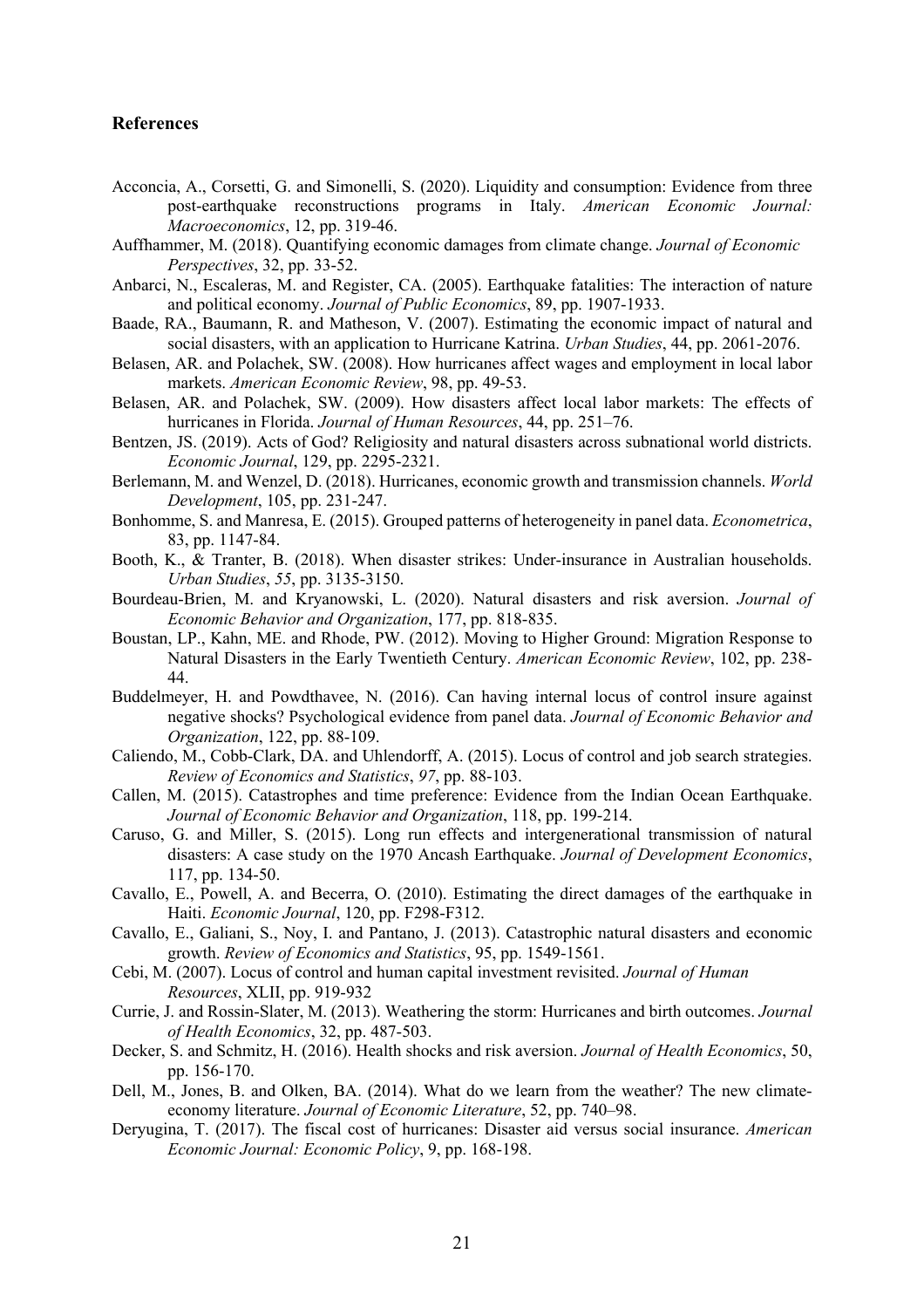- Deryugina, T., Kawano, L. and Levitt, S. (2018). The economic impact of Hurricane Katrina on its victims: Evidence from individual tax returns. *American Economic Journal: Applied Economics*, 10, pp. 202-33.
- Deryugina, T. and Molitor, D. (2019). Does when you die depend on where you live? Evidence from Hurricane Katrina. NBER Working Paper No. 24822, Cambridge, MA.
- Deuchert, E. and Felfe, C. (2015). The tempest: Short- and long-term consequences of a natural disaster for children's development. *European Economic Review*, 80, pp. 280-294.
- De Silva, DG., McComb, RP., Moh, YK., Schiller, AR. And Vargas, AJ. (2010). The effect of migration on wages: Evidence from a natural experiment. *American Economic Review: Paper and Proceedings*, 100, pp. 321-26.
- Eckel, CC., Mahmoud, AE. and Wilson, RK. (2009). Risk loving after the storm: A Bayesian-Network study of Hurricane Katrina evacuees. *Journal of Economic Behavior and Organization*, 69, pp. 110-24.
- Field, CB., Barros, V., Stocker, T F. and Dahe, Q. (Eds.). (2012). *Managing the risks of extreme events and disasters to advance climate change adaptation: Special report of the intergovernmental panel on climate change*. Cambridge University Press.
- Fomby, T., Ikeda, Y. and Loayza, N. (2013). The growth aftermath of natural disasters. *Journal of Applied Econometrics*, 28, pp. 412–34.
- Frankenberg, E., Gillespie, T., Preston, S., Sikoki, B. and Thomas, D. (2011). Mortality, the family and the Indian Ocean Tsunami. *Economic Journal*, 121, pp. F162-F182.
- Franklin, S. and Labonne, J. (2019). Economic shocks and labor market flexibility. *Journal of Human Resources*, 54, pp. 171-199.
- Gallagher, J. (2014). Learning about an infrequent event: Evidence from flood insurance take-up in the Unites States. *American Economic Journal: Applied Economics*, 6, pp. 206-33.
- Gallagher, J. and Hartley, D. (2017). Household finance after a natural disaster: The case od Hurricane Katrina. *American Economic Journal: Economic Policy*, 9, pp. 199-228.
- García-Gómez, P., Van Kippersluis, H., O'Donnell, O. and Van Doorslaer, E. (2013). Long-term and spillover effects of health shocks on employment and income. *Journal of Human Resources*, *48*, pp. 873-909.
- Gignoux, J. and Menéndez, M. (2016). Benefit in the wake of disaster: Long-run effects of earthquakes on welfare in rural Indonesia. *Journal of Development Economics*, 118, pp. 26–44.
- Groen, JA. And Polivka, AE. (2008). The effect of Hurricane Katrina on the labor market outcomes of evacuees. *American Economic Review: Papers and Proceedings*, 98, pp. 43-48.
- Groen, JA. And Polivka, AE. (2010). Going home after Hurricane Katrina: Determinants of return migration and changes in affected area. *Demography*, 47, pp. 821-44.
- Groen, JA., Kutzbach, MJ. And Polivka, AE. (2019). Storms and jobs: The effect of hurricanes on individuals' employment and earnings over the long term. *Journal of Labor Economics*, forthcoming.
- Heinen, A., Khadan, J. and Strobl, E. (2019). The price impact of extreme weather in developing countries. *Economic Journal*, 129, pp. 1327-1342.
- Hornbeck, R. (2012). The enduring impact of the American Dust Bowl: Short- and long-run adjustments to environmental catastrophe. *American Economic Review*, 102, pp. 1477-1507.
- Hornbeck, R. and Suresh, N. (2014). When the levee breaks: Black migration and economic development in the American South. *American Economic Review*, 104, pp. 963-90.
- Imberman, SA., Kugler, AD. And Sacerdote, BI. (2012). Katrina's Children: Evidence on the Structure of Peer Effects from Hurricane Evacuees. *American Economic Review*, 102, pp. 2048-82.
- IPCC (2015). Summary for policymakers. In: Climate Change 2014: Impacts, Adaptation, and Vulnerability. Part A: Global and Sectoral Aspects. Contribution of Working Group II to the Fifth Assessment Report of the Intergovernmental Panel on Climate Change. Cambridge University Press, Cambridge, UK and New York, NY, USA, pp. 1-32.
- Jayachandran, S. (2009). Air quality and early-life mortality: Evidence from Indonesia's wildfires. *Journal of Human Resources*, 44, pp. 916-54.
- Kahn, ME. (2005). The death toll from natural disasters: The role of income, geography, and institutions. *Review of Economics and Statistics*, 87, pp. 271-284.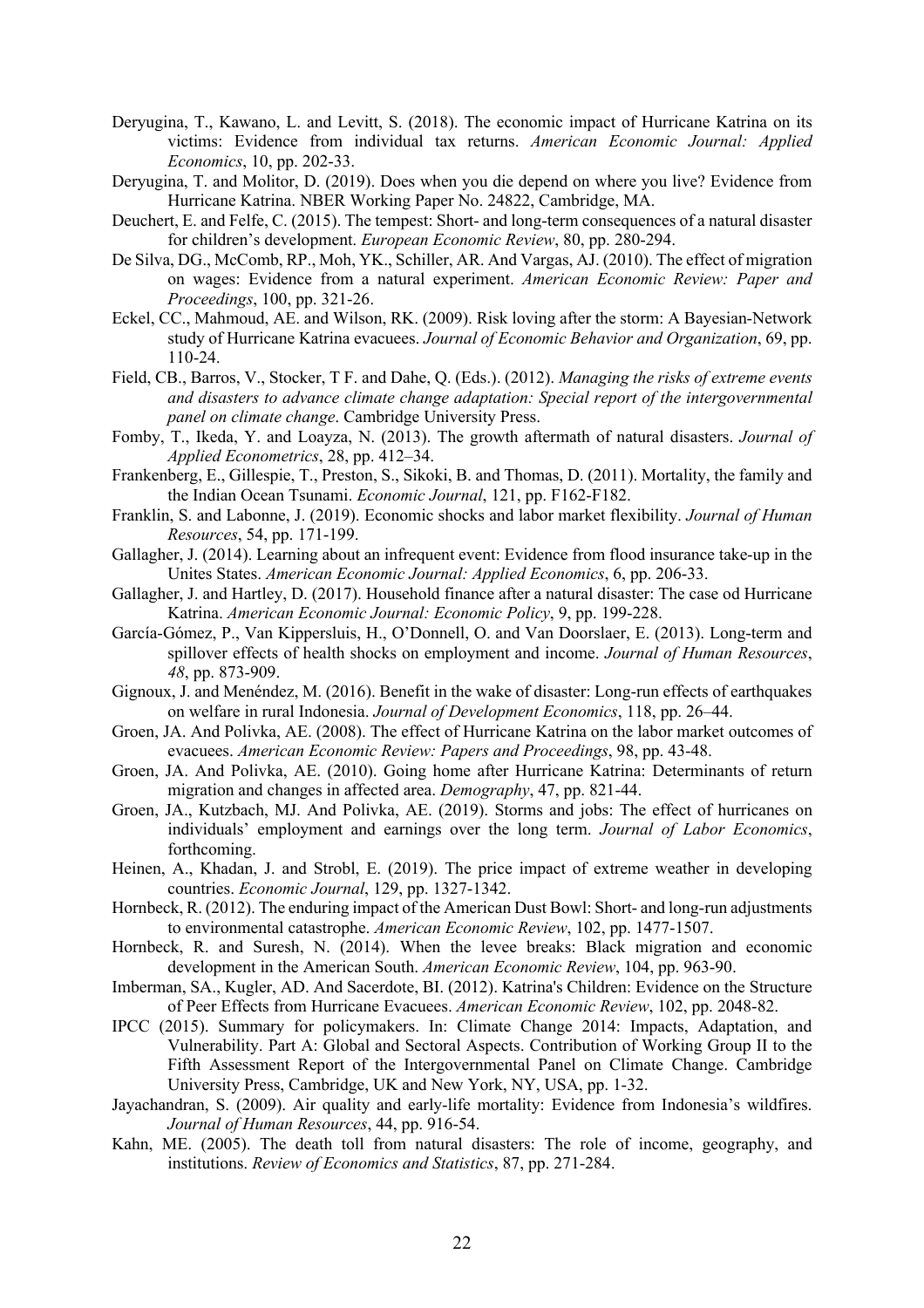- Kirchberger, M. (2017). Natural disasters and labor markets. *Journal of Development Economics*, 125, pp. 40-58.
- Kocornik-Mina, A., McDermott, TKJ., Michaels, G. and Rauch, F. (2020). Flooded cities. *American Economic Journal: Applied Economics*, 12, pp. 35-66.
- Ladds, M., Keating, A., Handmer, J. and Magee, L. (2017). How much do disasters cost? A comparison of disaster cost estimates in Australia. *International Journal of Disaster Risk Reduction*, 21, pp. 419-429.
- Landry, CE., Bin, O., Hindsley, P., Whitehead, JC. and Wilson, K. (2007). Going home: Evacuationmigration decisions of Hurricane Katrina survivors. *Southern Economic Journal*, 74, pp. 326- 43.
- McIntosh, MF. (2008). Measuring the labor market impacts of Hurricane Katrina migration: Evidence from Houston, Texas. *American Economic Review*, 98, pp. 54–57.
- Page, L., Savage, DA. and Torgler, B. (2014). Variation in risk seeking behaviour following large losses: A natural experiment. *European Economic Review*, 71, pp. 121–31.
- Paxson, C. and Rouse, CE. (2008). Returning to New Orleans after Hurricane Katrina. *American Economic Review: Papers and Proceedings*, 98, pp. 38-42.
- Paxson, C., Fussell, E., Rhodes, J. and Waters, M. (2012). Five years later: Recovery from post traumatic stress and psychological distress among low-income mothers affected by Hurricane Katrina. *Social Science and Medicine*, 74, pp. 150–57.
- Porcelli, F. and Trezzi, R. (2019). The impact of earthquakes on economic activity: Evidence from Italy. *Empirical Economics*, 56, pp. 1167-1206.
- Rosales-Rueda, M. and Tryana, M. (2019). The persistent effects of early-life exposure to air pollution: Evidence from the Indonesian forest fires. *Journal of Human Resources*, 54, pp. 1037-80.
- Sacerdote, B. (2012). When the saints go marching out: Long-term outcomes for student evacuees from Hurricanes Katrina and Rita. *American Economic Journal: Applied Economics*, 4, pp. 109-35
- Sastry, N. and Gregory, J. (2013). The effect of Hurricane Katrina on the prevalence of health impairments and disability among adults in New Orleans: Differences by age, race and sex. *Social Science and Medicine*, 80, pp. 121-29.
- Sawada, Y. and Shimizutani, S. (2008). How do people cope with natural disasters? Evidence from the Great Hanshin-Awaji (Kobe) earthquake in 1995. *Journal of Money, Credit and Banking*, 40, pp. 463-488.
- Sheldon, TL. And Sankaran, C. (2017). The Impact of Indonesian Forest Fires on Singaporean Pollution and Health. *American Economic Review*, 107, pp. 526-29.
- Schurer, S. (2017). Bouncing back from health shocks: Locus of control and labour supply. *Journal of Economic Behavior and Organization*, 133, pp. 1-20.
- Strobl, E. (2011). The economic growth impact of Hurricanes: Evidence from U.S. coastal counties. *Review of Economics and Statistics*, 93, 575-589.
- Strömberg, D. (2007). Natural disasters, economic development, and humanitarian aid. *Journal of Economic Perspectives*, 21, pp. 199-222.
- Tol, RSJ. (2009). The economic effects of climate change. *Journal of Economic Perspectives*, 23, pp. 29-51.
- Torche, F. (2011). The effect of maternal stress on birth outcomes: Exploiting a natural experiment. *Demography*, 48, pp. 1473–91.
- Ulubasoglu, MA., Rahman, HH. and Onder, YK. (2019). Floods, bushfires and sectoral economic output in Australia, 1978-2014. *Economic Record*, 95, pp. 58-80.
- Vigdor, J. (2008). The economic aftermath of Hurricane Katrina. *Journal of Economic Perspectives*, 22, pp. 135-154.
- Weitzman, ML. (2009). On modelling and interpreting the economics of catastrophic climate change. *Review of Economics and Statistics*, 91, pp. 1–19.
- Zissimopoulos, J. and Karoly, LA. (2010). Employment and self-employment in the wake of Hurricane Katrina. *Demography*, 47, pp. 345–67.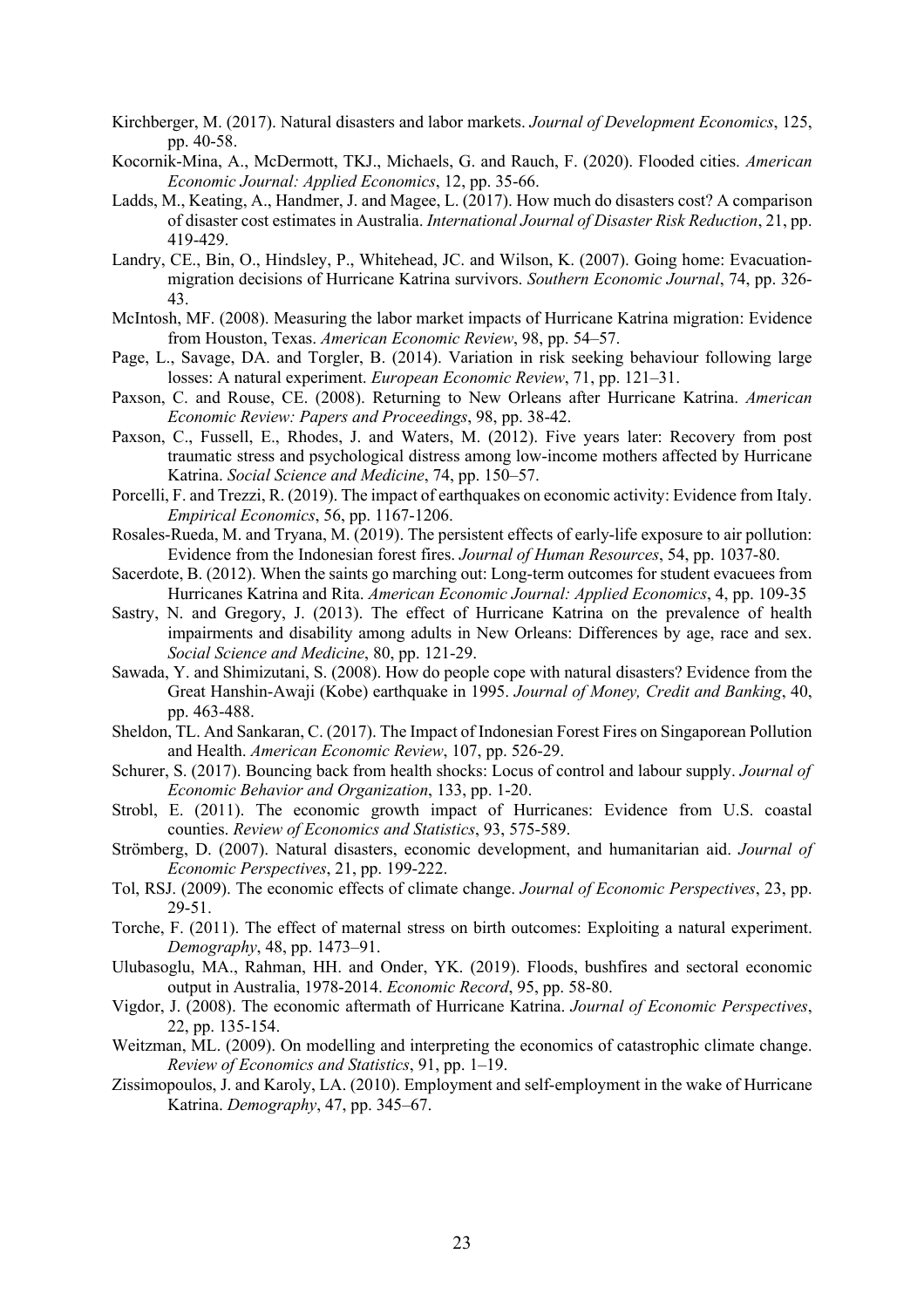|                                        | Disaster damaged or |                    |                    |         |  |  |
|----------------------------------------|---------------------|--------------------|--------------------|---------|--|--|
|                                        |                     | destroyed home in  | Moved residence in |         |  |  |
|                                        |                     | the next 12 months | the next 12 months |         |  |  |
|                                        | (1)                 |                    | (2)                |         |  |  |
| Number of children                     | 0.000               | (0.001)            | $-0.007***$        | (0.003) |  |  |
| Married or cohabitating                | $-0.004$            | (0.003)            | $-0.084***$        | (0.010) |  |  |
| Divorced or separated from partner     | $-0.005$            | (0.005)            | $-0.079***$        | (0.014) |  |  |
| Employed full-time                     | $-0.001$            | (0.002)            | $-0.016***$        | (0.005) |  |  |
| Employed part-time                     | $-0.000$            | (0.002)            | $-0.007$           | (0.005) |  |  |
| Unemployed                             | $-0.003$            | (0.003)            | 0.013              | (0.010) |  |  |
| Log household income                   | 0.000               | (0.001)            | $0.020***$         | (0.003) |  |  |
| Own home or paying mortgage            | 0.003               | (0.002)            | $-0.226$ ***       | (0.008) |  |  |
| Number of bedrooms                     | 0.001               | (0.001)            | $-0.011***$        | (0.003) |  |  |
| Fair or poor health                    | 0.002               | (0.002)            | $-0.011***$        | (0.004) |  |  |
| Mental health index                    | $-0.000$            | (0.001)            | 0.000              | (0.002) |  |  |
| Physical health index                  | $-0.000$            | (0.001)            | $-0.001$           | (0.002) |  |  |
| Life satisfaction index                | 0.001               | (0.001)            | $-0.050***$        | (0.002) |  |  |
| Major worsening in financial situation | $-0.003$            | (0.003)            | 0.008              | (0.008) |  |  |
| Sample size                            | 97,170              |                    | 97,170             |         |  |  |
| F-statistic [p-value]                  | 0.99                | [0.463]            | 118.47             | [0.000] |  |  |

Table 1: The Predictability of Future Disaster Exposure

*Notes*: Figures are estimates from two linear regressions with year, area, and individual fixed effects. Standard errors clustered at the individual-level are presented in parentheses. \*, \*\* and \*\*\* denote statistical significance at the 10%, 5% and 1% level. The presented F-statistic refers to a test of the joint statistical significance of all listed variables.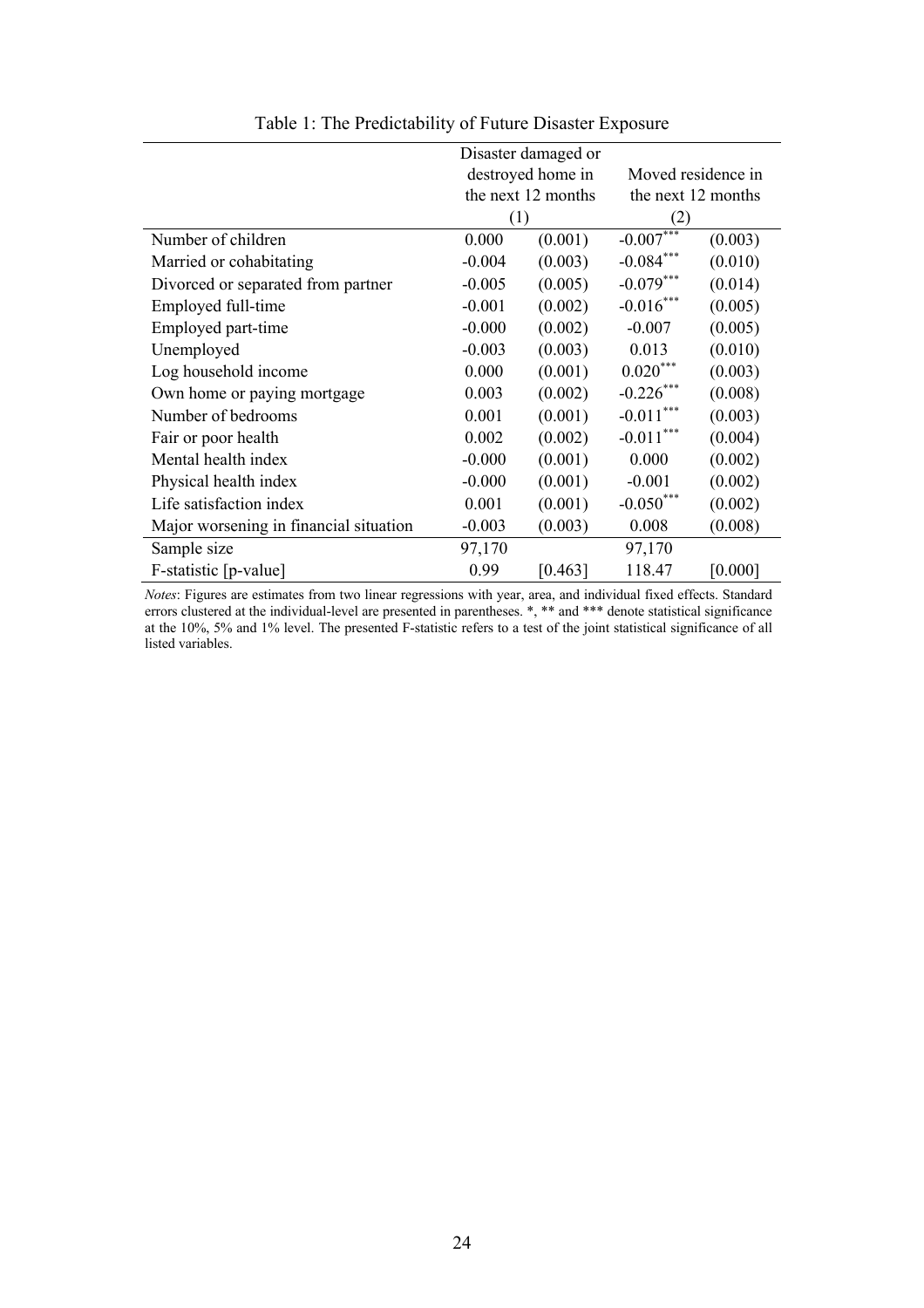|                                          | Sample | Sample | <b>Estimated disaster</b> |                      |
|------------------------------------------|--------|--------|---------------------------|----------------------|
| Dependent variable                       | size   | mean   |                           | exposure coefficient |
| (1) Positive expenditure on home repairs | 111003 | 0.674  | $0.020$ **                | (0.009)              |
| (2) Log expenditure on home repairs      | 74866  | 7.044  | $0.123***$                | (0.043)              |
| (3) Moved in past 12 months              | 111003 | 0.138  | $0.092***$                | (0.011)              |
| $(4)$ Moved $>$ 50 kms away              | 111003 | 0.027  | $0.016***$                | (0.005)              |
| (5) Positive insurance expenditure       | 111003 | 0.911  | $-0.007$                  | (0.005)              |
| (6) Log insurance expenditure            | 100702 | 7.229  | $0.042$ **                | (0.020)              |

Table 2: Relevance of the Disaster Exposure Measure

*Notes*: Each row presents results from a linear regression of the listed dependent variable on the natural disaster exposure indicator (disaster within the last 12 months that damaged / destroyed home), and year, area, and individual fixed effects. Regressions (2) and (6) are estimated using individuals who had positive expenditure on repairs and positive insurance expenditure, respectively. Standard errors clustered at the individual-level are presented in parentheses. \*, \*\* and \*\*\* denote statistical significance at the 10%, 5% and 1% level.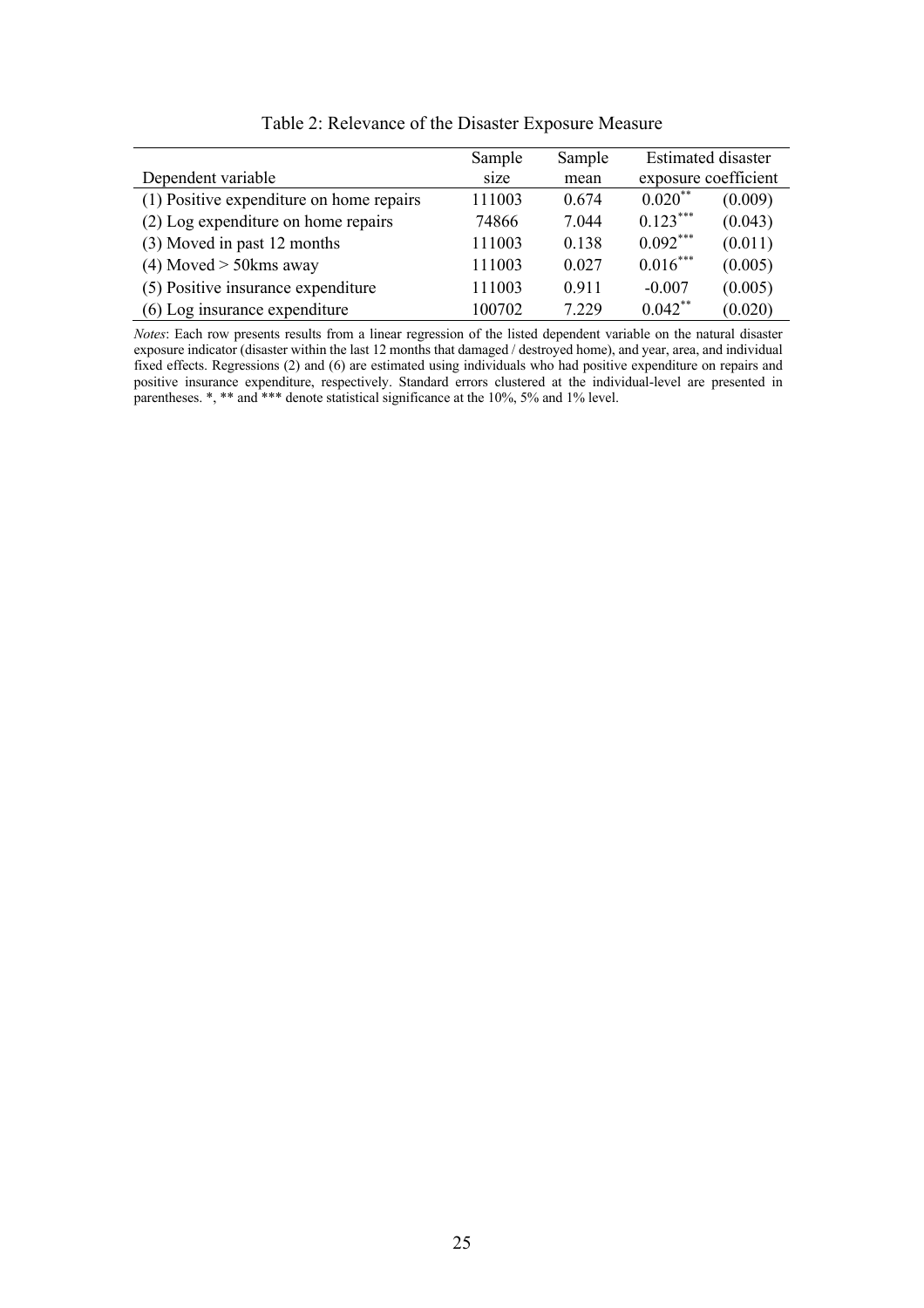|                        |           |             | Major        |            | Unwilling   | Planning |
|------------------------|-----------|-------------|--------------|------------|-------------|----------|
|                        |           | Log annual  | worsening    | Number of  | to take     | horizon  |
|                        | Employed  | household   | in financial | financial  | financial   | weeks or |
|                        | full-time | income      | situation    | hardships  | risks       | months   |
|                        | (1)       | (2)         | (3)          | (4)        | (5)         | (6)      |
| A. Main effect         |           |             |              |            |             |          |
| Direct exposure        | 0.001     | $-0.010$    | $0.049***$   | $0.071***$ | $0.023***$  | $-0.015$ |
|                        | (0.008)   | (0.011)     | (0.008)      | (0.028)    | (0.009)     | (0.017)  |
| Sample size            | 110395    | 110395      | 110395       | 99399      | 101507      | 55408    |
| B. Lagged effect       |           |             |              |            |             |          |
| Direct exposure        | $-0.003$  | $-0.018$    | $0.055***$   | $0.093***$ | $0.022***$  | $-0.009$ |
|                        | (0.009)   | (0.013)     | (0.009)      | (0.030)    | (0.010)     | (0.019)  |
| Direct exposure lagged | 0.003     | $-0.024$ ** | $-0.002$     | 0.046      | $-0.011$    | $-0.019$ |
|                        | (0.008)   | (0.012)     | (0.006)      | (0.030)    | (0.011)     | (0.015)  |
| Sample size            | 91128     | 91128       | 91128        | 81522      | 90641       | 50221    |
| C. Indirect effect     |           |             |              |            |             |          |
| Direct exposure        | 0.001     | $-0.006$    | $0.054***$   | $0.060*$   | $0.030***$  | $-0.008$ |
|                        | (0.008)   | (0.013)     | (0.008)      | (0.031)    | (0.010)     | (0.019)  |
| Moderate disaster zone | $-0.001$  | $-0.014**$  | 0.001        | $-0.004$   | $-0.013***$ | $-0.009$ |
|                        | (0.005)   | (0.006)     | (0.003)      | (0.013)    | (0.006)     | (0.011)  |
| Severe disaster zone   | $-0.000$  | $-0.013$    | $-0.011***$  | $-0.023$   | 0.001       | 0.007    |
|                        | (0.006)   | (0.010)     | (0.004)      | (0.018)    | (0.008)     | (0.019)  |
| Sample size            | 97994     | 97994       | 97994        | 88746      | 90846       | 49,320   |

Table 3: Estimated Effects of Disaster Exposure on Economic and Financial Outcomes

*Notes*: Each panel (A, B, C) presents results from six linear regressions with year, area, and individual fixed effects. Employed full-time (col 1), major worsening in financial situation (col 3), unwilling to take any financial risks (col 5), and planning horizon weeks or months (col 6) are binary variables. The financial hardships ranges from 0 hardships to 7 hardships. The financial hardship is missing from survey year 2010, the financial risk variable is missing from survey year 2009, and the financial time preference variable is missing every second year. The smaller sample sizes in panel B are due to the inclusion of lagged disaster exposure. The smaller sample sizes in panel C are due to the omission of areas with small numbers of HILDA respondents. Standard errors clustered at the individual-level are presented in parentheses. \*, \*\* and \*\*\* denote statistical significance at the 10%, 5% and 1% level.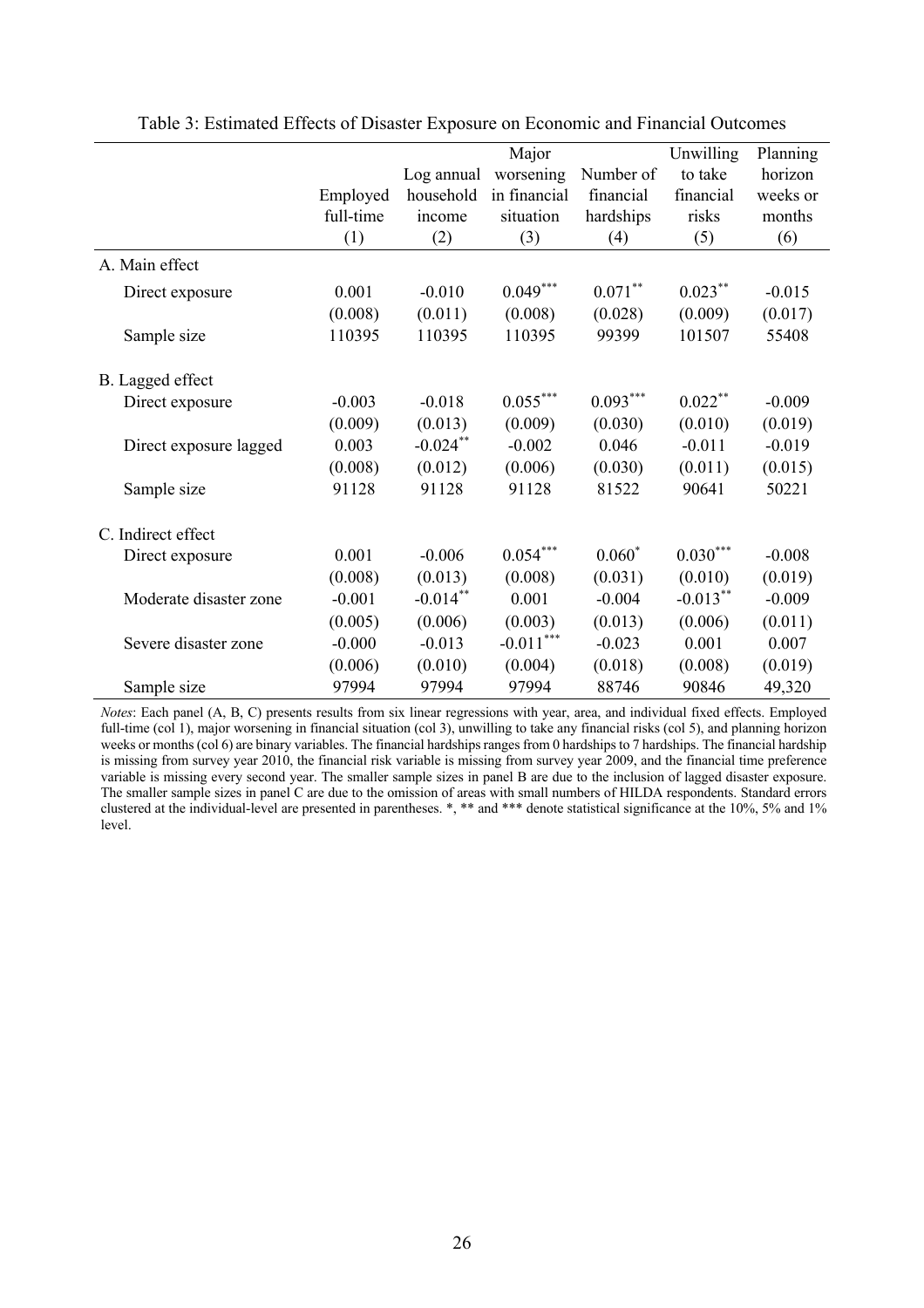|                   |           |            | Major        |            | Unwilling  | Planning    |
|-------------------|-----------|------------|--------------|------------|------------|-------------|
|                   |           | Log annual | worsening    | Number of  | to take    | horizon     |
|                   | Employed  | household  | in financial | financial  | financial  | weeks or    |
|                   | full-time | income     | situation    | hardships  | risks      | months      |
|                   | (1)       | (2)        | (3)          | (4)        | (5)        | (6)         |
| A. Home owners    | 0.002     | $-0.001$   | $0.045***$   | $-0.018$   | $0.029***$ | $-0.010$    |
|                   | (0.009)   | (0.013)    | (0.009)      | (0.027)    | (0.011)    | (0.019)     |
| Sample size       | 80221     | 80221      | 80221        | 72178      | 73671      | 40298       |
| <b>B.</b> Renters | $-0.007$  | $-0.037$ * | $0.058***$   | $0.268***$ | 0.023      | $-0.078$ ** |
|                   | (0.016)   | (0.022)    | (0.018)      | (0.073)    | (0.021)    | (0.039)     |
| Sample size       | 30174     | 30174      | 30174        | 27221      | 27836      | 15119       |

Table 4: Estimated Effects of Disaster Exposure Separately for Home Owners and Renters

*Notes*: Estimates from 12 linear regressions with year, area, and individual fixed effects. Employed full-time (col 1), major worsening in financial situation (col 3), unwilling to take any financial risks (col 5), and planning horizon weeks or months (col 6) are binary variables. The financial hardships ranges from 0 hardships to 7 hardships. The financial hardship is missing from survey year 2010, the financial risk variable is missing from survey year 2009, and the financial time preference variable is missing every second year. Standard errors clustered at the individual-level are presented in parentheses. \*, \*\* and \*\*\* denote statistical significance at the 10%, 5% and 1% level.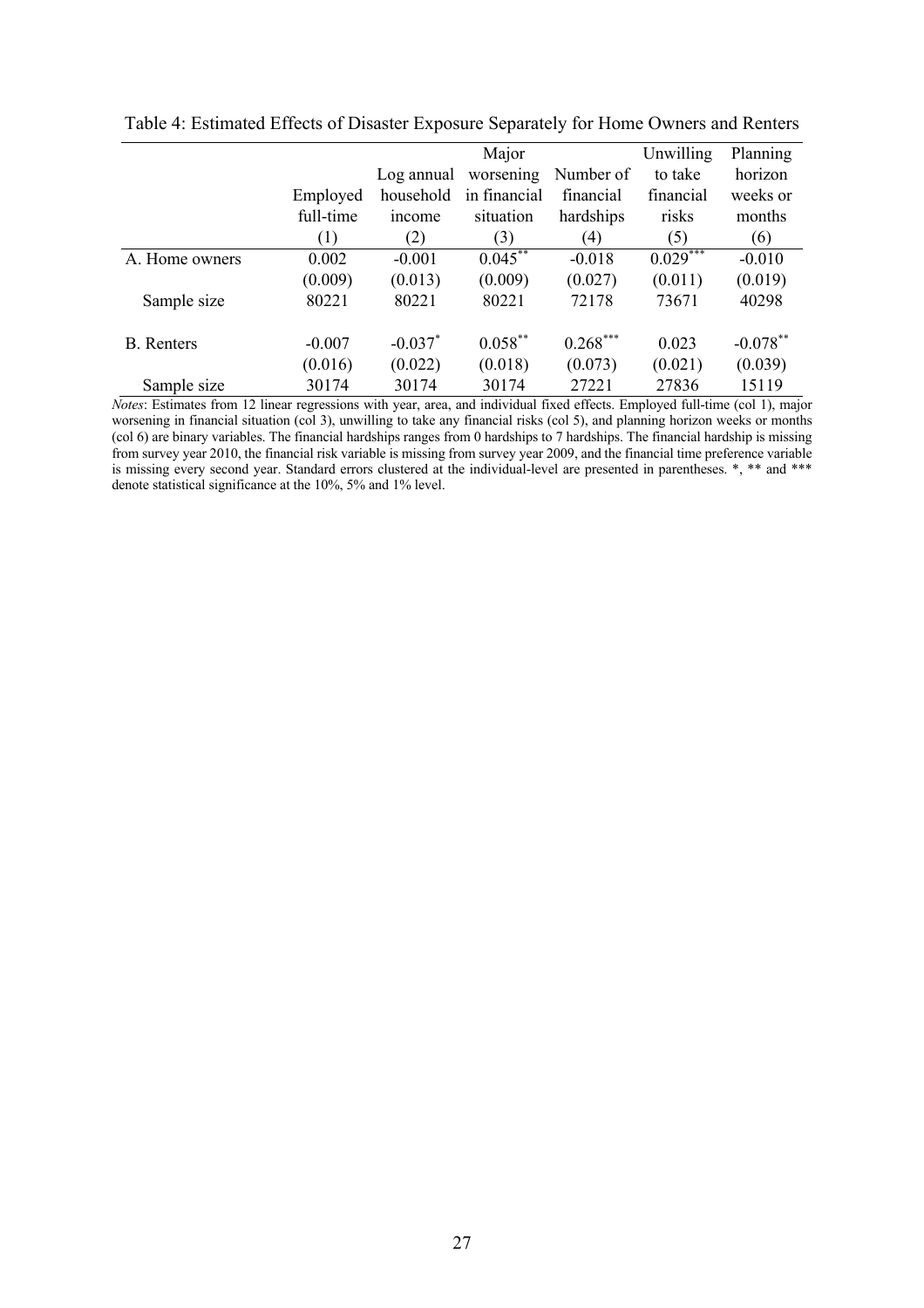|                                     | Major<br>worsening | Number of   | Unwilling<br>to take |
|-------------------------------------|--------------------|-------------|----------------------|
|                                     | in financial       | financial   | financial            |
|                                     | situation          | hardships   | risks                |
|                                     |                    |             |                      |
|                                     | (1)                | (2)         | (3)                  |
| A. Disaster Severity Interaction    |                    |             |                      |
| Direct exposure                     | $0.071***$         | $0.101***$  | $0.024***$           |
|                                     | (0.010)            | (0.037)     | (0.012)              |
| Severe disaster effect              | $-0.063***$        | $-0.167***$ | 0.017                |
|                                     | (0.017)            | (0.061)     | (0.024)              |
| <b>B.</b> Disaster Type Interaction |                    |             |                      |
| Direct exposure                     | 0.022              | 0.093       | 0.023                |
|                                     | (0.015)            | (0.062)     | (0.021)              |
| Bushfire effect                     | $-0.041$           | $-0.142$    | 0.010                |
|                                     | (0.041)            | (0.131)     | (0.071)              |
| Storm effect                        | 0.018              | $-0.030$    | $-0.008$             |
|                                     | (0.021)            | (0.080)     | (0.028)              |
| Cyclone effect                      | $-0.007$           | $-0.114$    | 0.006                |
|                                     | (0.022)            | (0.081)     | (0.031)              |
| Isolated disaster effect            | $0.068***$         | 0.011       | 0.001                |
|                                     | (0.020)            | (0.073)     | (0.026)              |

Table 5: Testing for Heterogeneity in Disaster Exposure Effect by Introducing Interactions by Severity and Type of Natural Disaster

> *Notes*: Estimates from 6 linear regressions with year, area, and individual fixed effects. The 'direct exposure' effect should be interpreted as the effect for: people who people residing in areas with minor/moderate disasters in panel A; people who experienced a flood in panel B. Standard errors clustered at the individual-level are presented in parentheses. \*, \*\* and \*\*\* denote statistical significance at the 10%, 5% and 1% level.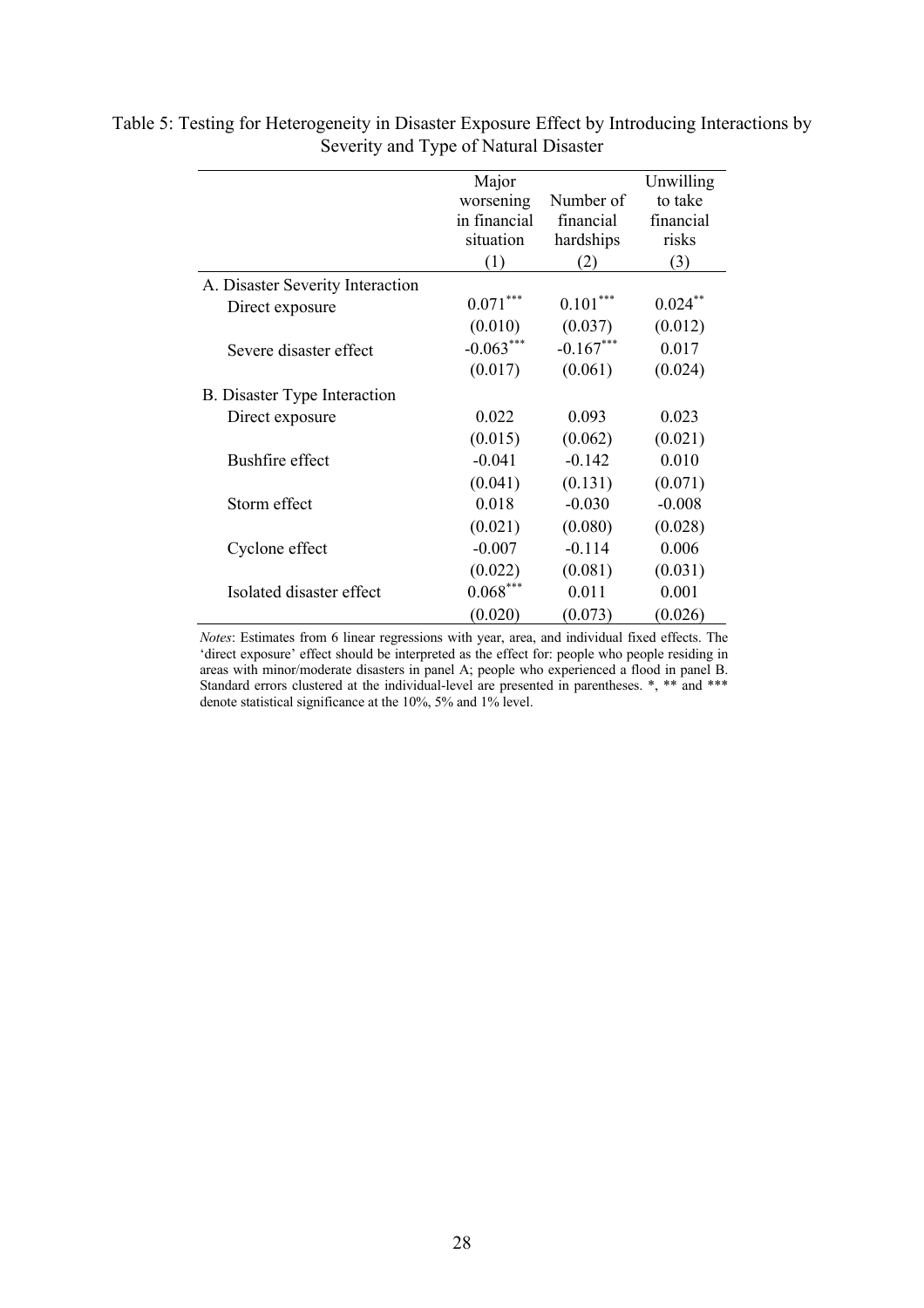|                                   | <b>Groups</b> |                                 |            |          |
|-----------------------------------|---------------|---------------------------------|------------|----------|
|                                   | Average       | Separate Effects for GFE Groups |            |          |
|                                   | Effect        | Group 1                         | Group 2    | Group 3  |
| A. Main effect                    |               |                                 |            |          |
| Disaster damaged home             | $0.071***$    | 0.010                           | $0.161***$ | $0.233*$ |
|                                   | (0.028)       | (0.020)                         | (0.081)    | (0.137)  |
| B. Lagged effects                 |               |                                 |            |          |
| Disaster damaged home             | $0.093***$    | 0.011                           | $0.257***$ | $0.276*$ |
|                                   | (0.030)       | (0.020)                         | (0.093)    | (0.154)  |
| Disaster damaged home lagged      | 0.046         | 0.033                           | 0.067      | 0.079    |
|                                   | (0.030)       | (0.021)                         | (0.078)    | (0.190)  |
| % of observations in group        |               | 77%                             | 16%        | 7%       |
| Estimated persistence coefficient |               | 0.108                           | 0.311      | 0.449    |

Table 6: Estimated Effects of Disaster Exposure on Financial Hardship by Estimated GFE Groups

*Notes*: The 'average effect' column repeats relevant estimates from Table 3. For each panel, the 'separate effects for GFE groups' columns provide estimates from one linear regression with year, area, and individual fixed effects. In this regression, the indicator for 'disaster damaged home' is interacted with group membership. The 'estimated persistence coefficient' is from the Group Fixed Effects model estimates that are provided in full in Appendix A. Standard errors clustered at the individual-level are presented in parentheses.  $\ast$ ,  $\ast\ast$  and  $\ast\ast\ast$  denote statistical significance at the 10%, 5% and 1% level.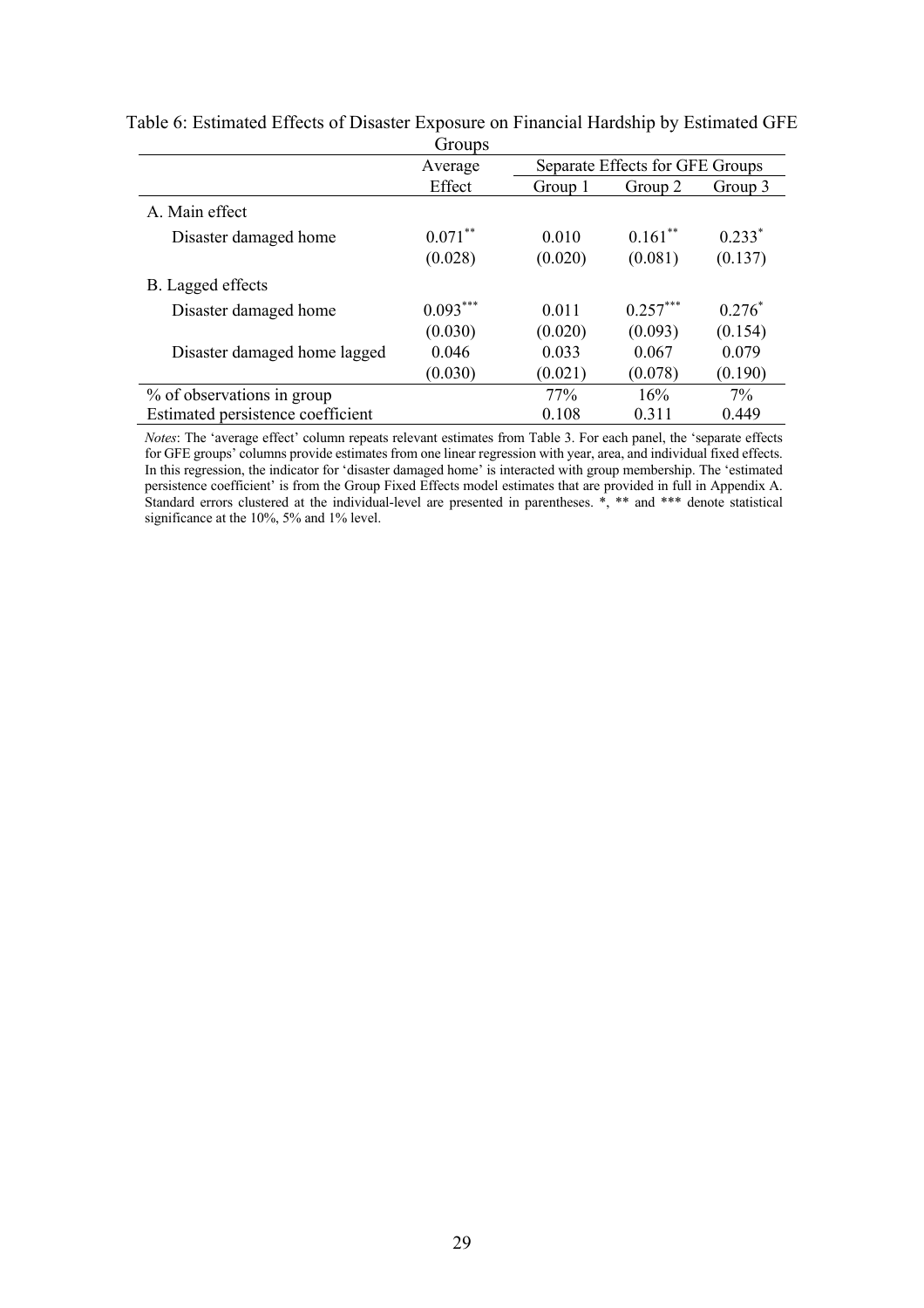|                                 | Group 2     |         | Group 3     |         |
|---------------------------------|-------------|---------|-------------|---------|
| Female                          | $0.018***$  | (0.006) | $0.008***$  | (0.004) |
| Aged $\leq$ 35                  | $0.120***$  | (0.015) | $0.095***$  | (0.010) |
| Aged 35-49                      | $0.137***$  | (0.014) | $0.096***$  | (0.010) |
| Aged 50-64                      | $0.107***$  | (0.013) | $0.069***$  | (0.010) |
| Married or cohabitating         | $-0.019**$  | (0.009) | $-0.030***$ | (0.005) |
| Number of children              | $0.028***$  | (0.004) | $0.016***$  | (0.002) |
| University education            | $-0.027***$ | (0.009) | $-0.035***$ | (0.007) |
| Log household net worth         | $-0.040***$ | (0.002) | $-0.017***$ | (0.001) |
| Log household annual income     | $-0.036***$ | (0.009) | $-0.019***$ | (0.005) |
| Long-term health condition      | $0.069***$  | (0.011) | $0.048***$  | (0.006) |
| Inner regional area             | 0.001       | (0.008) | 0.001       | (0.005) |
| Outer regional or remote area   | $-0.004$    | (0.011) | $-0.011$    | (0.007) |
| External locus of control index | $0.015***$  | (0.004) | $0.010***$  | (0.002) |
| Individual social capital index | $0.024***$  | (0.004) | $0.023***$  | (0.002) |
| Cognitive ability index         | 0.005       | (0.004) | 0.002       | (0.002) |
| % of observations in group      | 16%         |         | 7%          |         |

Table 7: Multinomial Logit Marginal Effect Estimates of Probability of Belonging to Estimated Groups from GFE Models

*Notes*: Figures are marginal effect estimates from a multinomial logit regression of the probability that an individual was assigned to a GFE group. All time-varying characteristics are average values generated using data from 2001-2018. Figures in parentheses are robust standard errors. \*, \*\* and \*\*\* denote statistical significance at the 10%, 5% and 1% level.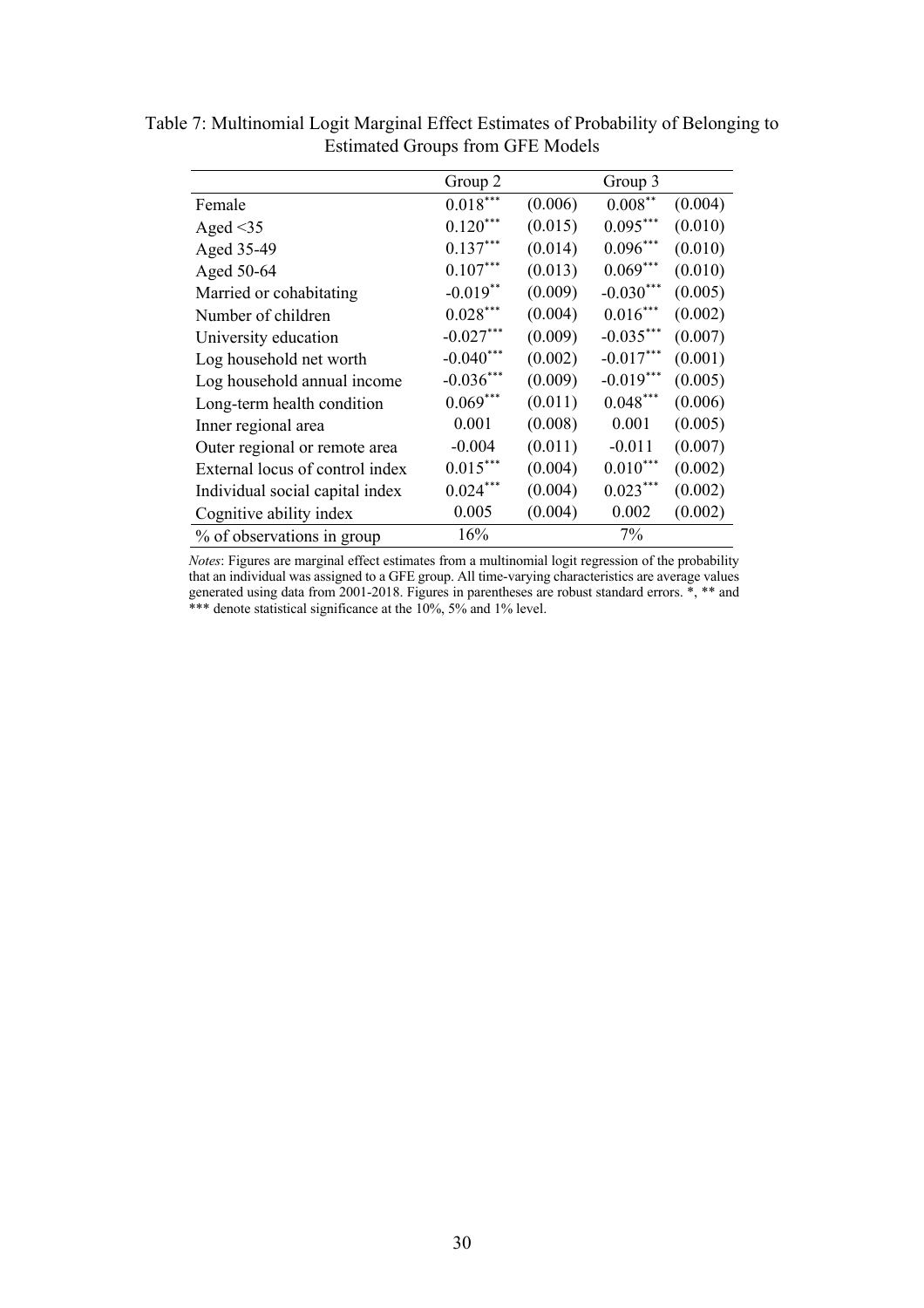# **Appendix A – Supplementary Figures and Tables**

 $(5,100]$ <br> $(2,5]$ (2,0)<br>(1,2)<br>[0,1]<br>No data

Appendix Figure A1: Percentage of Individual-Year Observations in each SA3 that Reported Damage or Destruction of Home due to a Natural Disaster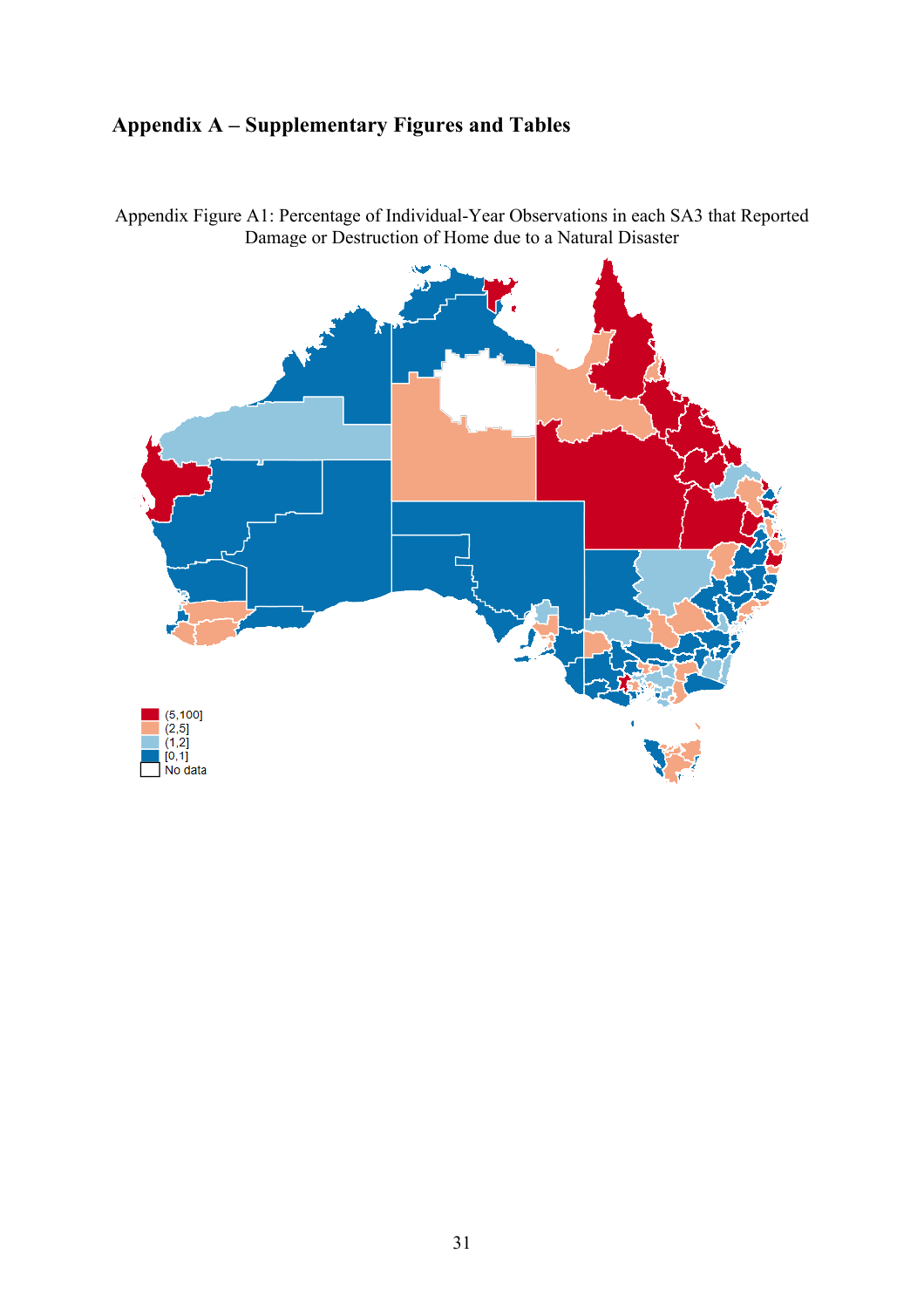|                                                |       | Any reported       |           |
|------------------------------------------------|-------|--------------------|-----------|
|                                                |       | disaster damage or |           |
|                                                |       | destruction in     |           |
|                                                |       | period 2009-2018   |           |
|                                                | All   | $\rm No$           | Yes       |
| Age                                            | 49.41 | 49.36              | 49.84     |
| Male                                           | 0.47  | 0.47               | 0.48      |
| Number of children                             | 0.59  | 0.59               | 0.61      |
| Married or cohabitating                        | 0.74  | 0.74               | 0.76      |
| Divorced or separated from partner             | 0.11  | 0.10               | $0.12***$ |
| Educational attainment: University degree      | 0.30  | 0.30               | $0.25***$ |
| Educational attainment: Vocational certificate | 0.35  | 0.34               | 0.40      |
| Educational attainment: High school graduate   | 0.11  | 0.11               | 0.11      |
| Own home or paying mortgage                    | 0.73  | 0.72               | 0.74      |
| Number of bedrooms in home                     | 3.28  | 3.28               | $3.34***$ |
| Reside in major city                           | 0.62  | 0.64               | $0.47***$ |
| Inner regional area                            | 0.25  | 0.25               | $0.30***$ |
| Outer regional or remote area                  | 0.13  | 0.11               | $0.24***$ |
| Employed full-time                             | 0.46  | 0.46               | 0.47      |
| Log annual household income                    | 11.23 | 11.24              | 11.22     |
| Major worsening in financial situation         | 0.03  | 0.03               | $0.05***$ |
| Number of financial hardships                  | 0.44  | 0.42               | $0.62***$ |
| Unwilling to take financial risks              | 0.49  | 0.49               | 0.50      |
| Planning horizon weeks or months               | 0.46  | 0.46               | 0.48      |

# Appendix Table A1: Descriptive Statistics

*Notes*: Figures are sample means. \*, \*\* and \*\*\* denote that there is a statistically significant difference in the estimated sample means in at the 0.10, 0.05 and 0.01 levels, respectively, between people who reported damage and destruction and those that did not.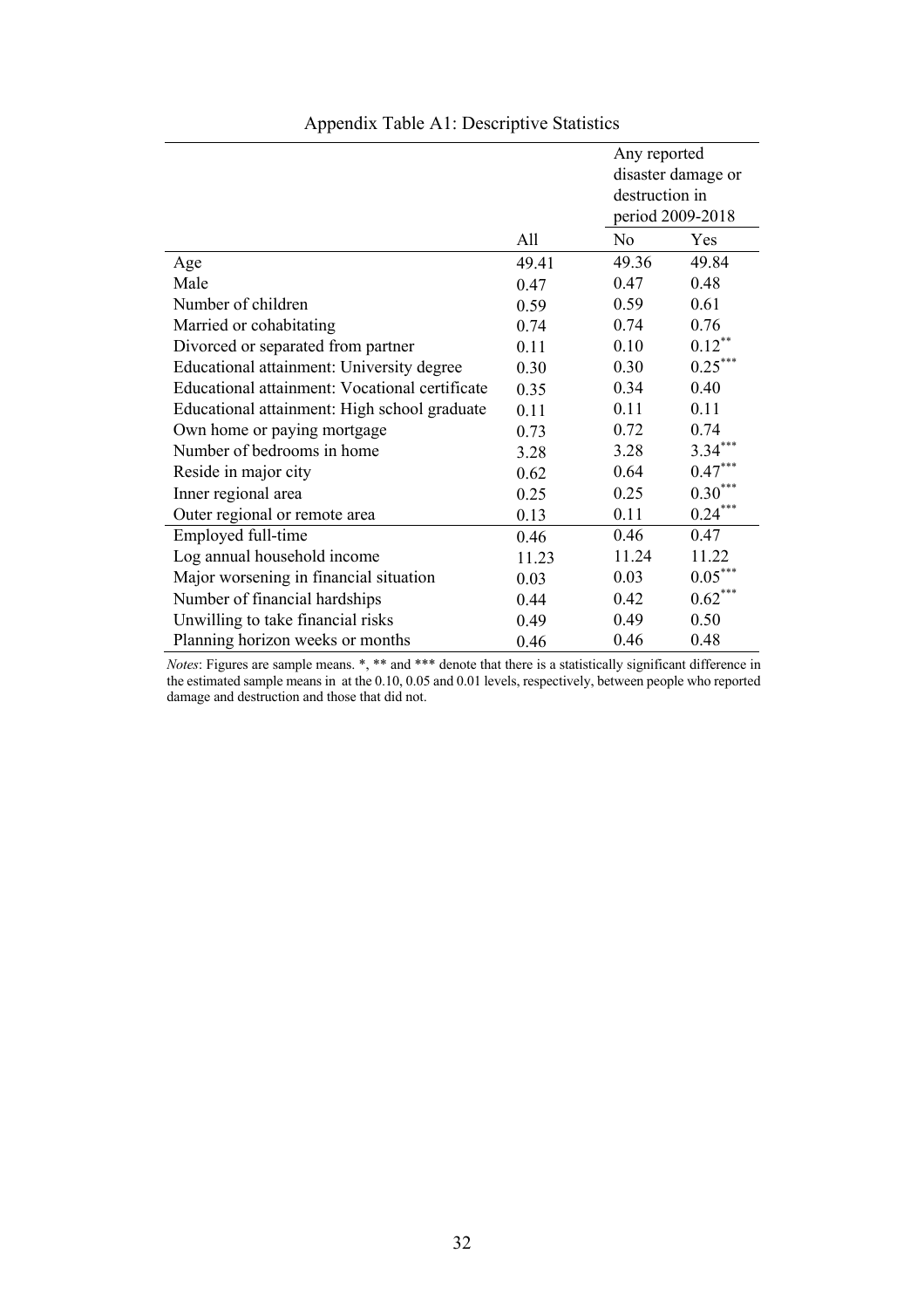|                                            | Sample | Estimated disaster     |  |
|--------------------------------------------|--------|------------------------|--|
| Dependent variable                         | size   | exposure coefficient   |  |
| (1) Employed full-time                     | 110395 | 0.003<br>(0.010)       |  |
| (2) Log annual household income            | 110395 | $-0.043***$<br>(0.016) |  |
| (3) Major worsening in financial situation | 110395 | $0.037***$<br>(0.010)  |  |
| (4) Number of financial hardships          | 99399  | $0.117***$<br>(0.038)  |  |
| (5) Unwilling to take any financial risks  | 101507 | $0.033***$<br>(0.013)  |  |
| (6) Planning horizon weeks or months       | 55,408 | (0.024)<br>$-0.021$    |  |

Appendix Table A2: Estimated Effects using Alternative Disaster Exposure Measure

*Notes*: For this table, the dependent variable is equal to one for households from which every surveyed person reports their home was damaged or destroyed. Figures from 6 linear regressions with year, area, and individual fixed effects. Standard errors clustered at the individual-level are presented in parentheses. \*, \*\* and \*\*\* denote statistical significance at the 10%, 5% and 1% level.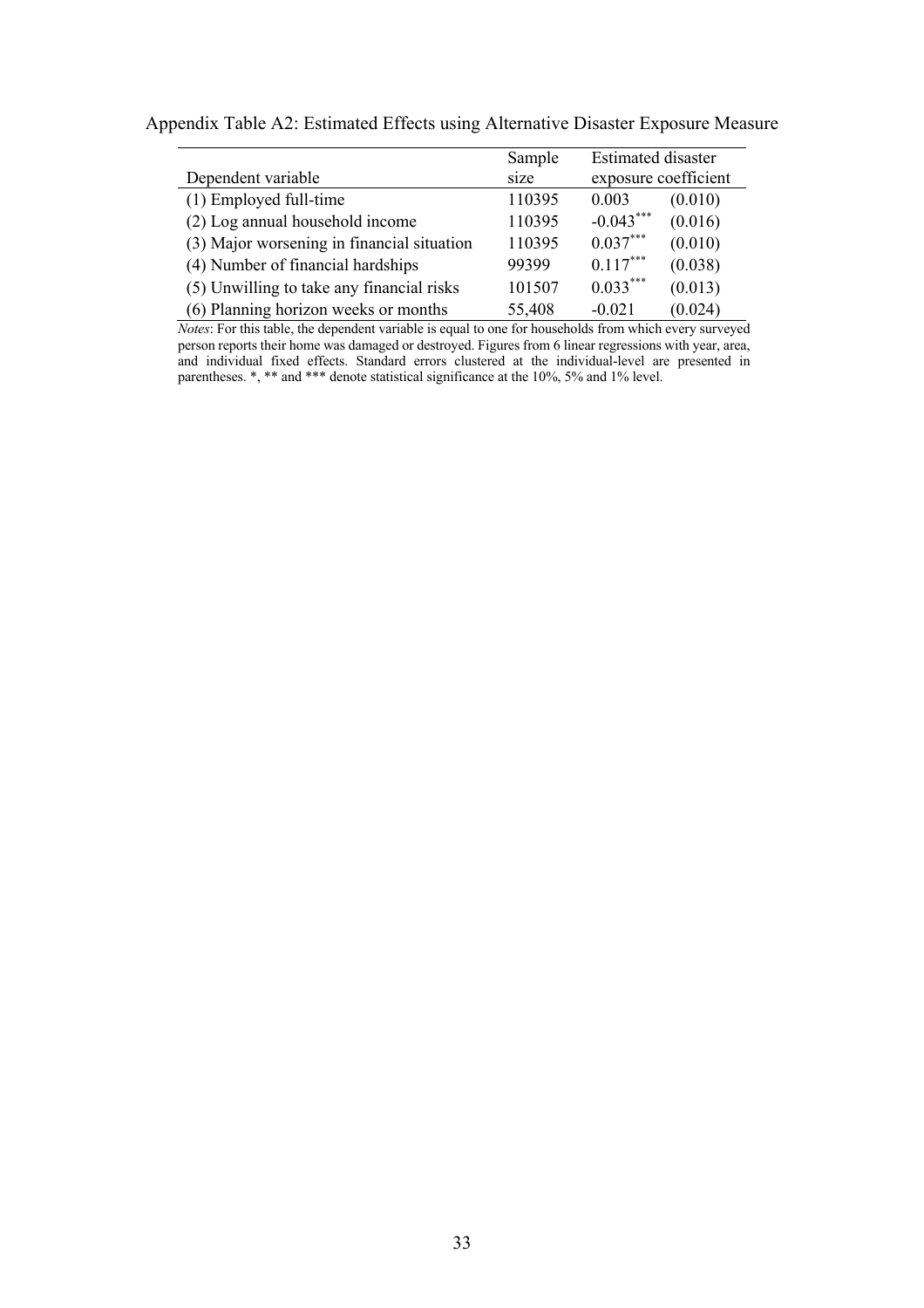|                           |           |              | Major        |                        | Unwilling | Planning |
|---------------------------|-----------|--------------|--------------|------------------------|-----------|----------|
|                           |           | Log annual   | worsening    | Number of              | to take   | horizon  |
|                           | Employed  | household    | in financial | financial              | financial | weeks or |
|                           | full-time | <i>ncome</i> | situation    | hardships              | risks     | months   |
|                           | (1)       | (2)          | (3)          | (4)                    | (5)       | (6)      |
| Disaster 0-3 months ago   | $-0.008$  | $-0.049$     | $0.044***$   | $0.266$ <sup>***</sup> | 0.035     | 0.013    |
|                           | (0.019)   | (0.033)      | (0.019)      | (0.095)                | (0.026)   | (0.038)  |
| Disaster 4-6 months ago   | 0.002     | $-0.004$     | $0.035***$   | 0.055                  | 0.027     | 0.004    |
|                           | (0.015)   | (0.019)      | (0.013)      | (0.047)                | (0.019)   | (0.035)  |
| Disaster 7-9 months ago   | $-0.001$  | $-0.031$     | 0.015        | 0.026                  | 0.027     | 0.010    |
|                           | (0.014)   | (0.020)      | (0.012)      | (0.046)                | (0.017)   | (0.036)  |
| Disaster 10-12 months ago | $-0.000$  | 0.018        | 0.024        | $0.139*$               | $-0.003$  | $-0.030$ |
|                           | (0.018)   | (0.024)      | (0.016)      | (0.071)                | (0.022)   | (0.043)  |

# Appendix Table A3: Estimated Effects using Indicators for Reported Quarter of Disaster **Occurrence**

*Notes*: Results from six linear regressions with year, area, and individual fixed effects. Employed full-time (col 1), major worsening in financial situation (col 3), unwilling to take any financial risks (col 5), and planning horizon weeks or months (col 6) are binary variables. The financial hardships ranges from 0 hardships to 7 hardships. Standard errors clustered at the individual-level are presented in parentheses. \*, \*\* and \*\*\* denote statistical significance at the 10%, 5% and 1% level.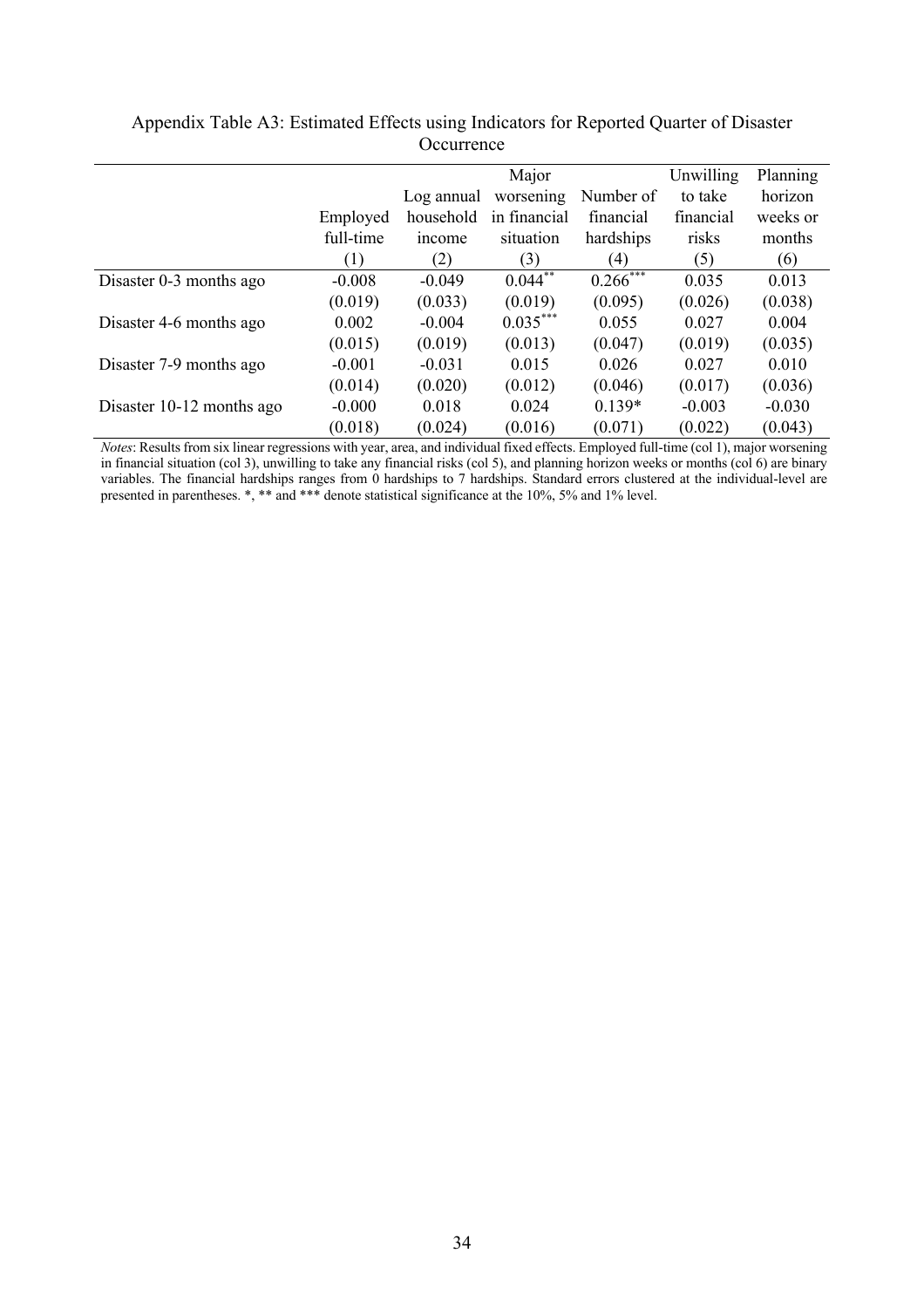|                        | Fair or   | Physical              | Mental      |
|------------------------|-----------|-----------------------|-------------|
|                        | Poor      | Health                | Health      |
|                        | Health    | Index                 | Index       |
|                        | (1)       | (2)                   | (3)         |
| A. Main effect         |           |                       |             |
| Direct exposure        | 0.013     | $-0.034$ <sup>*</sup> | $-0.051***$ |
|                        | (0.008)   | (0.018)               | (0.017)     |
| Sample size            | 109686    | 109686                | 109686      |
| B. Lagged effect       |           |                       |             |
| Direct exposure        | $0.018^*$ | $-0.042$ **           | $-0.070$    |
|                        | (0.010)   | (0.020)               | (0.020)     |
| Direct exposure lagged | $-0.012$  | $0.031*$              | $-0.012$    |
|                        | (0.009)   | (0.019)               | (0.019)     |
| Sample size            | 90639     | 90639                 | 90639       |
| C. Indirect effect     |           |                       |             |
| Direct exposure        | $0.017*$  | $-0.042$ **           | $-0.062***$ |
|                        | (0.009)   | (0.021)               | (0.019)     |
| Moderate disaster zone | $-0.003$  | 0.000                 | $0.023***$  |
|                        | (0.004)   | (0.010)               | (0.010)     |
| Severe disaster zone   | $-0.008$  | 0.009                 | 0.016       |
|                        | (0.006)   | (0.015)               | (0.014)     |
| Sample size            | 97368     | 97368                 | 97368       |

Appendix Table A4: Estimated Effects of Disaster Exposure on Health and Wellbeing

*Notes*: Each panel (A, B, C) presents results from three linear regressions with year, area, and individual fixed effects. Fair and poor health (col 1) is a binary variable. The mental health and physical health indices are continuous variables with a standard deviation of one. The smaller sample sizes in panel B are due to the inclusion of lagged disaster exposure. The smaller sample sizes in panel C are due to the omission of areas with small numbers of HILDA respondents. Standard errors clustered at the individual-level are presented in parentheses. \*, \*\* and \*\*\* denote statistical significance at the 10%, 5% and 1% level.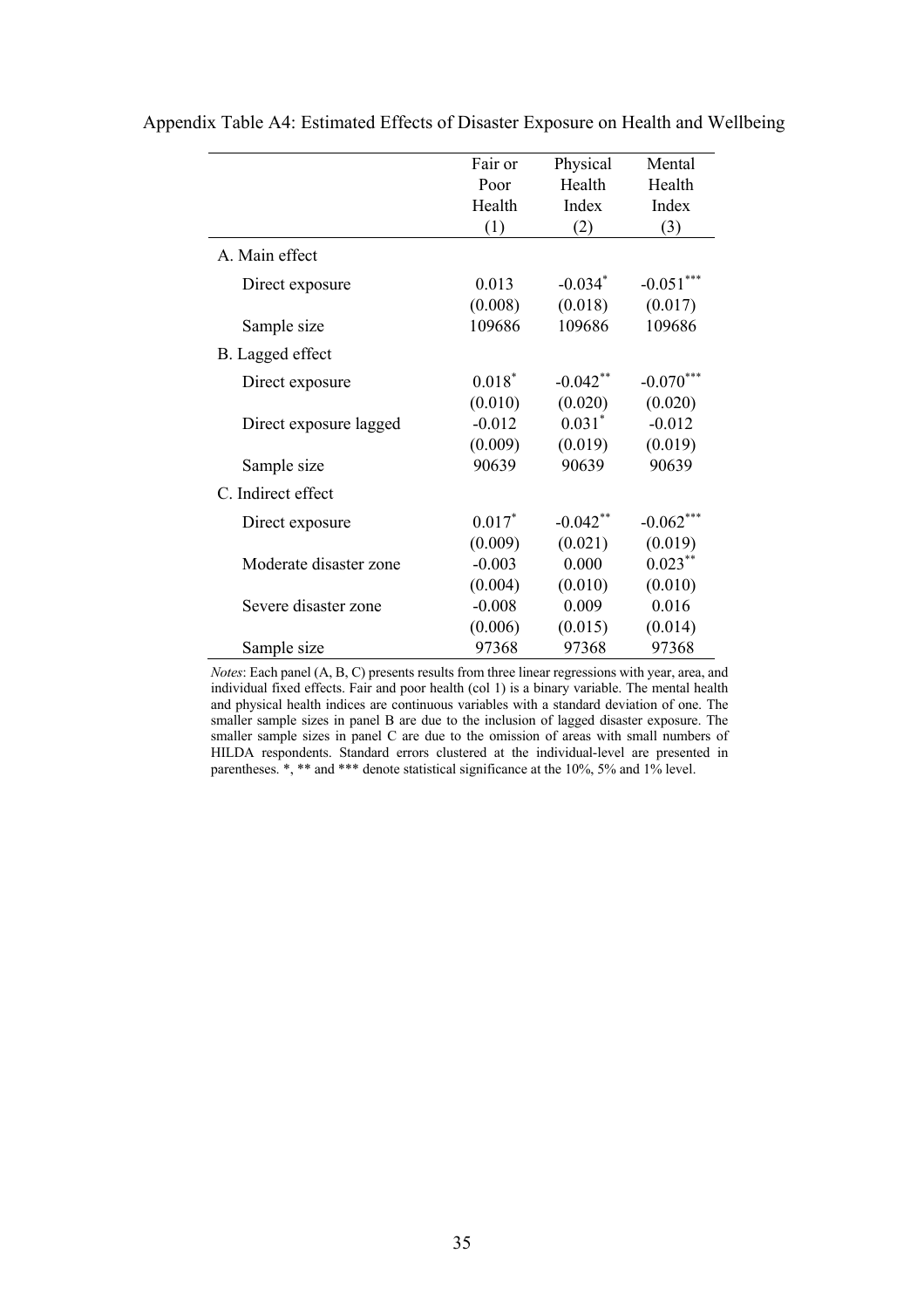|                           | Group 1   | Group 2   | Group 3   |
|---------------------------|-----------|-----------|-----------|
| Lagged dependent variable | 0.1079    | 0.3110    | 0.4487    |
|                           | (0.0042)  | (0.0069)  | (0.0120)  |
| Intercept $-$ Group 1     | $-0.0448$ | 0.8811    | 1.8660    |
|                           | (0.1103)  | (0.1119)  | (0.1232)  |
| $Age - Group 1$           | $-0.0047$ | $-0.0200$ | $-0.0223$ |
|                           | (0.0003)  | (0.0016)  | (0.0043)  |
| Age squared $-$ Group 1   | 0.00004   | 0.00014   | 0.00015   |
|                           | (0.00001) | (0.00003) | (0.00009) |
| Sample size               | 156,515   |           |           |
| <b>BIC</b>                | 1.0212    |           |           |

Appendix Table A5: Estimated Group Fixed Effects (GFE) Models

*Notes*: Estimates from the GFE specification described in equation (4) with 3 groups estimated using data on 18 waves of HILDA. The model specifies heterogeneity across groups coefficients on lagged dependent variable, age, age squared and intercept, as well as group-invariant coefficients on dummy variables for 335 SA3 areas and HILDA survey waves. Asymptotic clustered standard errors are in parentheses.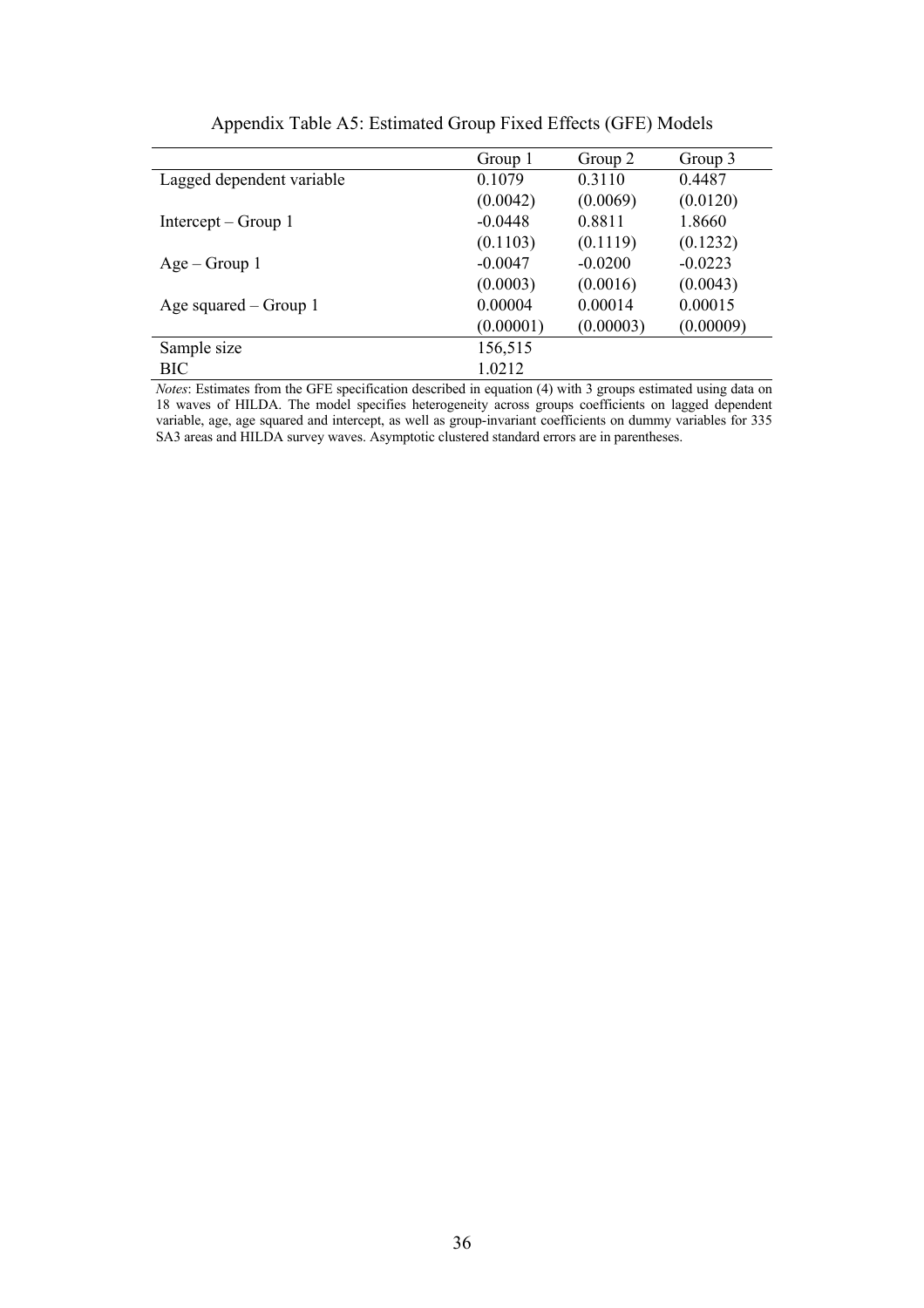# **Appendix B – Further Details of the Group Fixed Effects (GFE) Approach**

The GFE estimator optimally groups *n* cross-sectional units into G number of group ( $G\leq n$ ) using the least squares criterion. The parameters and group membership are simultaneously estimated to minimize the least squares criterion over the parameters and over all possible groupings of cross sectional units. The algorithm follows an iterative strategy starting from an initial guess of parameters, followed by assignment of cross-sectional units to groups to yield the smallest mean squared error. Then, the regression parameters are updated after the model is re-estimated based on the resulting assignment; this process is repeated until convergence of parameter values (Bonhomme and Manresa  $2015$ <sup>25</sup>

In the context of equation (4) the GFE estimator is the solution to the following problem:

$$
\hat{a}, \hat{\beta}, \hat{\gamma}, \hat{\delta} = \frac{argmin}{(\beta, \alpha, \gamma, \delta) \in B \times \Omega^G \times \Delta_G} \sum_{i=1}^N \sum_{t=1}^T (W_{it} - \alpha_{g_i}(a_{it}) - W_{it-1} \gamma_{g_i} - X_{it}' \beta)^2, (5)
$$

where the minimum is taken over all possible groupings  $\delta = [g_1, g_2, ..., g_N]$  of the N cross-sectional units into G groups and over group-specific and common parameters  $\alpha$ ,  $\gamma$  and  $\beta$ .

To obtain the solution to problem (8) we use Algorithm 1 of Bonhomme and Manresa (2015). In particular, the algorithm iterates between the following steps:

- 1. Randomly choose starting values of parameters  $\alpha$ ,  $\gamma$  and  $\beta$  for g=[1,...,G]. Let j=0.
- 2. For all cross sectional units  $i=[1,...,N]$  compute the optimal group assignment, given the parameter values obtained in the previous step:

$$
g_i^{j+1} = \frac{argmin}{g \in [1, ..., G]} \sum_{t=1}^{T} (W_{it} - \alpha^j(a_{it}) - W_{it-1} \gamma^j - X_{it}' \beta^j)^2
$$

3. Compute the next iteration of parameters, given the group assignment in the previous step:

$$
\Omega^{j+1} = \frac{argmin}{(\alpha, \gamma, \beta) \in B \times \Omega^G} \sum_{i=1}^N \sum_{t=1}^T (W_{it} - \alpha_{g_i^{j+1}}(a_{it}) - W\gamma_{g_i^{j+1}} - X_{it}^{\prime}\beta)^2.
$$

4. Let  $j=j+1$ , go to step 2 and iterate between steps 2-4 until convergence.

Bonhomme and Manresa (2015) provide conditions for consistency and asymptotic normality of the GFE estimator under the assumptions of N and T going to infinity, where T can grow considerably slower than N. Bonhomme and Manresa (2015) show that the GFE estimator performs well (i.e. small bias in the estimated parameters and high accuracy in group classification) even in an application with a relatively short panel (T=7) and the dependent variables taking a relatively small number of unique values. They also show that the asymptotic variance underestimates the finite-sample dispersion of the

<sup>&</sup>lt;sup>25</sup> It is possible that the algorithm will not reach a global minimum of the least squares criterion if the starting values are too far off. To ensure the algorithm reaches a global minimum, Bonhomme and Manresa (2015) recommend using multiple starting values and to choose the solutions with the lowest least squares criterion. In our empirical application we execute the algorithm 1000 times.